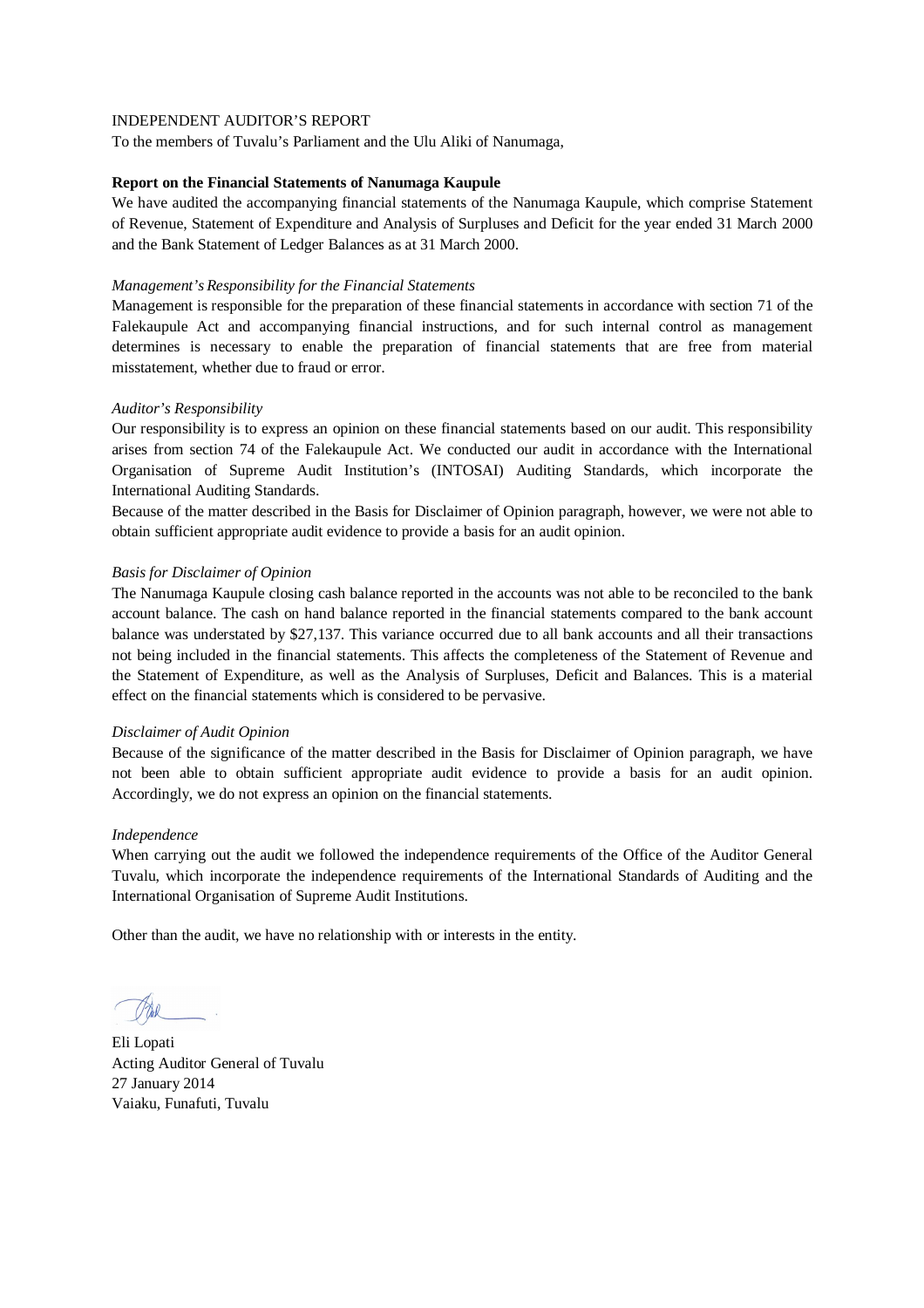### **Kaupule Nanumaga April 1999 to March 2000**

## **Year Ending 31st March 2000**

| Balance as at 1st April 1999 | 12.568  |
|------------------------------|---------|
| Add Revenue Collected        | 113.415 |
| Less Expenditure Incurred    | 67.341  |
| Balance as at 31stMarch 2000 | 58.642  |

### **Bank Statement of Ledger Balance**

| <b>Particulars</b>                      | <b>Debit</b> |        | Credit Balance as per bank statement | <b>Variance</b> |
|-----------------------------------------|--------------|--------|--------------------------------------|-----------------|
| Surplus Account 31st March 2000         |              | 58,642 |                                      |                 |
| 01-693561-30 Nanumaga Falekaupule       | 220          |        | 796                                  | 576             |
| 01-693203-30 Nanumaga Kaupule Grant     | 47,358       |        | 76.293                               | 28.935          |
| 01-680488-30 Nanumaga F/Kaupule Reserve |              |        | 111                                  | 111             |
| <b>NBT</b>                              | 2.983        |        |                                      | (2,983)         |
| IBD -NBT (680488-41)                    | 7.135        |        | 7,634                                | 498             |
| Fusi                                    | 366          |        | 366                                  |                 |
| Cash on Hand                            | 580          |        | 580                                  |                 |
| Total                                   | 58,642       | 58,642 | 85.779                               | 27.137          |

## **Analysis of Surpluses, Deficit and Balances**

| Population                    |  |  | 644     |
|-------------------------------|--|--|---------|
| <b>Actual Revenue</b>         |  |  | 113,415 |
| <b>Actual Expenses</b>        |  |  | 67.341  |
| 1999 Surpluses/Deficit        |  |  | 46.074  |
| Opening Balance 01:04:1999    |  |  | 12.568  |
| Closing Balance 31:03:2000    |  |  | 58.642  |
| Closing Balance per Head (\$) |  |  | 91      |

## **1999-2000**

## **Statement of Revenue**

| Heads &        | <b>Particulars</b>            | Approved             | <b>Actual Revenue</b>  | <b>Variance</b> | % of Revenue | <b>Amount</b> per    |
|----------------|-------------------------------|----------------------|------------------------|-----------------|--------------|----------------------|
| Sub            |                               | <b>Estimates</b>     |                        |                 |              | head                 |
|                | Land Tax                      | 3,110<br>\$          | $\mathbb{S}$<br>2,846  | \$<br>(264)     | 3%           | \$<br>4              |
| $\overline{2}$ | Head Tax                      | \$<br>3,000          | $\mathbb{S}$<br>2,370  | \$<br>(630)     | 2%           | \$<br>$\overline{4}$ |
| 3              | Licences                      | 3,300<br>\$          | <sup>\$</sup><br>1,561 | \$<br>(1,739)   | 1%           | \$<br>$\overline{2}$ |
| 4              | House Rent                    | \$<br>5,000          | <sup>\$</sup><br>1,170 | \$<br>(3,830)   | 1%           | $\overline{c}$<br>S  |
| 6              | Pig Sales                     | \$<br>1,500          | $\mathcal{S}$<br>936   | \$<br>(564)     | 1%           | \$<br>$\mathbf{1}$   |
| 6              | <b>Tractor Hire</b>           | \$<br>1,000          | $\mathbb{S}$<br>2,207  | \$<br>1,207     | 2%           | 3<br>S               |
| 8              | Hire of Kaupule Properties    | 1,500<br>\$          | $\mathbb{S}$<br>2,343  | \$<br>843       | 2%           | \$<br>$\overline{4}$ |
| 9              | <b>Investment Interest</b>    | \$<br>500            | <sup>\$</sup><br>456   | \$<br>(44)      | 0%           | \$<br>$\mathbf{1}$   |
| 10             | Miscellaneous                 | \$<br>10             | \$<br>635              | \$<br>625       | 1%           | \$                   |
|                |                               |                      |                        |                 |              |                      |
| B              |                               |                      |                        |                 |              |                      |
|                | Tuvalu Day                    | \$<br>1,000          | $\mathbb{S}$<br>1,000  | \$<br>۰         | 1%           | S<br>$\overline{2}$  |
| $\overline{2}$ | <b>Support Grant</b>          | 15,000               | $\mathbb{S}$<br>67,500 | \$<br>52,500    | 60%          | 105<br>¢<br>J.       |
| 4              | Telecom                       | Ф                    | <sup>\$</sup><br>1,023 | \$<br>1,023     | 1%           | ¢<br>2<br>J.         |
| 7              | <b>Classroom Maintenance</b>  | \$<br>٠              | <sup>\$</sup><br>820   | \$<br>820       | 1%           | S<br>$\mathbf{1}$    |
| 8              | <b>Dispensary Maintenance</b> | \$<br>٠              | \$<br>520              | \$<br>520       | 0%           | \$<br>$\mathbf{1}$   |
| 9              | <b>Technical Fund</b>         | \$<br>٠              | \$<br>28,028           | \$<br>28,028    | 25%          | S<br>44              |
|                |                               |                      |                        |                 |              |                      |
|                | <b>Grand Total</b>            | \$<br>$34,920$ \ \\$ | $113,415$ \\$          | 78,495          | 100%         | \$<br>176            |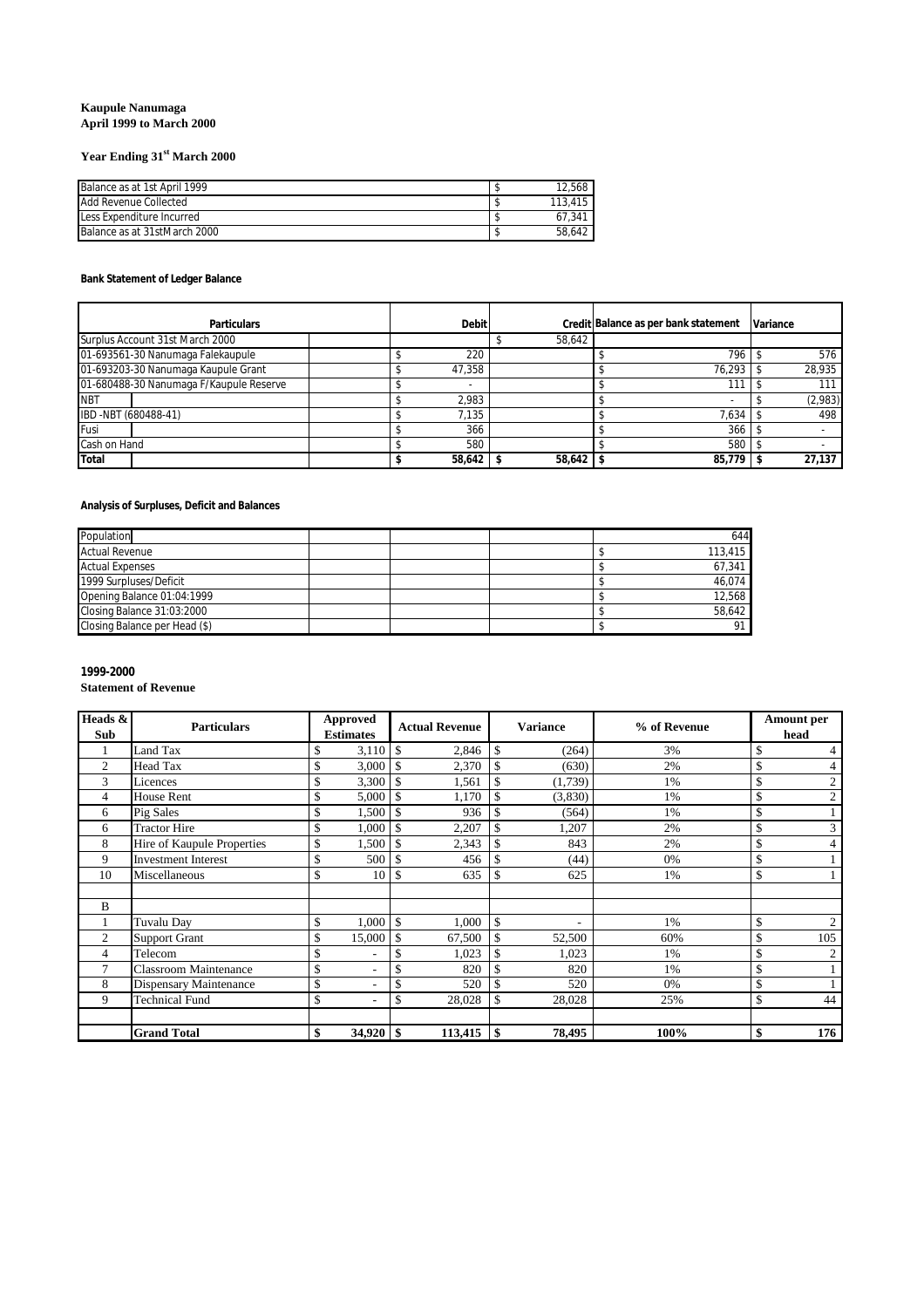| Heads &<br>Sub | <b>Particulars</b>                   | <b>Approved</b><br><b>Estimates</b>     |                          | <b>Actual</b><br><b>Expenditure</b> |                         | Variance                 | % of Expenditure |             | Amount per<br>head |
|----------------|--------------------------------------|-----------------------------------------|--------------------------|-------------------------------------|-------------------------|--------------------------|------------------|-------------|--------------------|
| I              |                                      |                                         |                          |                                     |                         |                          |                  |             |                    |
| $\mathbf{1}$   | <b>Assistant IEO</b>                 | $2,940$ \$<br>\$                        |                          | 2.231                               | \$                      | 709                      | 3%               | \$          | $\overline{3}$     |
| $\overline{c}$ | Clerk/Typist                         | \$<br>$1,210$ \$                        |                          | 1,299                               | \$                      | (89)                     | 2%               | $\mathbf S$ | $\overline{c}$     |
| 3              | Carpenter                            | \$<br>1,277                             | $\mathbf{\hat{S}}$       | 1.113                               | \$                      | 164                      | 2%               | \$          | $\overline{2}$     |
| $\overline{4}$ | Orderlies                            | 1.579<br>\$                             | $\overline{\mathcal{S}}$ | 1.807                               | $\mathbf S$             | (228)                    | 3%               | \$          | $\overline{3}$     |
| 5              | MCH Aide                             | \$<br>1,378                             | $\mathcal{S}$            | 1.153                               | $\mathbf{\hat{S}}$      | 225                      | 2%               | \$          | $\overline{c}$     |
| 6              | Driver                               | \$<br>1,310                             | $\mathbb{S}$             | 1,318                               | $\mathsf{\$}$           | (8)                      | 2%               | $\mathbf S$ | $\overline{2}$     |
| 7              | <b>Resthouse Attendant</b>           | \$<br>1,445                             | $\mathcal{S}$            | 1,228                               | $\mathbf{\hat{S}}$      | 217                      | 2%               | \$          | $\overline{c}$     |
| 8              | Storekeeper                          | \$<br>1,310                             | $\mathbf{\hat{S}}$       | 1,169                               | \$                      | 141                      | 2%               | \$          | $\overline{c}$     |
| 9              | Approved Teacher                     | \$<br>1,546                             | \$                       | 1,225                               | \$                      | 321                      | 2%               | \$          | $\overline{2}$     |
| 11             | Overtime                             | \$<br>50                                | $\mathcal{S}$            | 28                                  | $\mathbf S$             | 22                       | 0%               | $\mathbf S$ | $\overline{0}$     |
| 12             | PF Contributions                     | \$<br>800                               | $\mathcal{S}$            | 1.825                               | $\mathbf{\hat{S}}$      | (1.025)                  | 3%               | \$          | 3                  |
| 13             | <b>Councilors Allowances</b>         | \$<br>2.940                             | $\mathcal{S}$            | 15,219                              | $\mathbf S$             | (12, 279)                | 23%              | \$          | 24                 |
| 14             | <b>PHCC Allowances</b>               | \$<br>744                               | $\mathbf S$              | 695                                 | \$                      | 49                       | 1%               | \$          | $\mathbf{1}$       |
| 15             | <b>School Committee</b>              | $\mathbf S$<br>960                      | $\mathbf{\hat{S}}$       | 932                                 | \$                      | 28                       | 1%               | \$          | $\mathbf{1}$       |
| 16             | <b>IDRF</b> Committee Allowance      | \$<br>600                               | $\mathcal{S}$            | 266                                 | \$                      | 334                      | 0%               | \$          | $\overline{0}$     |
| 17             | <b>Casual Labourers</b>              | \$<br>4.000                             | $\mathbf{\hat{S}}$       | 2.116                               | $\mathsf{\$}$           | 1,884                    | 3%               | \$          | 3                  |
| 18             | Mechanic                             | \$<br>1,243                             | $\mathbf S$              | 1,427                               | \$                      | (184)                    | 2%               | \$          | $\overline{2}$     |
| 19             | <b>Budget Committee Allowances</b>   | $\mathbb{S}$<br>360                     | <sup>\$</sup>            | 410                                 | \$                      | (50)                     | 1%               | $\mathbf S$ | $\mathbf{1}$       |
|                |                                      |                                         |                          |                                     |                         |                          |                  |             |                    |
| $\mathbf{I}$   |                                      |                                         |                          |                                     |                         |                          |                  |             |                    |
| $\mathbf{1}$   | Maintenance of Kaupule<br>Properties | $\mathbf S$<br>5,000                    | $\mathcal{S}$            | 22,751                              | \$                      | 17,751                   | 34%              | \$          | 35                 |
| $\overline{c}$ | <b>Lands Rent</b>                    | $\mathbf S$<br>464                      | $\mathbf S$              | 464                                 | $\mathsf{\$}$           | $\overline{\phantom{a}}$ | 1%               | \$          | $\mathbf{1}$       |
| 3              | <b>Audit Fees</b>                    | \$<br>330                               | $\mathcal{S}$            | 330                                 | \$                      | $\mathcal{L}$            | 0%               | \$          | $\mathbf{1}$       |
| $\overline{4}$ | <b>Tractor Fuel</b>                  | \$<br>500                               | $\mathbf S$              | 1.274                               | \$                      | 774                      | 2%               | \$          | $\overline{c}$     |
| 5              | Miscellaneous                        | $\mathbf S$<br>50                       | $\mathbf S$              | 6                                   | \$                      | (44)                     | 0%               | $\mathbf S$ | $\overline{0}$     |
| 8              | Upkeeping of Resthouse               | 50<br>\$                                | $\mathbf S$              | 6                                   | $\overline{\mathbb{S}}$ | (44)                     | 0%               | \$          | $\overline{0}$     |
| 10             | Pig Compensation                     | \$<br>2,800                             | \$                       | 954                                 | \$                      | (1, 846)                 | 1%               | \$          | $\mathbf{1}$       |
| 11             | School Generator Fuel                | \$<br>30                                | $\mathcal{S}$            | 21                                  | \$                      | (9)                      | 0%               | \$          | $\boldsymbol{0}$   |
| 12             | <b>Telecom Expenses</b>              | \$<br>1,500                             | \$                       | 1,112                               | \$                      | (388)                    | 2%               | \$          | $\overline{2}$     |
| 14             | <b>Office Supplies</b>               | \$<br>520                               | $\mathcal{S}$            | 2.833                               | $\mathbf{\hat{S}}$      | 2,313                    | 4%               | \$          | $\overline{4}$     |
| 16             | <b>Dispensary Maintenance</b>        | $\mathbf S$<br>520                      | $\mathbf S$              | 486                                 | $\mathsf{\$}$           | (34)                     | 1%               | \$          | $\mathbf{1}$       |
| 17             | <b>Classroom Maintenance</b>         | $\mathbf S$<br>520                      | <sup>\$</sup>            | 532                                 | \$                      | 12                       | 1%               | \$          | $\mathbf{1}$       |
| 19             | Entertainment                        | $\mathbf S$<br>300                      | $\mathbb{S}$             | 31                                  | \$                      | (269)                    | 0%               | \$          | $\boldsymbol{0}$   |
| 20             | Tuvalu Day                           | \$                                      | \$                       | 1.000                               | \$                      | 1.000                    | 1%               | \$          | $\overline{2}$     |
|                |                                      |                                         |                          |                                     |                         |                          |                  |             |                    |
|                | Shortage found                       | $\mathbf S$<br>$\overline{\phantom{a}}$ | \$                       | 79                                  | \$                      | 79                       | 0%               | \$          | $\overline{0}$     |
|                |                                      |                                         |                          |                                     |                         |                          |                  |             |                    |
|                | <b>Grand Total</b>                   | \$<br>38,276                            | \$                       | 67.341                              | \$                      | 9,525                    | 100%             | \$          | 94                 |

### **1999-2000 Statement of Expenditure**

|    | Year |
|----|------|
| 79 | 1999 |
|    |      |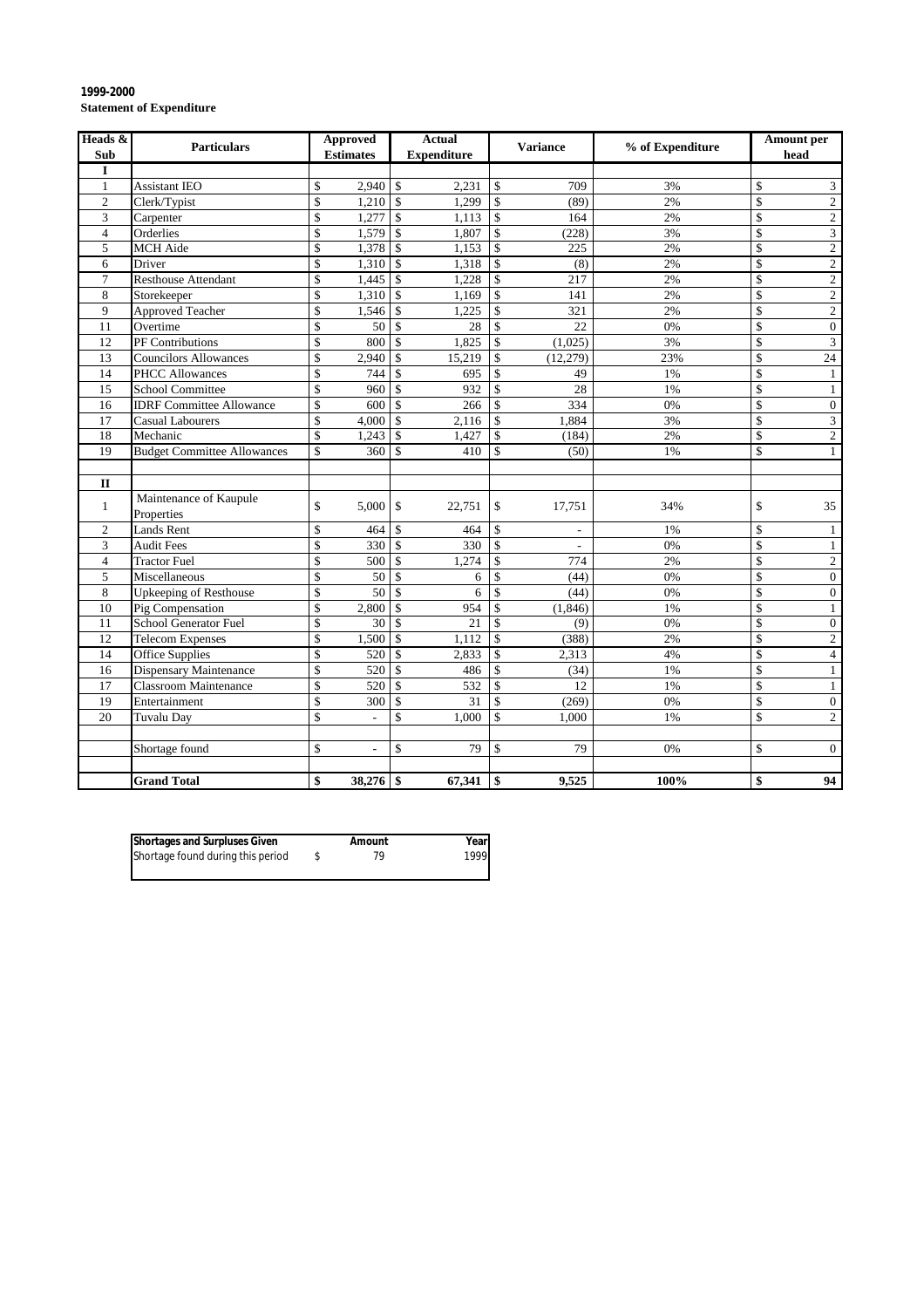To the members of Tuvalu's Parliament and the Ulu Aliki of Nanumaga,

### **Report on the Financial Statements of Nanumaga Kaupule**

We have audited the accompanying financial statements of the Nanumaga Kaupule, which comprise Statement of Revenue, Statement of Expenditure and Analysis of Surpluses and Deficit for the year ended 31 March 2001 and the Bank Statement of Ledger Balances as at 31 March 2001.

### *Management's Responsibility for the Financial Statements*

Management is responsible for the preparation of these financial statements in accordance with section 71 of the Falekaupule Act and accompanying financial instructions, and for such internal control as management determines is necessary to enable the preparation of financial statements that are free from material misstatement, whether due to fraud or error.

## *Auditor's Responsibility*

Our responsibility is to express an opinion on these financial statements based on our audit. This responsibility arises from section 74 of the Falekaupule Act. We conducted our audit in accordance with the International Organisation of Supreme Audit Institution's (INTOSAI) Auditing Standards, which incorporate the International Auditing Standards.

Because of the matter described in the Basis for Disclaimer of Opinion paragraph, however, we were not able to obtain sufficient appropriate audit evidence to provide a basis for an audit opinion.

## *Basis for Disclaimer of Opinion*

The Nanumaga Kaupule closing cash balance reported in the accounts was not able to be reconciled to the bank account balance. The cash on hand balance reported in the financial statements compared to the bank account balance was understated by \$60,533. This variance occurred due to all bank accounts and all their transactions not being included in the financial statements. This affects the completeness of the Statement of Revenue and the Statement of Expenditure, as well as the Analysis of Surpluses, Deficit and Balances. This is a material effect on the financial statements which is considered to be pervasive.

### *Disclaimer of Audit Opinion*

Because of the significance of the matter described in the Basis for Disclaimer of Opinion paragraph, we have not been able to obtain sufficient appropriate audit evidence to provide a basis for an audit opinion. Accordingly, we do not express an opinion on the financial statements.

### *Independence*

When carrying out the audit we followed the independence requirements of the Office of the Auditor General Tuvalu, which incorporate the independence requirements of the International Standards of Auditing and the International Organisation of Supreme Audit Institutions.

Eli Lopati Acting Auditor General of Tuvalu 27 January 2014 Vaiaku, Funafuti, Tuvalu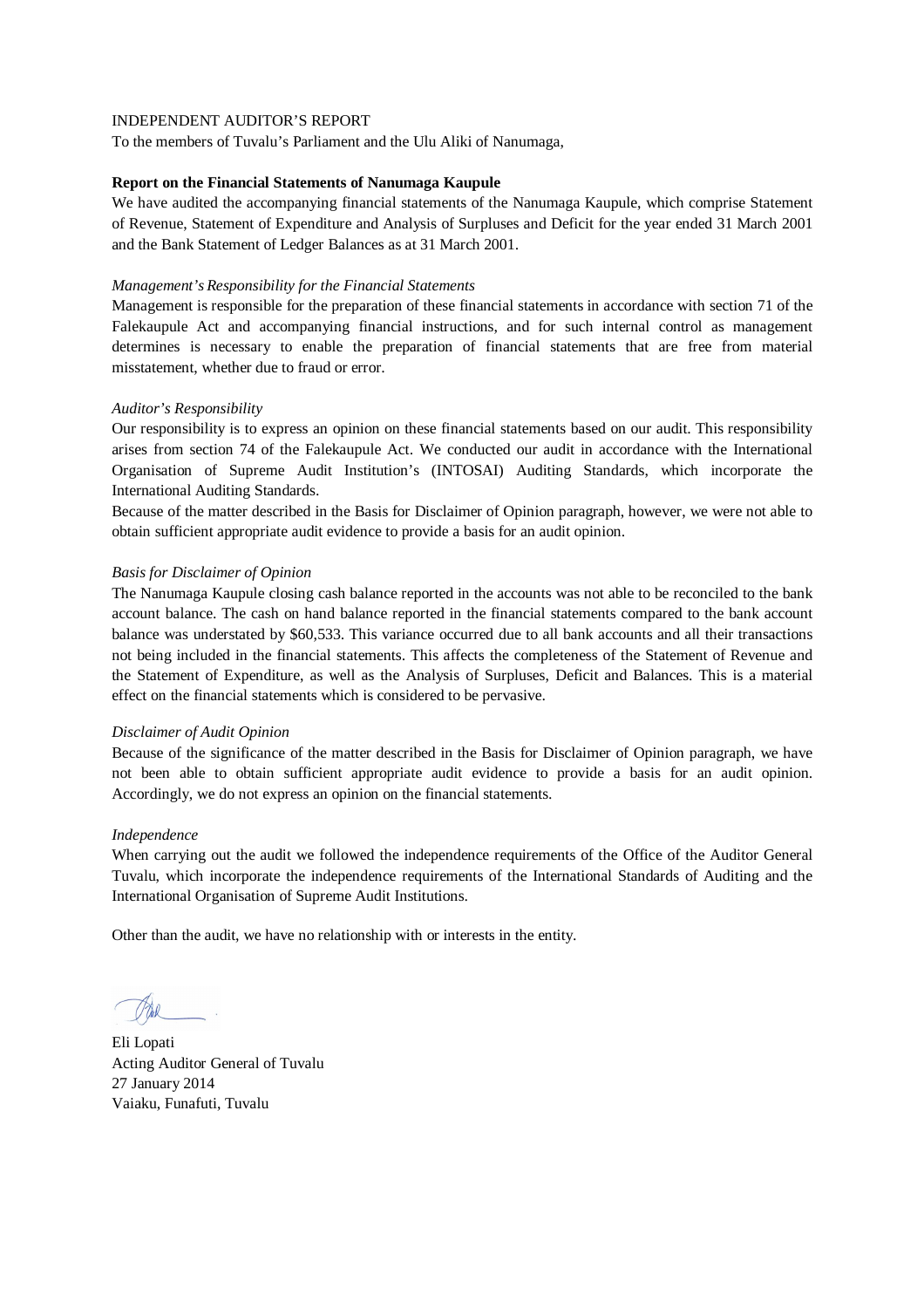### **Kaupule Nanumaga April 2000 to March 2001**

## **Year Ending 31st March 2001**

| Balance as at 1st April 2000 | 58.642 |
|------------------------------|--------|
| Add Revenue Collected        | 67.409 |
| Less Expenditure Incurred    | 94.121 |
| Balance as at 31stMarch 2001 | 31.930 |

### **Statement of Ledger Balances**

|                                        |  |              |             |                  | Balance as per bank |          |           |
|----------------------------------------|--|--------------|-------------|------------------|---------------------|----------|-----------|
| <b>Particulars</b>                     |  | <b>Debit</b> |             | Credit statement |                     | Variance |           |
| Surplus Account 31st March 2001        |  |              | 31,930      |                  |                     |          |           |
| 01-693561-30 Nanumaga Falekaupule      |  | 20.148       |             |                  | 1.914               |          | (18, 234) |
| 01-693203-30 Nanumaga Kaupule Grant    |  | 520          |             |                  | 83.109              |          | 82,589    |
| 01-680488-30 Nmaga Falekaupule Reserve |  | ۰            |             |                  | 3,920               |          | 3,920     |
| <b>NBT</b>                             |  | 7.135        |             |                  |                     |          | (7, 135)  |
| IBD -NBT (680488-41)                   |  | 607          |             |                  |                     |          | (607)     |
| Fusi                                   |  | 536          |             |                  | 536                 |          |           |
| Cash on Hand                           |  | 2,983        |             |                  | 2,983               |          |           |
|                                        |  |              |             |                  |                     |          |           |
| <b>Total</b>                           |  | $31,930$ \$  | $31,930$ \$ |                  | $92,463$ \$         |          | 60,533    |

### **Analysis of Surpluses, Deficit and Balances**

| Population                    |  |  | 644             |
|-------------------------------|--|--|-----------------|
| <b>Actual Revenue</b>         |  |  | 67,409          |
| <b>Actual Expenditure</b>     |  |  | 94.121          |
| Surplus/Deficit               |  |  | (26, 712)       |
| Opening Balance 01.04.2000    |  |  | 58.642          |
| Closing Balance 31.03.2001    |  |  | 31,930          |
| Closing Balance per Head (\$) |  |  | 50 <sup>1</sup> |

# **2000-2001**

## **Statement of Revenue**

| Heads &<br>Sub | <b>Particulars</b>             | Approved<br><b>Estimates</b> | <b>Actual Revenue</b> | <b>Variance</b> | % of Revenue | Amount per head      |
|----------------|--------------------------------|------------------------------|-----------------------|-----------------|--------------|----------------------|
| 4000           | Land Tax                       | 2,950                        | \$<br>49              | \$<br>(2,901)   | 0%           | 0                    |
| 4001           | Head Tax                       | 2,270                        | 426                   | (1, 844)        | 1%           |                      |
| 4100           | License                        | 1,300                        | 1,252                 | (48)            | 2%           | $\mathfrak{2}$       |
| 4200           | <b>House Rent</b>              | 5,960                        | \$<br>2,748           | \$<br>(3,212)   | 4%           | ch<br>4              |
| 4300           | <b>Court Fines</b>             | 1,500                        | \$<br>1,169           | \$<br>(331)     | 2%           | $\mathfrak{2}$<br>J. |
| 4400           | Hire of Kaupule Properties     | \$<br>1,500                  | \$.<br>2,193          | 693             | 3%           | 3                    |
| 4405           | <b>Tractor Hire</b>            | 1,200                        | 6,219                 | 5,019           | 9%           | 10                   |
| 4500           | <b>Interest Received</b>       | 240                          | 1,812                 | \$<br>1,572     | 3%           | 3                    |
| 4510           | Copies of Document             | 50                           | 2,001<br>\$.          | 1,951           | 3%           | 3                    |
| 4800           | Miscellaneous                  | 50                           | \$<br>84              | 34              | 0%           | $\overline{0}$       |
| 4900           | <b>Kaupule Operation Grant</b> | \$<br>45,493                 | \$<br>45,791          | 298             | 68%          | 71                   |
|                |                                |                              |                       | ٠               | 0%           |                      |
|                | Surplus found                  | \$                           | \$<br>3,665           | \$<br>3,665     | 5%           | 6<br>ъ               |
|                |                                |                              |                       |                 |              |                      |
|                | <b>Grand Total</b>             | 62,513                       | -\$<br>67,409         | \$<br>4,896     | 100%         | 105                  |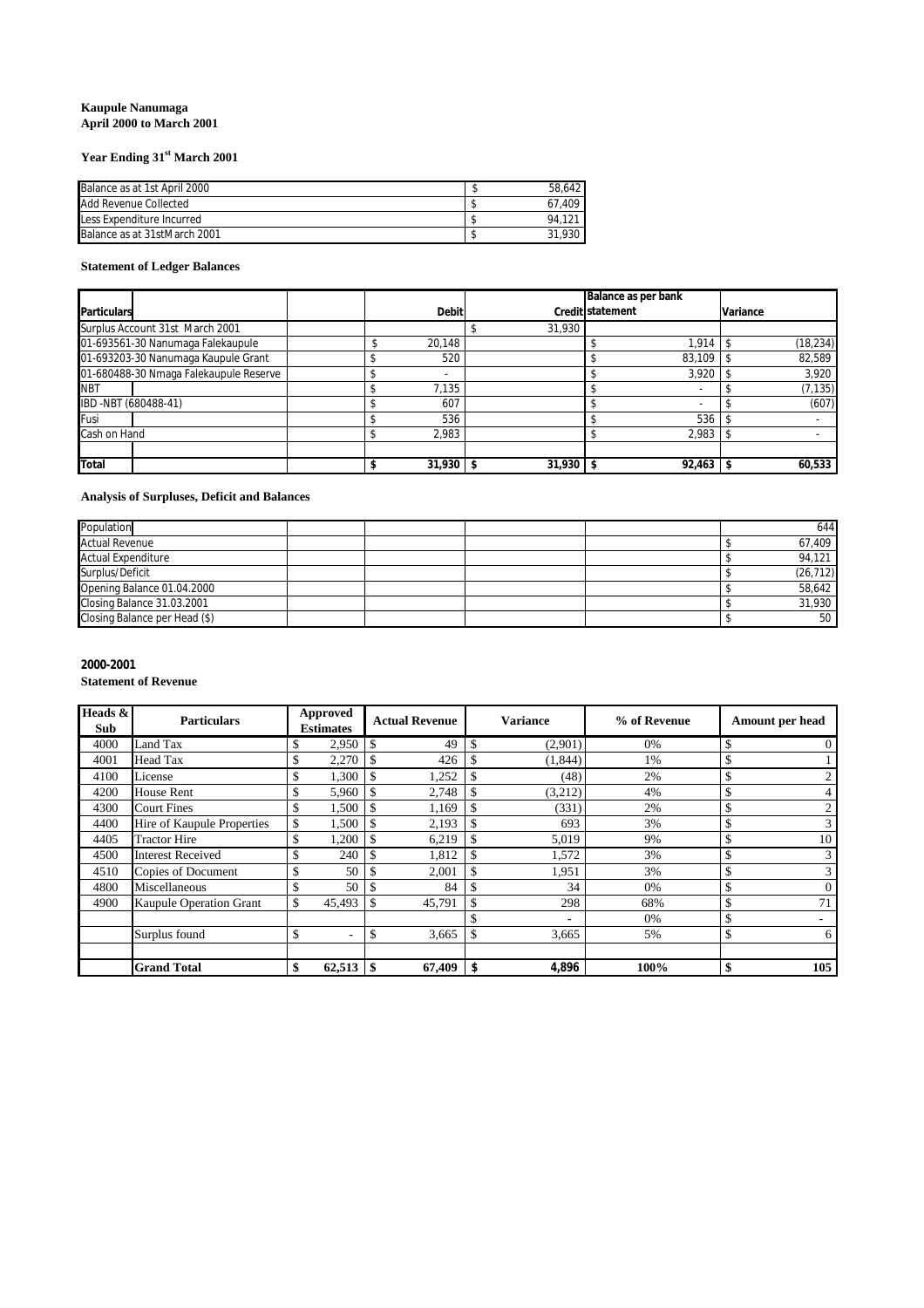### **2000-2001 Statement of Expenditure**

| Heads &<br>Sub | <b>Particulars</b>                            | <b>Approved</b><br><b>Estimates</b> |        |              |        | <b>Actual</b><br><b>Expenditure</b> | <b>Variance</b> |      |                      |  | % of Expenditure | Amount per head |  |
|----------------|-----------------------------------------------|-------------------------------------|--------|--------------|--------|-------------------------------------|-----------------|------|----------------------|--|------------------|-----------------|--|
| A              |                                               |                                     |        |              |        |                                     |                 |      |                      |  |                  |                 |  |
| 5000           | <b>Kaupule Wages</b>                          | \$                                  | 23,803 | \$           | 24,062 | \$                                  | (259)           | 26%  | \$<br>37             |  |                  |                 |  |
| 5001           | <b>Falekaupule Monthly Wages</b>              | \$                                  | 720    | \$           | 1,065  | \$                                  | (345)           | 1%   | \$<br>$\overline{c}$ |  |                  |                 |  |
| 5002           | Kaupule Sitting Allowances                    | \$                                  | 2,600  | \$           | 3,241  | \$                                  | (641)           | 3%   | \$<br>5              |  |                  |                 |  |
| 5003           | <b>Committee Sitting</b><br><b>Allowances</b> | \$                                  | 5,940  | \$           | 4,270  | \$                                  | 1,670           | 5%   | \$                   |  |                  |                 |  |
| 5004           | TPF                                           | \$                                  | 2,862  | $\mathbb{S}$ | 2,337  | \$                                  | 525             | 2%   | \$<br>4              |  |                  |                 |  |
| 5005           | <b>Casual Labourers Wages</b>                 | \$                                  | 4,000  | \$           | 4,292  | \$                                  | (292)           | 5%   | \$                   |  |                  |                 |  |
| 5100           | <b>Office Stationery</b>                      | \$                                  | 330    | \$           | 2,028  | \$                                  | (1,698)         | 2%   | \$<br>3              |  |                  |                 |  |
| 5115           | Land Rent                                     | \$                                  | 100    | \$           | 1,079  | \$                                  | (979)           | 1%   | \$<br>$\overline{2}$ |  |                  |                 |  |
| 5120           | Entertainment                                 | \$                                  | 6,644  | \$           | 2,201  | \$                                  | 4,443           | 2%   | \$<br>3              |  |                  |                 |  |
| 5130           | <b>Office Telecom</b>                         | \$                                  | 2,300  | \$           | 1,780  | \$                                  | 520             | 2%   | \$<br>3              |  |                  |                 |  |
| 5200           | <b>Office Expenses</b>                        | \$                                  | 1,300  | \$           | 3,050  | \$                                  | (1,750)         | 3%   | \$<br>5              |  |                  |                 |  |
| 5500           | Petrol/Oil (Tractor &<br>Generator)           | \$                                  | 1,200  | \$           | 2,491  | \$                                  | (1,291)         | 3%   | \$<br>4              |  |                  |                 |  |
| 5501           | School Generator Fuel                         | \$                                  | 70     | \$           | 323    | \$                                  | (253)           | 0%   | \$                   |  |                  |                 |  |
| D              |                                               |                                     |        |              |        | \$                                  |                 | 0%   | \$                   |  |                  |                 |  |
| 6000           | Water Tanks & Water Pumps                     | \$                                  | ٠      | \$           | 18,422 | \$                                  | (18, 422)       | 20%  | \$<br>29             |  |                  |                 |  |
| 6001           | New Pre School Center                         | \$                                  |        | \$           | 10,000 | \$                                  | (10,000)        | 11%  | \$<br>16             |  |                  |                 |  |
|                | Total Expense on Revenue<br>heads             | \$                                  |        | \$           | 13,481 | \$                                  | (13, 481)       | 14%  | \$<br>21             |  |                  |                 |  |
|                |                                               |                                     |        |              |        |                                     |                 |      |                      |  |                  |                 |  |
|                | <b>Grand Total</b>                            | \$                                  | 51,869 | \$           | 94,121 | \$                                  | (42, 252)       | 100% | \$<br>146            |  |                  |                 |  |

| <b>Shortages and Surpluses Given</b> | Amount | Yearl |
|--------------------------------------|--------|-------|
| Accumulated cash shortage            | 79     | 1999  |
| Surplus found during this period \$  | 3.665  | 2000  |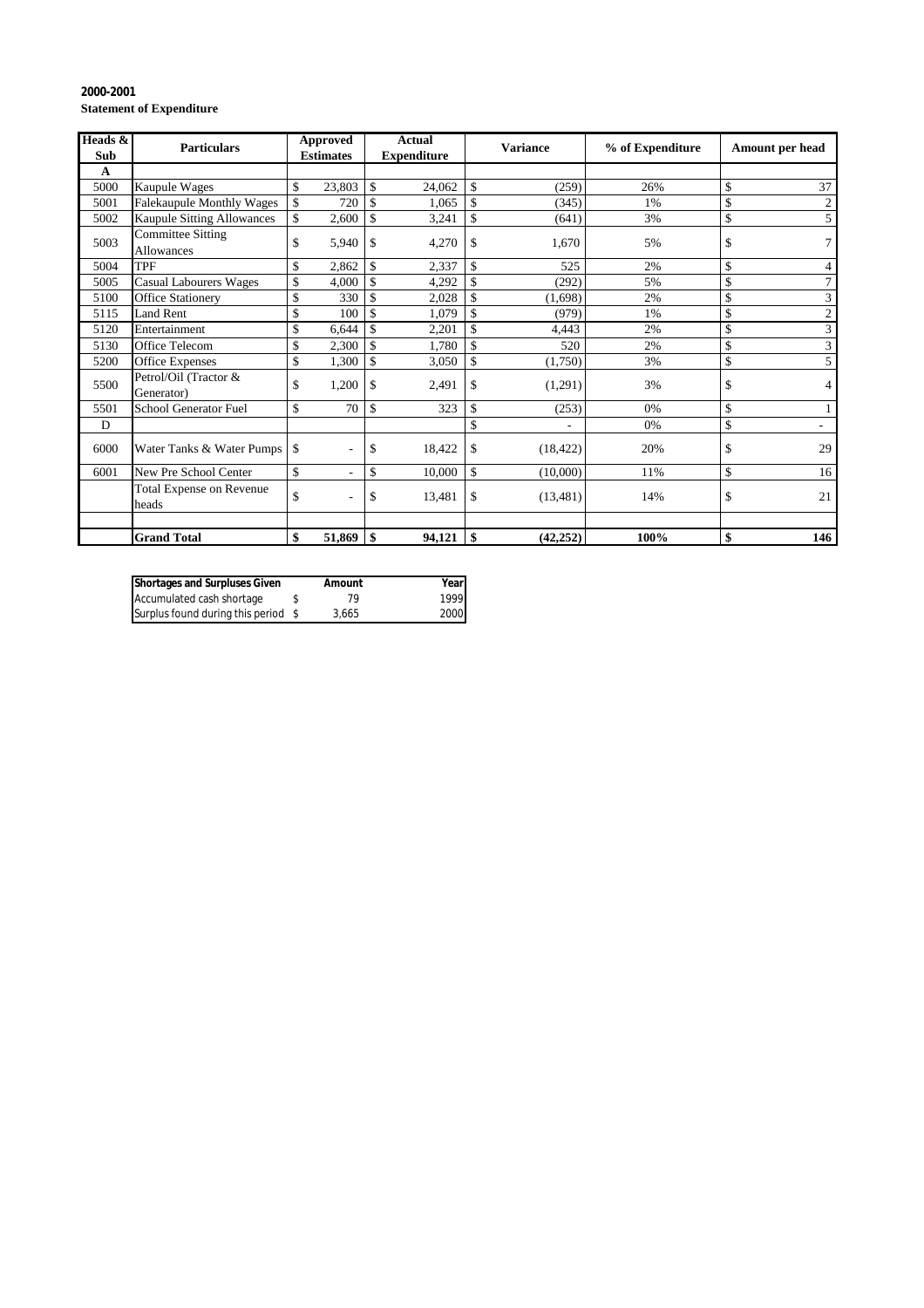To the members of Tuvalu's Parliament and the Ulu Aliki of Nanumaga,

### **Report on the Financial Statements of Nanumaga Kaupule**

We have audited the accompanying financial statements of the Nanumaga Kaupule, which comprise Statement of Revenue, Statement of Expenditure and Analysis of Surpluses and Deficit for the year ended 31 March 2002 and the Bank Statement of Ledger Balances as at 31 March 2002.

### *Management's Responsibility for the Financial Statements*

Management is responsible for the preparation of these financial statements in accordance with section 71 of the Falekaupule Act and accompanying financial instructions, and for such internal control as management determines is necessary to enable the preparation of financial statements that are free from material misstatement, whether due to fraud or error.

## *Auditor's Responsibility*

Our responsibility is to express an opinion on these financial statements based on our audit. This responsibility arises from section 74 of the Falekaupule Act. We conducted our audit in accordance with the International Organisation of Supreme Audit Institution's (INTOSAI) Auditing Standards, which incorporate the International Auditing Standards.

Because of the matter described in the Basis for Disclaimer of Opinion paragraph, however, we were not able to obtain sufficient appropriate audit evidence to provide a basis for an audit opinion.

## *Basis for Disclaimer of Opinion*

The Nanumaga Kaupule closing cash balance reported in the accounts was not able to be reconciled to the bank account balance. The cash on hand balance reported in the financial statements compared to the bank account balance was understated by \$17,809. This variance occurred due to all bank accounts and all their transactions not being included in the financial statements. This affects the completeness of the Statement of Revenue and the Statement of Expenditure, as well as the Analysis of Surpluses, Deficit and Balances. This is a material effect on the financial statements which is considered to be pervasive.

### *Disclaimer of Audit Opinion*

Because of the significance of the matter described in the Basis for Disclaimer of Opinion paragraph, we have not been able to obtain sufficient appropriate audit evidence to provide a basis for an audit opinion. Accordingly, we do not express an opinion on the financial statements.

### *Independence*

When carrying out the audit we followed the independence requirements of the Office of the Auditor General Tuvalu, which incorporate the independence requirements of the International Standards of Auditing and the International Organisation of Supreme Audit Institutions.

Eli Lopati Acting Auditor General of Tuvalu 27 January 2014 Vaiaku, Funafuti, Tuvalu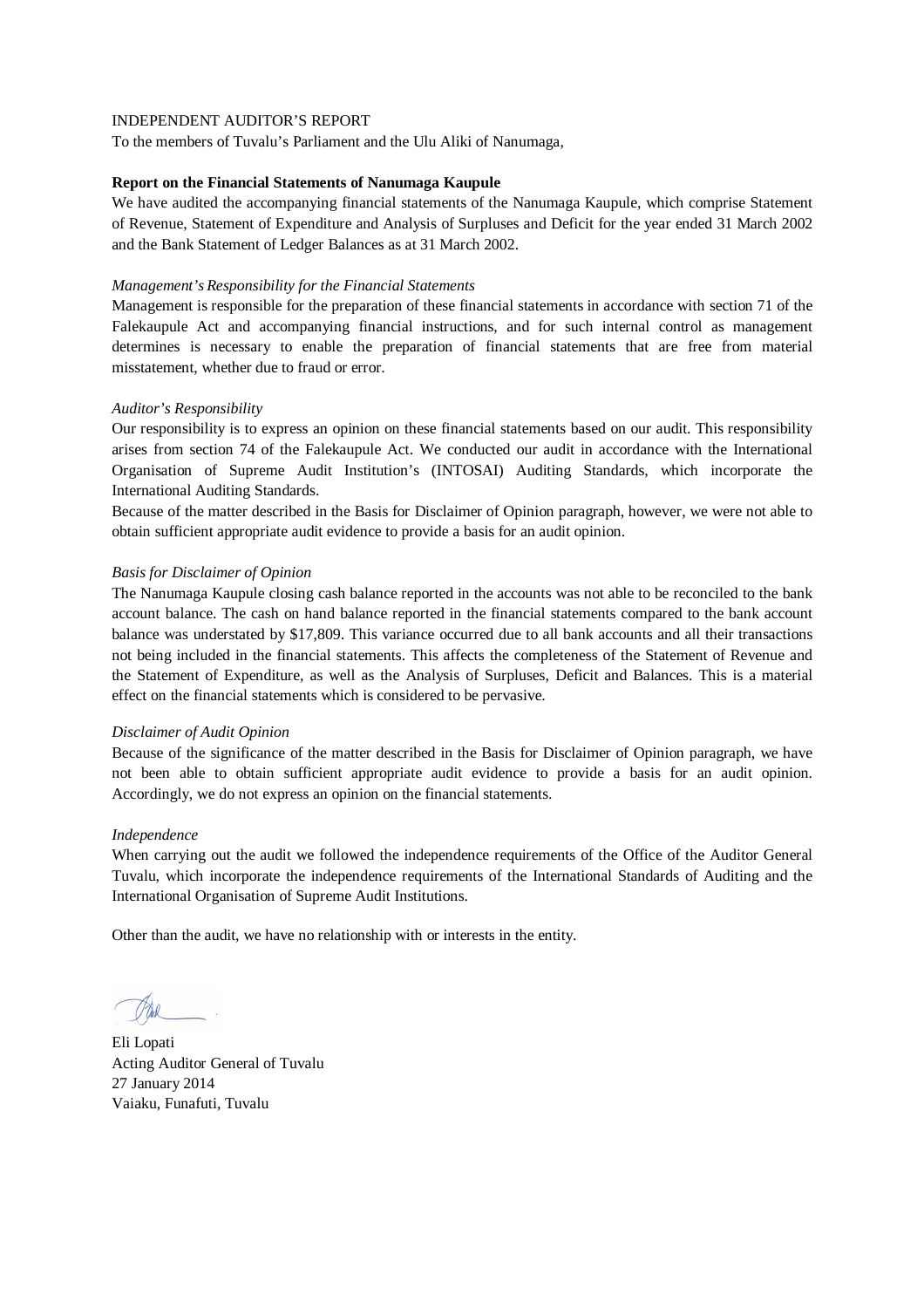### **Kaupule Nanumaga April 2001 to March 2002**

## **Year Ending 31st March 2002**

| Balance as at 1st April 2001 |  | 31.930  |
|------------------------------|--|---------|
| Add Revenue Collected        |  | 321.682 |
| Less Expenditure Incurred    |  | 101.527 |
| Balance as at 31stMarch 2002 |  | 252.085 |

## **Statement of Ledger Balances**

| <b>Particulars</b>        |                                        | <b>Debit</b> |              | Balance as per bank<br>Credit statement | Variance                 |  |           |
|---------------------------|----------------------------------------|--------------|--------------|-----------------------------------------|--------------------------|--|-----------|
|                           | Surplus Account 31st March 2002        |              |              | 252,085                                 |                          |  |           |
|                           | 01-693561-30 Nanumaga Falekaupule      |              | 33.694       |                                         | 7,642                    |  | (26, 052) |
|                           | 01-693203-30 Nanumaga Kaupule Grant    |              | 2.704        |                                         | 44,495                   |  | 41,791    |
|                           | 01-680488-30 Nmaga Falekaupule Reserve |              | 155,049      |                                         | 157,457                  |  | 2,408     |
| <b>IBD-NBT</b>            |                                        |              | 57.135       |                                         | 58,548                   |  | 1,413     |
| Fusi                      |                                        |              | 1.751        |                                         | $\overline{\phantom{a}}$ |  | (1,751)   |
| A/C Fusi Nanumaga Toeaina |                                        |              | 216          |                                         | 216                      |  |           |
| A/C Fusi Nanumaga Apelila |                                        |              | 1.131        |                                         | 1.131                    |  |           |
| Cash on Hand              |                                        |              | 405          |                                         | 405                      |  |           |
| <b>Total</b>              |                                        |              | $252,085$ \$ | 252,085                                 | 269,895                  |  | 17,809    |

## **Analysis of Surpluses, Deficit and Balances**

| Population                    |  | 644     |
|-------------------------------|--|---------|
| <b>Actual Revenue</b>         |  | 321.682 |
| <b>Actual Expenditure</b>     |  | 101.527 |
| Surplus/Deficit               |  | 220.155 |
| Opening Balance 01.04.2001    |  | 31,930  |
| Closing Balance 31.03.2002    |  | 252.085 |
| Closing Balance per Head (\$) |  | 391     |

## **2001-2002**

### **Statement of Revenue**

| Heads & Sub | <b>Particulars</b>             |    | Approved<br><b>Estimates</b> |                    | <b>Actual Revenue</b> |               | <b>Variance</b>          | % of Revenue | Amount per head      |
|-------------|--------------------------------|----|------------------------------|--------------------|-----------------------|---------------|--------------------------|--------------|----------------------|
| 4000        | Land Tax                       | \$ | 3,540                        | \$                 | 3,589                 | S             | 49                       | 1%           | \$<br>6              |
| 4001        | Head Tax                       | \$ | 3,000                        | \$                 | 1.830                 | S             | (1,170)                  | 1%           | \$<br>3              |
| 4100        | Licences                       | \$ | 4,000                        | \$.                | 2,320                 |               | (1,680)                  | 1%           | \$<br>4              |
| 4200        | House Rent                     | \$ | 9,020                        | \$                 | 9,925                 | \$            | 905                      | 3%           | \$<br>15             |
| 4300        | <b>Court Fines</b>             | \$ | 1,500                        | \$                 | 887                   | \$            | (614)                    | 0%           | \$<br>1              |
| 4400        | Hire of Kaupule Properties     | \$ | 2,000                        | \$                 | 6,425                 | \$            | 4,425                    | 2%           | \$<br>10             |
| 4405        | <b>Tractor Hire</b>            | \$ | 2,000                        | \$                 | 3,546                 | <sup>\$</sup> | 1,546                    | 1%           | \$<br>6              |
| 4500        | <b>Investment Interest</b>     | \$ | 240                          | \$                 | 773                   | \$            | 533                      | 0%           | \$<br>$\mathbf{1}$   |
| 4510        | Copies of Document             | \$ | 200                          | \$                 | 114                   | S             | (86)                     | 0%           | \$<br>$\overline{0}$ |
| 4600        | <b>Water Charges</b>           | \$ | 1,100                        | \$                 | 1,113                 | <sup>\$</sup> | 13                       | 0%           | \$<br>$\overline{c}$ |
| 4800        | Miscellaneous                  | \$ | 30.800                       | $\mathcal{S}$      | 131,749               | \$            | 100.949                  | 41%          | \$<br>205            |
| B           |                                |    |                              |                    |                       |               |                          |              |                      |
| 4900        | <b>Kaupule Operation Grant</b> | \$ | 26,040                       | \$                 | 26,040                | $\mathbf{s}$  | $\overline{a}$           | 8%           | \$<br>40             |
| 4901        | Development (FTF)              | \$ | 45,148                       | \$                 | 110,961               | $\mathcal{S}$ | 65,813                   | 34%          | \$<br>172            |
| 4902        | <b>United Tie Grant</b>        | \$ | 2,410                        | \$                 | 2,410                 | <sup>\$</sup> | -                        | 1%           | \$<br>$\overline{4}$ |
| 4903        | Land Subsidy                   | \$ | 8,961                        | $\mathbf{\hat{S}}$ | 8,961                 | \$            | -                        | 3%           | \$<br>14             |
| 4904        | <b>Tied Grant</b>              | \$ | 1,040                        | \$.                | 1,040                 | \$            | $\overline{\phantom{0}}$ | 0%           | \$<br>2              |
| 4905        | Kaupule Support Grant          | \$ | 10,000                       | $\mathcal{S}$      | 10.000                | S             | -                        | 3%           | \$<br>16             |
|             |                                |    |                              |                    |                       |               |                          |              |                      |
|             | <b>Grand Total</b>             | \$ | 150,999                      | <b>S</b>           | $321,682$ \$          |               | 170,683                  | 100%         | \$<br>500            |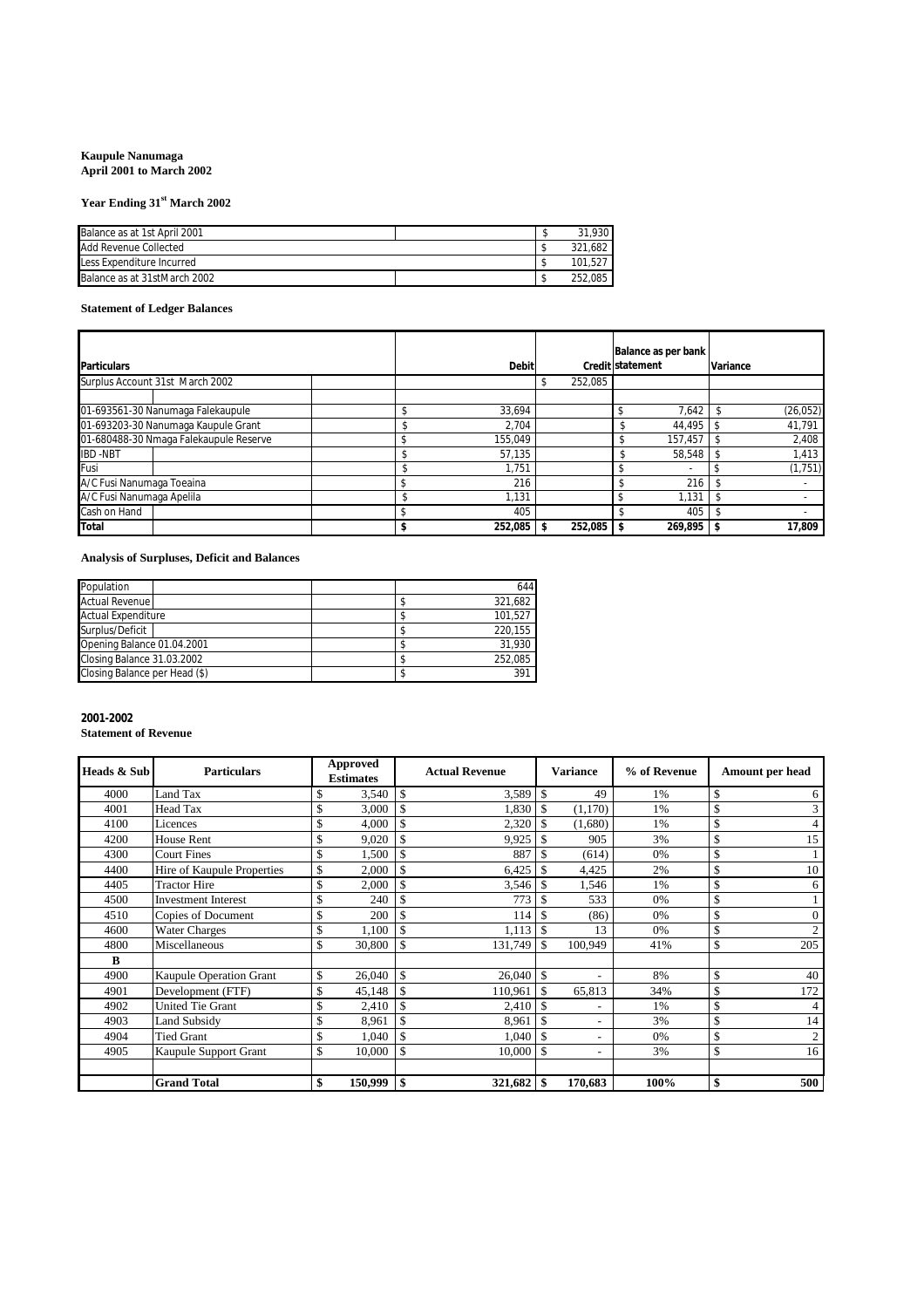### **2001-2002 Statement of Expenditure**

| <b>Heads &amp; Sub</b> | <b>Particulars</b>                  |          | Approved<br><b>Estimates</b> |                                     | <b>Actual Expenditure</b> |                                | % of Expenditure<br><b>Variance</b> |           |          |                                  | Amount per head |
|------------------------|-------------------------------------|----------|------------------------------|-------------------------------------|---------------------------|--------------------------------|-------------------------------------|-----------|----------|----------------------------------|-----------------|
| $\mathbf A$            |                                     |          |                              |                                     |                           |                                |                                     |           |          |                                  |                 |
| 5000                   | <b>Kaupule Wages</b>                | \$       | 29,829                       | $\mathbf{s}$                        | 27,742                    | l \$                           | 2,087                               | 27%       | \$       | 43                               |                 |
| 5002                   | <b>Kaupule Sitting Allowances</b>   | \$       | 5,600                        | $\mathbf S$                         | 4,405                     | $\mathcal{S}$                  | 1,195                               | 4%        | \$       | $\tau$                           |                 |
| 5003                   | <b>Committee Sitting Allowances</b> | \$       | 9,650                        | $\mathbf S$                         | 7,650                     | $\mathbf S$                    | 2,000                               | 8%        | \$       | $\overline{12}$                  |                 |
| 5004                   | PF Contribution                     | \$       | 2,983                        | $\mathcal{S}$                       | 2,834                     | $\mathbf{s}$                   | 149                                 | 3%        | \$       | $\overline{4}$                   |                 |
| 5005                   | <b>Casual Labours Wages</b>         | \$       | 5,005                        | $\mathbf S$                         | 3,115                     | $\overline{\mathbf{S}}$        | 1,890                               | 3%        | \$       | 5                                |                 |
| 5020                   | Overtime                            | \$       | 2.000                        | $\mathcal{S}$                       | 901                       | <sup>\$</sup>                  | 1.099                               | 1%        | \$       |                                  |                 |
|                        |                                     |          |                              |                                     |                           |                                |                                     |           |          |                                  |                 |
| $\bf{B}$               |                                     |          |                              |                                     |                           |                                |                                     |           |          |                                  |                 |
| 5100                   | <b>Office Stationery</b>            | \$       | 1.700                        | $\mathbf{s}$                        | 1,426                     | $\mathbf{s}$                   | 274                                 | 1%        | \$       | 2                                |                 |
| 5105                   | Electricity                         | \$       | 361<br>9.734                 | $\mathbf S$<br>$\mathbf S$          | 828<br>9.734              | $\mathbf{s}$                   | (467)                               | 1%<br>10% | \$       | $\overline{15}$                  |                 |
| 5115                   | <b>Land Rent</b>                    | \$       |                              |                                     |                           | <sup>\$</sup>                  |                                     |           | \$       |                                  |                 |
| 5120                   | Entertainment                       | \$       | 2,300                        | $\mathbf{s}$<br>$\mathbf S$         | 1,605                     | -S                             | 695                                 | 2%        | \$       | $\overline{c}$<br>$\overline{3}$ |                 |
| 5130                   | <b>Office Telecom</b>               | \$       | 1,836                        |                                     | 2,208                     | $\mathbf S$                    | (372)                               | 2%        | \$       |                                  |                 |
| 5200<br>5202           | Office Expense<br>Office Furniture  | \$<br>\$ | 930<br>1.200                 | $\mathcal{S}$<br>$\mathbf{\hat{S}}$ | 409<br>560                | <sup>\$</sup><br><sup>\$</sup> | 522<br>641                          | 0%        | \$<br>\$ |                                  |                 |
|                        |                                     |          |                              |                                     |                           |                                |                                     | 1%        |          | $\mathbf{1}$                     |                 |
| 5205                   | Stevedoring                         | \$       | 1,500                        | $\mathbf{s}$                        | 800                       | <sup>\$</sup>                  | 700                                 | 1%        | \$       |                                  |                 |
| 5210                   | Workshop Expenses                   | \$       | 4,850                        | \$                                  | 2,771                     | <sup>\$</sup>                  | 2,079                               | 3%        | \$       | $\overline{4}$                   |                 |
| 5211                   | <b>Guest House Expenses</b>         | \$       | 3,240                        | $\mathbf{\hat{S}}$                  | 1,253                     | $\overline{\mathbf{s}}$        | 1,987                               | 1%        | \$       | $\overline{c}$                   |                 |
| 5300                   | Office Equipment                    | \$       | 7.000                        | \$.                                 | 7,981                     | $\mathbf{s}$                   | (981)                               | 8%        | \$       | $\overline{12}$                  |                 |
| 5301                   | Office Motorcycle                   | \$       | 3,000                        | $\mathbf{s}$                        | 3,570                     | $\mathcal{S}$                  | (570)                               | 4%        | \$       | 6                                |                 |
| 5400                   | Maintenance                         | \$       | 7,040                        | $\mathbb S$                         | 8.265                     | <sup>\$</sup>                  | (1,225)                             | 8%        | \$       | 13                               |                 |
| 5500                   | Petrol/Oil                          | \$       | 2,400                        | $\mathbf{s}$                        | 2,269                     | -\$                            | 131                                 | 2%        | \$       | $\overline{4}$                   |                 |
| 5600                   | Compensation                        | \$       | 2,330                        | \$.                                 | 896                       | $\mathcal{S}$                  | 1,434                               | 1%        | \$       | $\mathbf{1}$                     |                 |
| 5900                   | Miscellaneous                       | \$       | 20,050                       | $\mathbf S$                         | 10,144                    | -S                             | 9,906                               | 10%       | \$       | 16                               |                 |
|                        | Shortage found                      | \$       | $\overline{a}$               | \$                                  | 161                       | <sup>\$</sup>                  | (161)                               | 0%        | \$       | $\Omega$                         |                 |
|                        |                                     |          |                              |                                     |                           |                                |                                     |           |          |                                  |                 |
|                        | <b>Grand Total</b>                  | \$       | 124,538                      | \$                                  | $101,527$ \$              |                                | 23,011                              | 100%      | \$       | 158                              |                 |

| <b>Shortages and Surpluses Given</b> | Amount | Yearl |
|--------------------------------------|--------|-------|
| Accumulated cash shortage            |        | 1999  |
| Accumulated cash surplus             | 3.665  | 2000  |
| Surplus found during this period     | 161    | 2001  |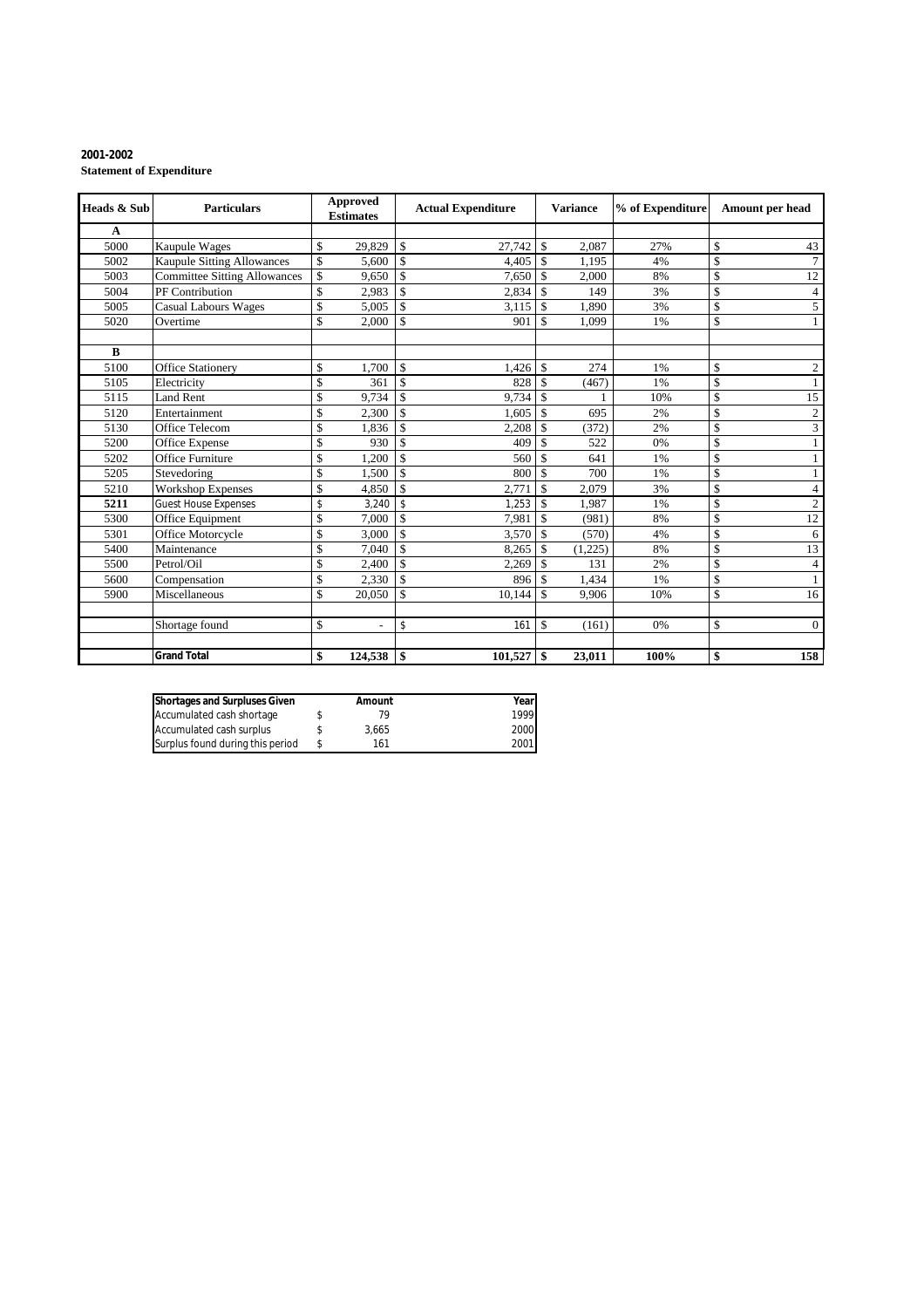To the members of Tuvalu's Parliament and the Ulu Aliki of Nanumaga,

### **Report on the Financial Statements**

We have audited the accompanying financial statements of the Nanumaga Kaupule, which comprise Statement of Revenue, Statement of Expenditure and Analysis of Surpluses and Deficit for the year ended 31 March 2003 and the Bank Statement of Ledger Balances as at 31 March 2003.

### *Management's Responsibility for the Financial Statements*

Management is responsible for the preparation of these financial statements in accordance with section 71 of the Falekaupule Act and accompanying financial instructions, and for such internal control as management determines is necessary to enable the preparation of financial statements that are free from material misstatement, whether due to fraud or error.

### *Auditor's Responsibility*

Our responsibility is to express an opinion on these financial statements based on our audit. This responsibility arises from section 74 of the Falekaupule Act.

We conducted our audit in accordance with the International Organisation of Supreme Audit Institution's (INTOSAI) Auditing Standards, which incorporate the International Auditing Standards. These standards require that we comply with ethical requirements and, plan and perform the audit to obtain reasonable assurance about whether the financial statements are free from material misstatement. An audit involves performing procedures to obtain audit evidence about the amounts and disclosures in the financial statements.

The procedures selected depend on the auditor's judgment, including the assessment of the risks of material misstatement of the financial statements, whether due to fraud or error. In making those risk assessments, the auditor considers internal control relevant to the entity's preparation and fair presentation of the financial statements in order to design audit procedures that are appropriate in the circumstances, but not for the purpose of expressing an opinion on the effectiveness of the entity's internal control. An audit also includes evaluating the appropriateness of accounting policies used and the reasonableness of accounting estimates made by management, as well as evaluating the overall presentation of the financial statements. We did not examine every transaction, nor do we guarantee complete accuracy of the financial statements.

We believe that the audit evidence we have obtained is sufficient and appropriate to provide a basis for our qualified audit opinion.

### *Basis for Qualified Opinion*

The Nanumaga Kaupule closing cash balances in the financial statements were not able to be reconciled to the bank statement balances. The cash on hand balance reported in the financial statements compared to the bank account balance was understated by \$21,045. This variance occurred due to all bank accounts and all their transactions not being included in the financial statements. We were unable to obtain sufficient appropriate audit evidence surrounding the completeness of the Statement of Revenue and the Statement of Expenditure, as well as the Analysis of Surpluses, Deficit and Balances. This is a material effect on the financial statements.

### *Qualified Opinion*

In our opinion, except for the possible effects of the matter described in the Basis for Qualified Opinion paragraph, the financial statements of Nanumaga Kaupule for the year ended 31 March 2003 are prepared, in all material respects, in accordance with the Falekaupule Act.

### *Independence*

When carrying out the audit we followed the independence requirements of the Office of the Auditor General, which incorporate the independence requirements of the International Standards of Auditing and the International Organisation of Supreme Audit Institutions.

Eli Lopati Acting Auditor General of Tuvalu 27 January 2014 Vaiaku, Funafuti, Tuvalu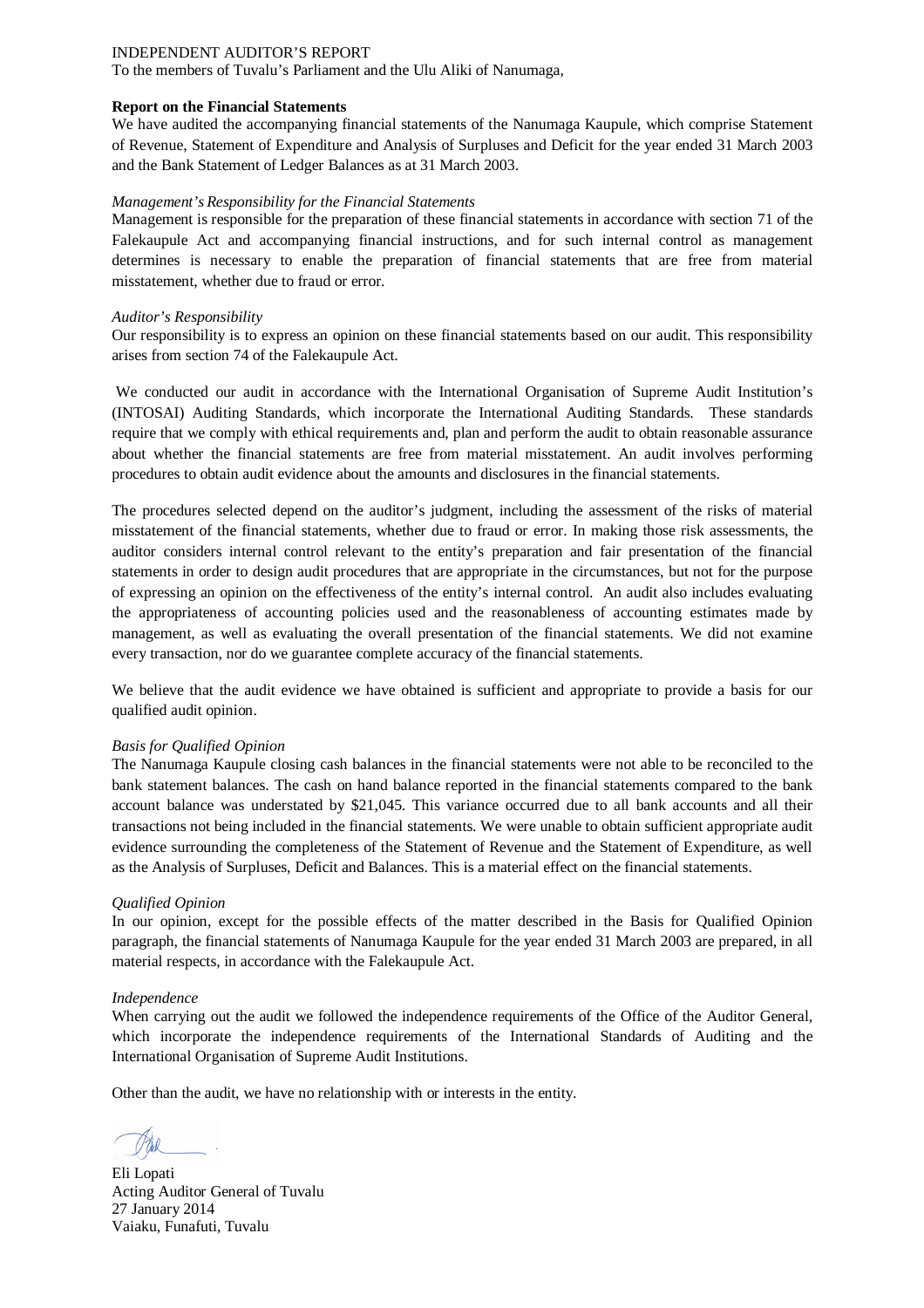### **Kaupule Nanumaga April 2002 to March 2003**

## **Year Ending 31st March 2003**

| Balance as at 1st April 2002 |  | 252.085 |
|------------------------------|--|---------|
| Add Revenue Collected        |  | 150.276 |
| Less Expenditure Incurred    |  | 159.419 |
| Balance as at 31stMarch 2003 |  | 242.943 |

### **Statement of Ledger Balances**

| <b>Particulars</b>                     | <b>Debit</b> |         | Credit Balance as per bank statement | Variance |
|----------------------------------------|--------------|---------|--------------------------------------|----------|
| Surplus Account 31st March 2003        |              | 242,943 |                                      |          |
| 01-693561-30 Nanumaga Falekaupule      | 4,627        |         | 9,897                                | 5,270    |
| 01-693203-30 Nanumaga Kaupule Grant    | 12,832       |         | 7.843                                | (4,989)  |
| 01-680488-30 Nmaga Falekaupule Reserve | 99,687       |         | 121,335                              | 21,648   |
| <b>IBD-NBT</b>                         | 101,376      |         | 100,492                              | (885)    |
| Fusi                                   | 1,440        |         | 1,440                                |          |
| Cash on Hand                           | 5,758        |         | 5,758                                |          |
| A/C Fusi Nanumaga Toeaina              | 516          |         | 516                                  |          |
| A/C Fusi Nanumaga Apelila              | 16,706       |         | 16,706                               |          |
|                                        |              |         |                                      |          |
| <b>Total</b>                           | 242,943      | 242,943 | 263,988                              | 21,045   |

## **Analysis of Surpluses, Deficit and Balances**

| Population                    |  | 589      |
|-------------------------------|--|----------|
| <b>Actual Revenue</b>         |  | 150.276  |
| <b>Actual Expenditure</b>     |  | 159.419  |
| Surplus/Deficit               |  | (9, 142) |
| Opening Balance 01.04.2002    |  | 252.085  |
| Closing Balance 31.03.2003    |  | 242.943  |
| Closing Balance per Head (\$) |  | 412      |

## **2002-2003**

**Statement of Revenue**

| Heads & | <b>Particulars</b>                | <b>Approved Estimates</b>        | <b>Actual Revenue</b>          | <b>Variance</b>                 | % of Revenue | Amount per                        |
|---------|-----------------------------------|----------------------------------|--------------------------------|---------------------------------|--------------|-----------------------------------|
| Sub     |                                   |                                  |                                |                                 |              | head                              |
| 4000    | Land Tax                          | \$<br>5.078                      | $\mathbf S$<br>4,564           | ${\mathbb S}$<br>(514)          | 3%           | $\mathbb{S}$<br>7.75              |
| 4001    | <b>Head Tax</b>                   | \$<br>1,860                      | $\mathbb{S}$<br>$1,916$ \$     | 56                              | 1%           | $\mathbb{S}$<br>3.25              |
| 4100    | <b>Business Operating Licence</b> | $\overline{\mathbb{S}}$<br>1,000 | $\overline{\mathbf{s}}$<br>825 | $\mathcal{S}$<br>(176)          | 1%           | $\overline{\mathcal{S}}$<br>1.40  |
| 4101    | Vehicle Licence fees              | \$<br>500                        | $\mathbf S$<br>552             | \$<br>52                        | 0%           | $\overline{\mathcal{S}}$<br>0.94  |
| 4102    | Driving Licence fees              | \$<br>300                        | $\mathbf S$<br>199             | \$<br>(101)                     | 0%           | $\overline{\mathbb{S}}$<br>0.34   |
| 4103    | Dog Registration fees             | \$<br>200                        | $\mathbf{\hat{S}}$<br>102      | $\mathbf{\hat{S}}$<br>(98)      | 0%           | $\overline{\mathbb{S}}$<br>0.17   |
| 4104    | <b>Liqour and Permit Licences</b> | $\mathbb{S}$<br>100              | $\mathbf S$<br>43              | \$<br>(57)                      | 0%           | \$<br>0.07                        |
| 4200    | <b>Ouarters Rent</b>              | $\overline{\mathbb{S}}$<br>3,600 | $\mathbf S$<br>3,780           | 180<br><sup>\$</sup>            | 3%           | $\overline{\mathcal{S}}$<br>6.42  |
| 4201    | <b>Guest House Income</b>         | $\mathbb{S}$<br>2,870            | \$<br>4,412                    | 1,542<br>S                      | 3%           | $\mathcal{S}$<br>7.49             |
| 4300    | <b>Court Fines</b>                | $\mathbb{S}$<br>1,500            | $\mathbf{\hat{S}}$<br>900      | ${\mathbb S}$<br>(601)          | 1%           | $\mathcal{S}$<br>1.53             |
| 4301    | <b>Court Fees</b>                 | \$<br>1,000                      | $\mathbf S$<br>571             | $\mathbf{\hat{S}}$<br>(430)     | 0%           | \$<br>0.97                        |
| 4400    | Hire of Equipment                 | \$<br>1,500                      | $\mathbf S$<br>282             | (1,219)<br>\$                   | 0%           | \$<br>0.48                        |
| 4401    | Hire of Electrical Appliances     | \$<br>500                        | $\overline{\mathcal{S}}$<br>77 | $\mathbf S$<br>(424)            | 0%           | \$<br>0.13                        |
| 4402    | Hire of Tools                     | \$<br>500                        | $\mathbf S$<br>321             | $\mathbb{S}$<br>(179)           | 0%           | $\mathbb{S}$<br>0.55              |
| 4403    | <b>Workshop Service Charges</b>   | $\mathbb{S}$<br>2,500            | $\mathbf S$<br>785             | ${\mathbb S}$<br>(1,715)        | 1%           | $\mathbf S$<br>1.33               |
| 4404    | <b>Workshop Properties Sales</b>  | $\mathbb{S}$<br>500              | $\mathbf S$<br>2,753           | \$.<br>2,253                    | 2%           | $\mathcal{S}$<br>4.67             |
| 4405    | <b>Tractor</b> hire               | \$<br>3,000                      | $\mathbf{\hat{S}}$<br>15.044   | \$.<br>12,044                   | 10%          | $\overline{\mathbb{S}}$<br>25.54  |
| 4500    | Interest on Investments           | \$<br>1,000                      | $\mathbf S$<br>2,304           | 1,304<br>\$.                    | 2%           | $\overline{\mathbb{S}}$<br>3.91   |
| 4501    | Dividend and Bonus                | \$<br>500                        | $\mathbf S$<br>300             | S<br>(200)                      | 0%           | $\mathbb{S}$<br>0.51              |
| 4510    | Printing and Photocopying         | $\mathbb{S}$<br>150              | $\mathbf S$<br>263             | $\mathbf{s}$<br>113             | 0%           | $\mathbb{S}$<br>0.45              |
| 4511    | Office Service Charge             | $\overline{\mathbb{S}}$<br>100   | $\mathbf S$<br>206             | 106<br>S                        | 0%           | $\mathbb{S}$<br>0.35              |
| 4600    | <b>Desalination Water Charges</b> | \$<br>450                        | $\mathbf S$<br>24              | \$<br>(426)                     | 0%           | $\mathbb{S}$<br>0.04              |
| 4700    | Falekaupule Income                | \$<br>1,000                      | $\mathbf{\hat{S}}$<br>20,629   | 19,629<br>S                     | 14%          | \$<br>35.02                       |
| 4800    | Miscellaneous                     | \$<br>150                        | $\mathbf S$<br>12.171          | $\mathbf{\hat{S}}$<br>12.021    | 8%           | \$<br>20.66                       |
|         |                                   |                                  |                                |                                 |              | $\mathbb{S}$                      |
| 4900    | <b>Block Grant</b>                | \$<br>38,450                     | \$<br>38,450                   | S<br>$\blacksquare$             | 26%          | $\overline{\mathcal{S}}$<br>65.28 |
| 4901    | <b>Tied Grant</b>                 | \$<br>10,619                     | $\mathbf S$<br>10,619          | ${\mathbb S}$                   | 7%           | $\mathcal{S}$<br>18.03            |
| 4902    | <b>Independence Day Grant</b>     | \$<br>2.000                      | $\mathbf S$<br>÷               | $\mathbf{s}$<br>(2,000)         | 0%           | \$                                |
| 4903    | Pre-school Subsidy                | \$<br>1.440                      | $\mathbf{\hat{S}}$<br>480      | (960)<br>\$                     | 0%           | $\mathbf S$<br>0.81               |
| 4904    | Primary School Subsidy            | \$<br>5,689                      | $\mathbf S$<br>2,350           | (3, 339)<br><b>S</b>            | 2%           | $\mathcal{S}$<br>3.99             |
| 4905    | <b>Medical Office Subsidy</b>     | $\mathbb{S}$<br>350              | \$<br>356                      | S<br>6                          | 0%           | $\overline{\mathcal{S}}$<br>0.60  |
| 4906    | DME Project - Fale Hinu           | $\mathbf S$<br>1,000             | $\mathbf S$                    | $\mathbb{S}$<br>(1,000)         | 0%           | $\mathbf S$                       |
|         |                                   |                                  |                                |                                 |              | $\mathbb{S}$                      |
| 4950    | Falekaupule Trust Fund Share      | \$<br>25,000                     | \$<br>25,000                   | <sup>\$</sup><br>$\overline{a}$ | 17%          | \$<br>42.44                       |
|         | Surplus found                     | \$<br>$\overline{a}$             | \$<br>$\mathbf 0$              | S<br>$\overline{0}$             | 0%           | $\mathbf S$<br>0.00               |
|         |                                   |                                  |                                |                                 |              |                                   |
|         | <b>Grand Total</b>                | \$<br>114,406                    | \$<br>150,276                  | <sup>\$</sup><br>35,870         | 100%         | 255<br>\$                         |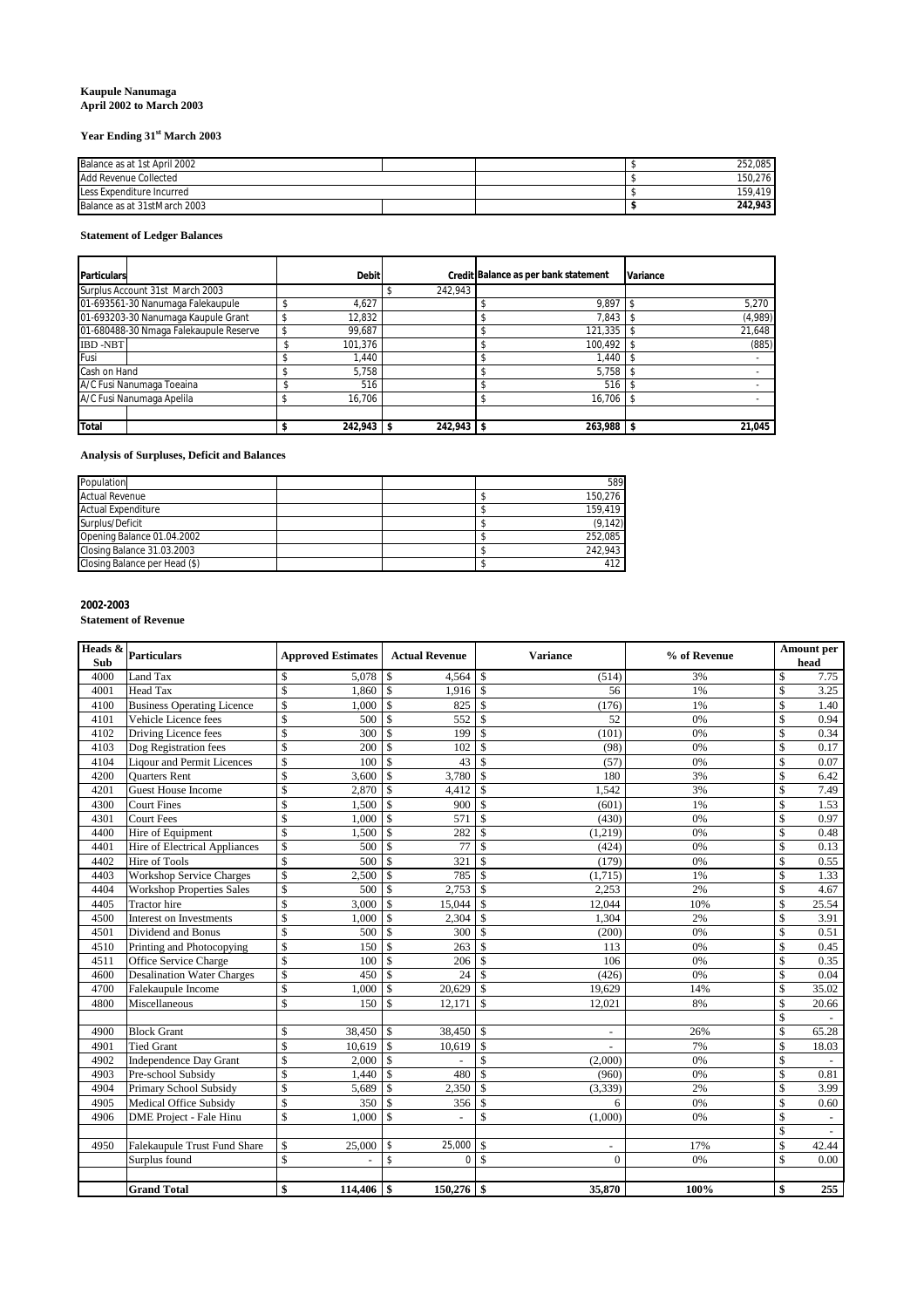| Heads &<br>Sub | <b>Particulars</b>                                 | <b>Approved Estimates</b>          | <b>Actual</b><br><b>Expenditure</b> | <b>Variance</b>                  | % of Expenditure | <b>Amount per</b><br>head                 |
|----------------|----------------------------------------------------|------------------------------------|-------------------------------------|----------------------------------|------------------|-------------------------------------------|
| 5000           | Salaries                                           | \$<br>32,342                       | 28,938<br><sup>\$</sup>             | $\mathbb{S}$<br>3,404            | 18%              | \$<br>49.13                               |
| 5001           | Kaupule Sitting Allowances                         | \$<br>5,200                        | \$<br>6,675                         | $\mathbf S$<br>(1, 475)          | 4%               | \$<br>11.33                               |
| 5003           | <b>Falekaupule Sitting Allowances</b>              | $\mathbb{S}$<br>780                | \$<br>373                           | \$<br>407                        | 0%               | $\mathbb S$<br>0.63                       |
| 5004           | <b>Tuvalu Provident Fund</b>                       | \$<br>3,234                        | \$<br>3,293                         | \$<br>(59)                       | 2%               | \$<br>5.59                                |
| 5005           | <b>Casual Labours Wages</b>                        | \$<br>5,000                        | 3,644<br>\$                         | 1,356<br>\$                      | 2%               | \$<br>6.19                                |
| 5015           | <b>Travel and Subsistence</b><br><b>Allowances</b> | \$<br>1,500                        | $\mathcal{S}$<br>100                | $\mathbf{\hat{S}}$<br>1,400      | 0%               | \$<br>0.17                                |
| 5020           | Overtime                                           | $\overline{\phantom{a}}$           | \$<br>767                           |                                  | 0%               | $\mathbb{S}$<br>1.30                      |
| 5100           | Office Stationeries and<br>Supplies                | \$<br>1,500                        | \$<br>2,601                         | $\mathbb{S}$<br>(1, 101)         | 2%               | \$<br>4.42                                |
| 5105           | Electricity                                        | \$<br>900                          | 2,216<br>\$                         | S<br>(1, 316)                    | 1%               | \$<br>3.76                                |
| 5115           | <b>Land Rents</b>                                  | \$<br>9,888                        | \$<br>9,150                         | $\mathbb{S}$<br>738              | 6%               | \$<br>15.53                               |
| 5120           | Entertainment                                      | \$<br>2,700                        | 2,412<br>\$                         | 288<br>$\mathbb{S}$              | 2%               | \$<br>4.09                                |
| 5130           | Office Telecom                                     | \$<br>1,980                        | \$<br>2,035                         | $\mathbb{S}$<br>(55)             | 1%               | \$<br>3.45                                |
| 5200           | Office Expenses                                    | \$<br>630                          | \$<br>483                           | \$<br>147                        | 0%               | \$<br>0.82                                |
| 5201           | Office Equipment Maintenance                       | $\mathbb{S}$<br>300                | \$<br>81                            | 219<br>$\mathbf S$               | 0%               | $\overline{\mathbb{S}}$<br>0.14           |
| 5202           | <b>Office Furnitures</b>                           | \$<br>1,000                        | 155<br>\$                           | \$<br>845                        | 0%               | \$<br>0.26                                |
| 5205           | Stevedorings                                       | \$<br>1,000                        | \$<br>1,069                         | \$<br>(69)                       | 1%               | \$<br>1.82                                |
| 5210           | <b>Workshop Expenses</b>                           | \$<br>4,100                        | 3,575<br>\$                         | $\mathbf S$<br>525               | 2%               | \$<br>6.07                                |
| 5211           | <b>Guest House Expenses</b>                        | \$<br>3,350                        | 3,427<br>\$                         | $\mathbf S$<br>(77)              | 2%               | $\mathbb{S}$<br>5.82                      |
| 5300           | Office Equipment Maintenance                       | \$<br>1,400                        | \$                                  | \$<br>1,400                      | 0%               | \$                                        |
| 5301           | Medical Office Expense                             | \$<br>870                          | \$<br>1,244                         | $\mathbb{S}$<br>(374)            | 1%               | \$<br>2.11                                |
| 5302           | Primary School Office<br>Expenses                  | \$<br>5,688                        | $\mathsf{\$}$<br>798                | $\mathbb{S}$<br>4,890            | 1%               | \$<br>1.36                                |
| 5303           | Independence Day Celebrations                      | $\mathcal{S}$<br>2,300             | $\mathcal{S}$<br>300                | $\mathbb{S}$<br>2,000            | 0%               | \$<br>0.51                                |
| 5400           | Maintenance                                        | \$<br>1,100                        | 728<br>\$                           | 372<br>\$                        | 0%               | \$<br>1.24                                |
| 5500           | Fuel and Oil                                       | \$<br>2,000                        | \$<br>3,563                         | $\mathbb{S}$<br>(1, 563)         | 2%               | \$<br>6.05                                |
| 5600           | Compensation                                       | \$<br>1,200                        | \$<br>449                           | <sup>\$</sup><br>751             | 0%               | $\mathbb{S}$<br>0.76                      |
| 5601           | Miscellaneous Expenses                             | \$<br>100                          | \$<br>488                           | \$<br>(388)                      | 0%               | $\overline{\mathcal{S}}$<br>0.83          |
| 5700           | Faihouloto Improvement                             | \$<br>100,000                      | \$<br>$\overline{a}$                | \$<br>$\sim$                     | 0%               | \$<br>$\sim$                              |
| 5701           | Epenesa Rehabilitation                             | \$<br>8,000                        | \$<br>$\omega$                      | \$<br>$\omega$                   | 0%               | \$<br>$\Box$                              |
| 5702           | DME Project - Fale Hinu                            | \$<br>1,000                        | \$<br>$\overline{\phantom{a}}$      | \$<br>÷,                         | 0%               | \$<br>$\bar{\phantom{a}}$                 |
| 6000           | New Pre-school Center                              | \$<br>15,000                       | \$<br>L,                            | $\mathbb{S}$<br>$\overline{a}$   | 0%               | $\overline{\mathbb{S}}$<br>$\blacksquare$ |
| 6001           | <b>Improvement of Roads</b>                        | \$<br>10,000                       | \$<br>$\overline{a}$                | \$<br>$\omega$                   | 0%               | \$<br>$\bar{a}$                           |
| 6002           | Nanumaga Women Piggery<br>Farm                     | \$<br>10,000                       | $\mathcal{S}$<br>1,755              | $\mathbb{S}$<br>8,245            | 1%               | \$<br>2.98                                |
| 6003           | Chapel Maintenance                                 | \$<br>40,000                       | 40,000<br>\$                        | $\boldsymbol{0}$<br>$\mathbb{S}$ | 25%              | 67.91<br>\$                               |
| 6004           | Patient and Maternity Wards                        | \$<br>25,000                       | \$                                  | \$<br>25,000                     | 0%               | \$                                        |
| 6005           | Multi-purpose Court<br>Improvement                 | \$<br>10,000                       | $\mathcal{S}$<br>9,781              | $\mathbb{S}$<br>219              | 6%               | \$<br>16.61                               |
| 6006           | Expansion of IDRF Loan<br>Scheme                   | $\mathbb{S}$<br>5,000              | $\mathcal{S}$<br>5,000              | $\mathbb{S}$                     | 3%               | \$<br>8.49                                |
| 6007           | Kaupule Pig pen and Prison<br>cellar               | $\hat{\mathbb{S}}$<br>10,000       | $\mathcal{S}$<br>6,651              | $\mathbb{S}$<br>3,349            | 4%               | \$<br>11.29                               |
| 6008           | Workshop Equipment                                 | \$<br>12,000                       | 8,675<br>\$                         | 3,325<br>\$                      | 5%               | \$<br>14.73                               |
| 6009           | <b>Office Maintenance</b>                          | \$<br>7,500                        | 3,738<br>\$                         | $\mathbb{S}$<br>3,762            | 2%               | \$<br>6.35                                |
| 6010           | Quarters Maintenance                               | \$<br>5,500                        | 5,254<br>\$                         | 246<br>$\mathbb{S}$              | 3%               | 8.92<br>\$                                |
|                | <b>Grand Total</b>                                 | $\overline{\mathbf{s}}$<br>349,062 | 159,419<br>\$                       | <b>S</b><br>56,411               | 100%             | \$<br>271                                 |

### **2002-2003 Statement of Expenditure**

| <b>Shortages and Surpluses Given</b> | Amount | Year  |      |
|--------------------------------------|--------|-------|------|
| Accumulated cash shortage            |        | 79    | 1999 |
| Accumulated cash surplus             |        | 3.665 | 2000 |
| Surplus found during this period     |        | 161   | 2001 |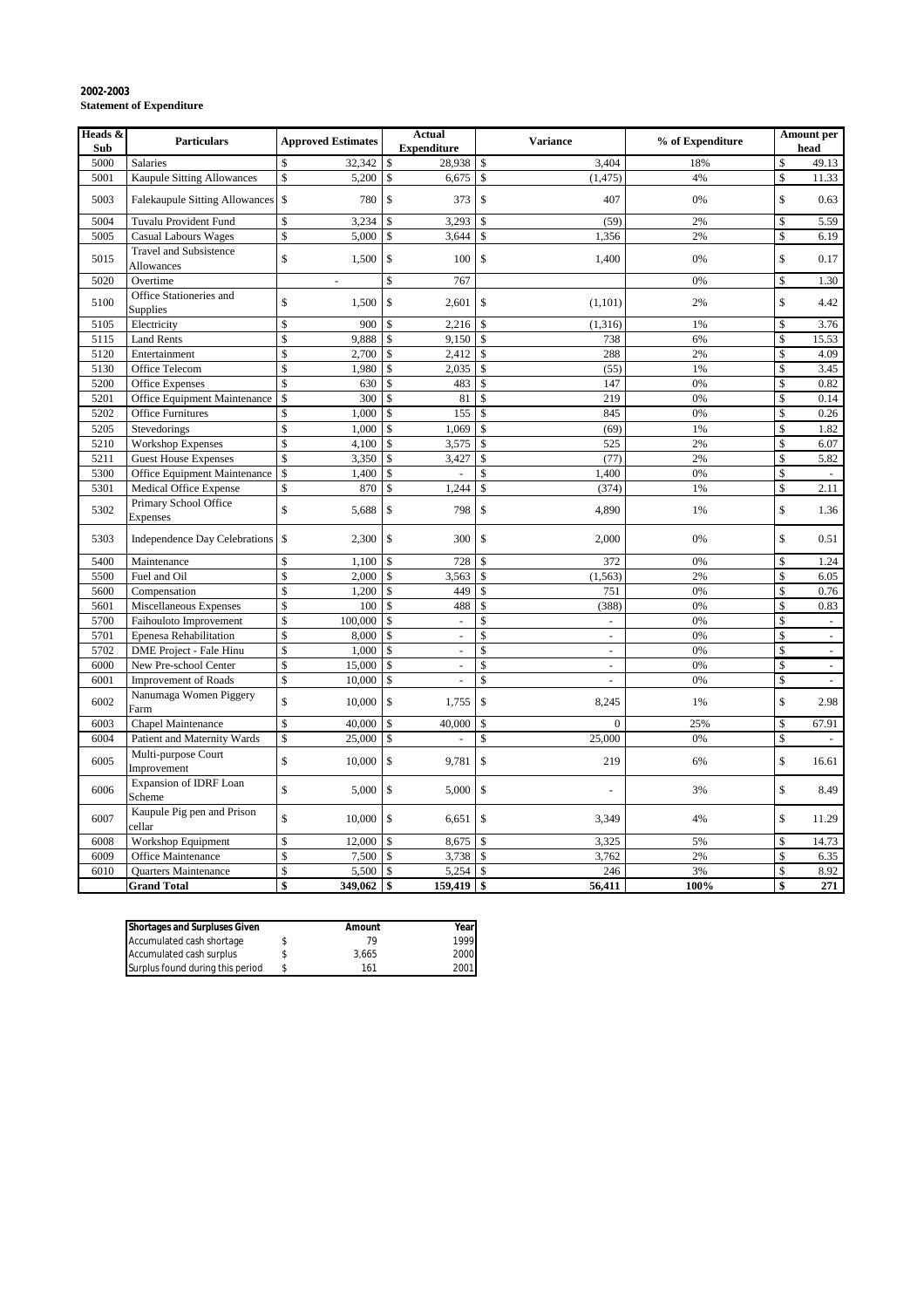To the members of Tuvalu's Parliament and the Ulu Aliki of Nanumaga,

### **Report on the Financial Statements**

We have audited the accompanying financial statements of the Nanumaga Kaupule, which comprise Statement of Revenue, Statement of Expenditure and Analysis of Surpluses and Deficit for the year ended 31 March 2004 and the Bank Statement of Ledger Balances as at 31 March 2004.

### *Management's Responsibility for the Financial Statements*

Management is responsible for the preparation of these financial statements in accordance with section 71 of the Falekaupule Act and accompanying financial instructions, and for such internal control as management determines is necessary to enable the preparation of financial statements that are free from material misstatement, whether due to fraud or error.

### *Auditor's Responsibility*

Our responsibility is to express an opinion on these financial statements based on our audit. This responsibility arises from section 74 of the Falekaupule Act.

We conducted our audit in accordance with the International Organisation of Supreme Audit Institution's (INTOSAI) Auditing Standards, which incorporate the International Auditing Standards. These standards require that we comply with ethical requirements and, plan and perform the audit to obtain reasonable assurance about whether the financial statements are free from material misstatement. An audit involves performing procedures to obtain audit evidence about the amounts and disclosures in the financial statements.

The procedures selected depend on the auditor's judgment, including the assessment of the risks of material misstatement of the financial statements, whether due to fraud or error. In making those risk assessments, the auditor considers internal control relevant to the entity's preparation and fair presentation of the financial statements in order to design audit procedures that are appropriate in the circumstances, but not for the purpose of expressing an opinion on the effectiveness of the entity's internal control. An audit also includes evaluating the appropriateness of accounting policies used and the reasonableness of accounting estimates made by management, as well as evaluating the overall presentation of the financial statements. We did not examine every transaction, nor do we guarantee complete accuracy of the financial statements.

We believe that the audit evidence we have obtained is sufficient and appropriate to provide a basis for our qualified audit opinion.

### *Basis for Qualified Opinion*

The Nanumaga Kaupule closing cash balances in the financial statements were not able to be reconciled to the bank statement balances. The cash on hand balance reported in the financial statements compared to the bank account balance was overstated by \$16,871. This variance occurred due to all bank accounts and all their transactions not being included in the financial statements. We were unable to obtain sufficient appropriate audit evidence surrounding the completeness of the Statement of Revenue and the Statement of Expenditure, as well as the Analysis of Surpluses, Deficit and Balances. This is a material effect on the financial statements.

### *Qualified Opinion*

In our opinion, except for the possible effects of the matter described in the Basis for Qualified Opinion paragraph, the financial statements of Nanumaga Kaupule for the year ended 31 March 2004 are prepared, in all material respects, in accordance with the Falekaupule Act.

### *Independence*

When carrying out the audit we followed the independence requirements of the Office of the Auditor General, which incorporate the independence requirements of the International Standards of Auditing and the International Organisation of Supreme Audit Institutions.

Eli Lopati Acting Auditor General of Tuvalu 27 January 2014 Vaiaku, Funafuti, Tuvalu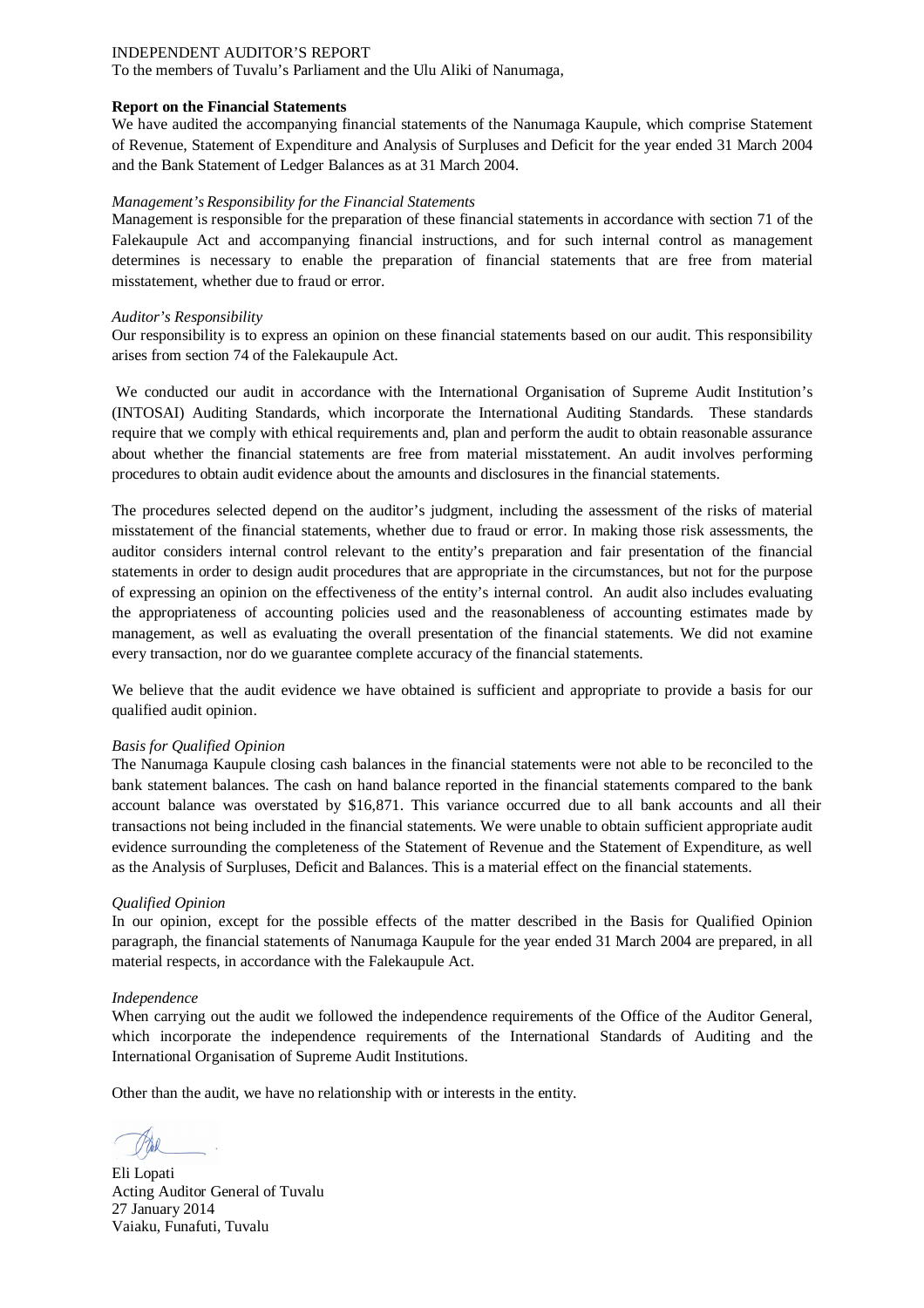## **Kaupule Nanumaga April 2003 to March 2004**

**Year Ending 31st March 2004**

| Balance as at 1st April 2003 |  | 242.943 |
|------------------------------|--|---------|
| <b>Add Revenue Collected</b> |  | 157.313 |
| Less Expenditure Incurred    |  | 202.135 |
| Balance as at 31stMarch 2004 |  | 198.121 |

## **Statement of Ledger Balances**

|                                           |              |         | <b>Balance as per</b>        |           |
|-------------------------------------------|--------------|---------|------------------------------|-----------|
| <b>Particulars</b>                        | <b>Debit</b> |         | <b>Credit bank statement</b> | Variance  |
| Surplus Account 31st March 2004           |              | 198.121 |                              |           |
| 01-693561-30 Nanumaga Falekaupule         | 987          |         | 102                          | (885)     |
| 01-693203-30 Nanumaga Kaupule Grant       |              |         | 1.865                        | 1.856     |
| 01-680488-30 Nanumaga Falekaupule Reserve | 55.505       |         | 37.473                       | (18, 032) |
| <b>IBD-NBT</b>                            | 102.195      |         | 103.623                      | 1.428     |
| Fusi                                      | 3.180        |         | 3.180                        | ۰         |
| Cash on Hand                              | 653          |         | 653                          |           |
| A/C Fusi Nanumaga Toeaina                 | 10.539       |         |                              | (10, 539) |
| A/C Fusi Nanumaga Apelila                 | 25.054       |         | 25.054                       |           |
| <b>Direct Micro Expell</b>                | ٠            |         | 9.300                        | 9.300     |
| Total                                     | 198.121 S    | 198.121 | 181.249 \$                   | (16, 871) |

### **Analysis of Surpluses, Deficit and Balances**

| Population                    | 589      |
|-------------------------------|----------|
| <b>Actual Revenue</b>         | 157.313  |
| <b>Actual Expenditure</b>     | 202.135  |
| Surplus/Deficit               | (44.822) |
| Opening Balance 01.04.2003    | 242.943  |
| Closing Balance 31.03.2004    | 198.121  |
| Closing Balance per Head (\$) | 336      |

**2003-2004 Statement of Revenue**

| Heads &<br>Sub | <b>Particulars</b>                             | <b>Approved Estimates</b> | <b>Actual Revenue</b> | <b>Variance</b>                | % of Revenue | Amount per<br>head            |
|----------------|------------------------------------------------|---------------------------|-----------------------|--------------------------------|--------------|-------------------------------|
| 4000           | Land Tax                                       | \$<br>7.398               | \$.<br>5.196          | <sup>\$</sup><br>(2,202)       | 3%           | Ś<br>8.82                     |
| 4001           | Head Tax                                       | Ŝ<br>3.840                | S<br>3.072            | \$<br>(768)                    | 2%           | Ś<br>5.22                     |
| 4100           | <b>Business Operating Licence</b>              | \$<br>1,000               | S<br>921              | Ŝ<br>(80)                      | 1%           | Ś<br>1.56                     |
| 4101           | Vehicle Licence fees                           | Ŝ<br>1.000                | S<br>483              | \$<br>(517)                    | 0%           | Ś<br>0.82                     |
| 4102           | Driving Licence fees                           | \$<br>100                 | S<br>179              | \$<br>79                       | 0%           | Ś<br>0.30                     |
| 4103           | Dog Registration fees                          | \$<br>1.000               | S<br>206              | (794)<br>\$                    | 0%           | Ś<br>0.35                     |
| 4104           | <b>Liqour and Permit Licences</b>              | \$<br>100                 | S<br>35               | \$<br>(66)                     | 0%           | \$<br>0.06                    |
| 4200           | <b>Ouarters Rent</b>                           | \$<br>5,490               | S<br>3,568            | Ŝ<br>(1,923)                   | 2%           | Ś<br>6.06                     |
| 4201           | Guest House Income                             | Ŝ<br>3,000                | S<br>7.393            | Ŝ<br>4.393                     | 5%           | Ś<br>12.55                    |
| 4202           | Pigpen rental                                  | Ŝ<br>30                   | S                     | Ŝ<br>(30)                      | 0%           | Ś                             |
| 4300           | <b>Court Fines</b>                             | \$<br>500                 | S<br>1.175            | Ŝ<br>675                       | 1%           | Ŝ<br>1.99                     |
| 4301           | <b>Court Fees</b>                              | \$<br>300                 | S<br>649              | Ŝ<br>349                       | 0%           | \$<br>1.10                    |
| 4400           | Hire of Equipment                              | \$<br>500                 | S<br>305              | Ŝ<br>(195)                     | 0%           | Ś<br>0.52                     |
| 4401           | Hire of Electrical Appliances                  | \$<br>250                 | S<br>166              | Ŝ<br>(84)                      | 0%           | Ś<br>0.28                     |
| 4402           | <b>Hire of Tools</b>                           | \$<br>500                 | S<br>100              | Ŝ<br>(401)                     | 0%           | Ś<br>0.17                     |
| 4403           | <b>Workshop Service Charges</b>                | Ŝ<br>500                  | S<br>705              | Ŝ<br>205                       | 0%           | Ś<br>1.20                     |
| 4404           | <b>Workshop Properties Sales</b>               | \$<br>2.000               | S<br>2.127            | Ŝ<br>127                       | 1%           | Ś<br>3.61                     |
| 4405           | <b>Tractor</b> hire                            | \$<br>6.000               | S<br>8.053            | \$<br>2,053                    | 5%           | Ŝ<br>13.67                    |
| 4500           | Interest on Investments                        | \$<br>2,000               | S<br>1,436            | Ŝ<br>(564)                     | 1%           | \$<br>2.44                    |
| 4501           | Dividend and Bonus                             | \$<br>500                 | S<br>1,743            | Ŝ<br>1,243                     | 1%           | S<br>2.96                     |
| 4510           | Printing and Photocopying                      | \$<br>300                 | S<br>112              | Ŝ<br>(188)                     | 0%           | Ś<br>0.19                     |
| 4511           | Office Service Charge                          | Ŝ<br>100                  | \$.<br>99             | Ŝ<br>(1)                       | 0%           | Ś<br>0.17                     |
| 4600           | <b>Desalination Water Charges</b>              | \$<br>100                 | S<br>108              | 8<br>Ŝ                         | 0%           | Ś<br>0.18                     |
| 4700           | Falekaupule Income                             | \$<br>10,000              | S<br>24,855           | 14,855<br>Ŝ                    | 16%          | Ś<br>42.20                    |
| 4701           | Donations                                      | \$<br>500                 | S<br>200              | Ŝ<br>(300)                     | 0%           | Ś<br>0.34                     |
| 4702           | Faihouloto Hire                                | \$<br>150                 | S<br>315              | \$<br>165                      | 0%           | Ś<br>0.53                     |
| 4703           | Communal lease                                 | Ŝ<br>500                  | \$.<br>3.519          | Ŝ<br>3,019                     | 2%           | Ś<br>5.97                     |
| 4800           | Miscellaneous                                  | \$<br>1,000               | S<br>29,039           | Ŝ<br>28,039                    | 18%          | S<br>49.30                    |
| 4900           | <b>Block Grant</b>                             | Ŝ<br>38,450               | \$.<br>38.450         | \$                             | 24%          | Ś<br>65.28                    |
| 4901           | <b>Tied Grant</b>                              | \$<br>10.619              | S<br>8.302            | \$<br>(2,317)                  | 5%           | Ś<br>14.10                    |
| 4902           | <b>Independence Day Grant</b>                  | \$<br>2,000               | S<br>2,000            | \$                             | 1%           | Ś<br>3.40                     |
| 4903           | Pre-school Subsidy                             | \$<br>1.440               | S<br>1.320            | \$<br>(120)                    | 1%           | Ś<br>2.24                     |
| 4904           | Primary School Subsidy                         | \$<br>2,350               | S<br>2,350            | \$<br>÷.                       | 1%           | Ś<br>3.99                     |
| 4905           | Medical Office Subsidy                         | \$<br>1,170               | s<br>1.255            | $\mathbf{\hat{S}}$<br>85       | 1%           | Ś<br>2.13                     |
| 4906           | DME Project - Fale Hinu                        | \$<br>200                 | S<br>132              | \$<br>(68)                     | 0%           | \$<br>0.22                    |
| 4907           | CFC lease                                      | Ŝ<br>2,275                | S                     | \$<br>(2,275)                  | 0%           | Ś                             |
| 4950           | Falekaupule Trust Fund Share                   | \$<br>25,000              | S<br>1.000            | $\mathbf{\hat{S}}$<br>(24,000) | 1%           | Ś<br>1.70                     |
| 5011           | <b>Casual Labours Wages</b>                    | $\mathbf S$               | S<br>5.700            | \$<br>5,700                    | 4%           | Ś<br>9.68                     |
|                | <b>Expenditure Heads:</b>                      | Ŝ<br>$\bar{\phantom{a}}$  | Ś<br>٠                | Ŝ<br>$\sim$                    | 0%           | Ś<br>$\overline{\phantom{a}}$ |
| 5100           | Office Stationery & Supplies<br>(Revenue Head) | $\hat{\mathbf{s}}$<br>÷,  | S<br>5                | \$<br>5                        | 0%           | Ś<br>0.01                     |
| 6002           | Nanumaga Women Piggery<br>Farm                 | $\mathbf S$               | S<br>250              | \$<br>250                      | 0%           | Ś<br>0.42                     |
| 6003           | Patient & Maternity Wards                      | \$<br>ä,                  | Ś<br>792              | Ŝ<br>792                       | 1%           | Ś<br>1.34                     |
|                |                                                |                           |                       |                                |              |                               |
|                | <b>Grand Total</b>                             | \$<br>$132,162$ \$        | 157,313 \$            | 25.151                         | 100%         | 267<br>\$                     |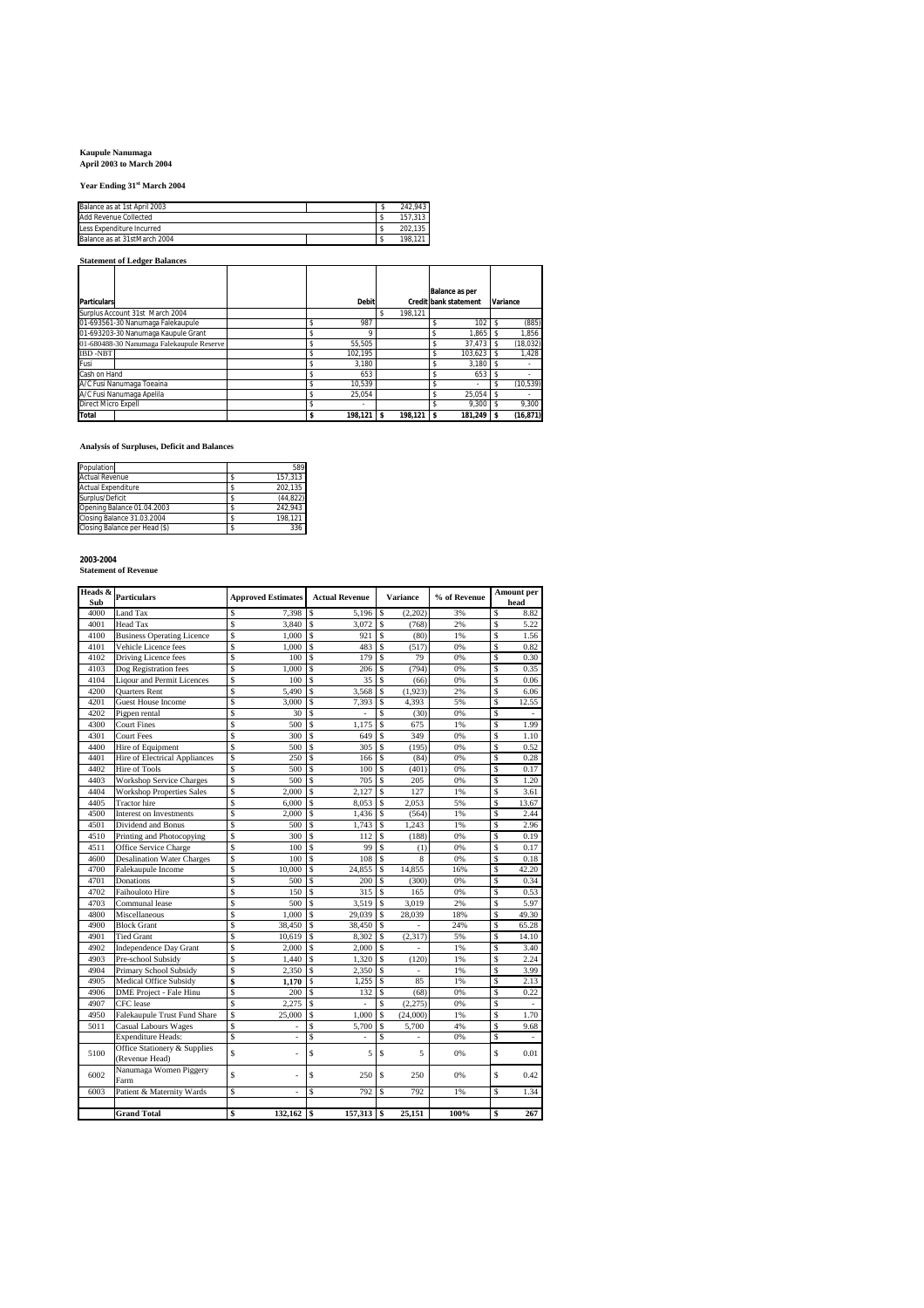**2003-2004 Statement of Expenditure**

| Heads &      | Particulars                                                  | <b>Approved Estimates</b>  |         | <b>Actual</b>      |          | <b>Variance</b>                   | $%$ of             |         | Amount per                       |
|--------------|--------------------------------------------------------------|----------------------------|---------|--------------------|----------|-----------------------------------|--------------------|---------|----------------------------------|
| Sub          |                                                              |                            |         | <b>Expenditure</b> |          |                                   | <b>Expenditure</b> |         | head                             |
| 5000         | Salaries                                                     | 36,118                     | S       | 30,385             | S        | 5,733                             | 15%                | S       | 51.59                            |
| 5001         | <b>Kaupule Sitting Allowances</b>                            | 8,040                      | \$      | 7,925              | S        | 115                               | 4%                 | \$      | 13.46                            |
| 5002         | <b>Health Committees Allowances</b>                          | 720<br>\$                  | \$      | 600                | \$       | 120                               | 0%                 | Ś       | 1.02                             |
| 5003         | School committees Allowances                                 | \$<br>960                  | \$      | 660                | \$       | 300                               | 0%                 | \$      | 1.12                             |
| 5004         | Village/Disaster Committees<br>Allowances                    | \$<br>600                  | \$      | 440                | \$       | 160                               | 0%                 | \$      | 0.75                             |
| 5005         | <b>Island Development</b><br><b>Coordinating Council</b>     | \$<br>1,320                | \$      | 820                | \$       | 500                               | 0%                 | \$      | 1.39                             |
| 5006         | <b>Budget and appropriation</b><br>Committees                | \$<br>480                  | \$      | 200                | \$       | 280                               | 0%                 | \$      | 0.34                             |
| 5007         | <b>IDRF</b> Committees Allowance                             | \$<br>360                  | S       | 330                | \$       | 30                                | 0%                 | \$      | 0.56                             |
| 5008         | Talafai Committees Allowance                                 | Ŝ<br>720                   | Ś       | 450                |          | 270                               | 0%                 | ç       | 0.76                             |
| 5009         | <b>Womens Committees</b><br>Allowances                       | \$<br>840                  | \$      | 590                | \$       | 250                               | 0%                 | \$      | 1.00                             |
| 5010         | Tuvalu Provident Fund                                        | \$<br>3,612                | S       | 3,111              | Ŝ        | 502                               | 2%                 | S       | 5.28                             |
| 5011         | <b>Casual Labours Wages</b>                                  | \$<br>2,000                | S       | 8,652              | \$       | (6,652)                           | 4%                 | \$      | 14.69                            |
| 5012         | <b>Travel and Subsistence</b><br>Allowances                  | \$<br>1,000                | Ś       | 169                | \$       | 831                               | 0%                 | \$      | 0.29                             |
| 5013         | Overtime                                                     | Ś<br>1,000                 | \$      | 1,321              | \$       | (321)                             | 1%                 | S       | 2.24                             |
| 5100         | Office Stationeries and Supplies                             | \$<br>2,000                | \$      | 2,838              | \$       | (838)                             | 1%                 | \$      | 4.82                             |
| 5105         | Electricity                                                  | 2.000                      | S       | 2,243              |          | (243)                             | 1%                 |         | 3.81                             |
| 5115         | <b>Land Rents</b>                                            | Ś<br>10,000                | \$      | 7,725              | \$       | 2,275                             | 4%                 | \$      | 13.12                            |
| 5120         | Entertainment                                                | \$<br>1,000                | \$      | 728                | \$       | 272                               | 0%                 | \$      | 1.24                             |
| 5130         | Office Telecom                                               | \$<br>1,500                | \$      | 1,843              | S        | (343)                             | 1%                 | S       | 3.13                             |
| 5200         | <b>Office Expenses</b>                                       | \$<br>600                  | \$      | 293                | \$       | 307                               | 0%                 | S       | 0.50                             |
| 5201         | Office Equipment Maintenance                                 | Ś<br>1.000                 | Ś       | 100                | Ś        | 900                               | 0%                 | \$      | 0.17                             |
| 5202         | Motorcycle Fuel                                              | \$<br>50                   | \$      | 40                 | \$       | 10                                | 0%                 | \$      | 0.07                             |
| 5205         | <b>Office Furnitures</b>                                     | 500<br>\$                  | Ś       | 117                | Ś        | 383                               | 0%                 | Ŝ       | 0.20                             |
| 5210         | Stevedorings                                                 | \$<br>1,000                | \$      | 561                | \$       | 439                               | 0%                 | \$      | 0.95                             |
| 5211         | <b>Workshop Expenses</b>                                     | Ŝ<br>3,000                 | Ś       | 1.954              | Ŝ        | 1.046                             | 1%                 | \$      | 3.32                             |
| 5300         | <b>Guest House Expenses</b>                                  | \$<br>3,000                | \$      | 6,101              | \$       | (3, 101)                          | 3%                 | \$      | 10.36                            |
| 5301         | Office Equipment                                             | Ś<br>1,000                 | \$      | 582                | Ŝ        | 418                               | 0%                 | \$      | 0.99                             |
| 5302         | Medical Office Expense                                       | \$<br>1,170                | \$      | 1,315              | \$       | (145)                             | 1%                 | \$      | 2.23                             |
| 5303         | Primary School Office Expenses                               | \$<br>2,350                | \$      | 1,296              | \$       | 1,054                             | 1%                 | Ś       | 2.20                             |
| 5304         | <b>Independence Day Celebrations</b>                         | \$<br>2,300                | S       | 2,300              | \$       | ÷,                                | 1%                 | \$      | 3.90                             |
| 5305         | <b>Agriculture Office Expense</b>                            | 200<br>\$                  | \$      | 179                | \$       | 21                                | 0%                 | S       | 0.30                             |
| 5400         | Maintenance                                                  | \$<br>1,400                | \$      | 1,257              | \$       | 143                               | 1%                 | \$      | 2.13                             |
| 5500         | Fuel and Oil                                                 | 3,000<br>Ŝ                 | \$      | 2,889              |          | 111                               | 1%                 | \$      | 4.90                             |
| 5600         | Compensation                                                 | Ś<br>1.200                 | Ś       | 847                | S        | 353                               | 0%                 | Ś       | 1.44                             |
| 5601         | Miscellaneous Expenses                                       | \$<br>100                  | \$      | 1,302              | \$       | (1,202)                           | 1%                 | \$      | 2.21                             |
| 5610         | <b>Electricity Bill</b>                                      | Ś<br>200                   | Ś       | 192                | \$       | 8                                 | 0%                 | Ś       | 0.33                             |
| 5611<br>5612 | Faihouloto mats attendants                                   | \$<br>1,000<br>\$<br>9,900 | \$<br>Ś | 2,092              | \$<br>Ŝ  | (1,092)                           | 1%<br>11%          | S<br>Ś  | 3.55                             |
| 5613         | Reimbursment of contribution to<br><b>Sitting Allowances</b> | \$<br>1,380                | \$      | 21,517<br>1,330    | \$       | (11, 617)<br>50                   | 1%                 | \$      | 36.53<br>2.26                    |
| 5614         | Falekaupule Assembly Exp                                     | 2,000<br>\$                | Ś       | 3.019              | \$       | (1.019)                           | 1%                 | Ŝ       | 5.13                             |
| 5615         | Telecom                                                      | \$<br>60                   | \$      | 26                 | \$       | 34                                | 0%                 | \$      | 0.04                             |
| 5700         | Faihouloto Improvement                                       | \$<br>100,000              | \$      |                    | \$       | 100,000                           | 0%                 | Ś       |                                  |
| 5701         | Epenesa                                                      | \$<br>8,000                | \$      | 8,000              | \$       |                                   | 4%                 | \$      | 13.58                            |
| 6001         | Improvement of Roads                                         | \$<br>10,000               | \$      |                    | Ŝ        | 10,000                            | 0%                 | Ś       |                                  |
| 6002         | Nanumaga Women Piggery<br>Farm                               | \$<br>8,245                | \$      | 12,597             | \$       | (4, 352)                          | 6%                 | \$      | 21.39                            |
| 6003         | Patient and Maternity Wards                                  | \$<br>15,000               | \$      | 20,885             | \$       | (5,885)                           | 10%                | \$      | 35.46                            |
| 6004         | Multi Purpose Court                                          | \$<br>6,641                | \$      | 1,626              | \$       | 5,015                             | 1%                 | \$      | 2.76                             |
|              | Improvement                                                  |                            |         |                    |          |                                   |                    |         |                                  |
| 6005         | Workshop Equipment<br><b>Staff Development</b> (training     | \$<br>10,000               | \$      |                    | \$       | 10,000                            | 0%                 | Ś       |                                  |
| 6008         | 'attachment)                                                 | \$<br>5,000                | \$      | i,                 | \$       | 5,000                             | 0%                 | Ś       | ä,                               |
| 6011         | <b>Epenesa Renovation</b>                                    | Ś<br>5.000                 | Ś       |                    | \$       | 5,000                             | 0%                 | Ś       |                                  |
| 6012         | Primary School Photocopying                                  | Ś<br>6,000                 | \$      | 4,080              | \$       | 1,920                             | 2%                 | \$      | 6.93                             |
| 6013         | Projector and Sound System                                   | 6,000<br>\$                | \$      | 6,845              | \$<br>\$ | (845)                             | 3%<br>0%           | Ś<br>\$ | 11.62                            |
| 4201         | <b>Guest House Income</b>                                    | Ŝ<br>÷,                    | S       | 915                | Ŝ        | $\overline{\phantom{a}}$<br>(915) | 0%                 | Ś       | $\overline{\phantom{a}}$<br>1.55 |
| 4700         | Falekaupule Income                                           | Ŝ                          | S       | 48                 | Ŝ        | (48)                              | 0%                 | \$      | 0.08                             |
| 4800         | Miscellaneous                                                | Ś                          | Ś       | 26,803             | Ś        | (26, 803)                         | 13%                | Ś       | 45.51                            |
|              |                                                              |                            |         |                    |          |                                   |                    |         |                                  |
|              | <b>Grand Total</b>                                           | $290,566$ \$<br>\$         |         | $202,135$ \$       |          | 88,431                            | 100%               |         | 343                              |

| <b>Shortages and Surpluses Given</b> | Amount | Year |
|--------------------------------------|--------|------|
| Accumulated cash shortage            | 79     | 1999 |
| Accumulated cash surplus             | 3.665  | 2000 |
| Surplus found during this period     | 161    | 2001 |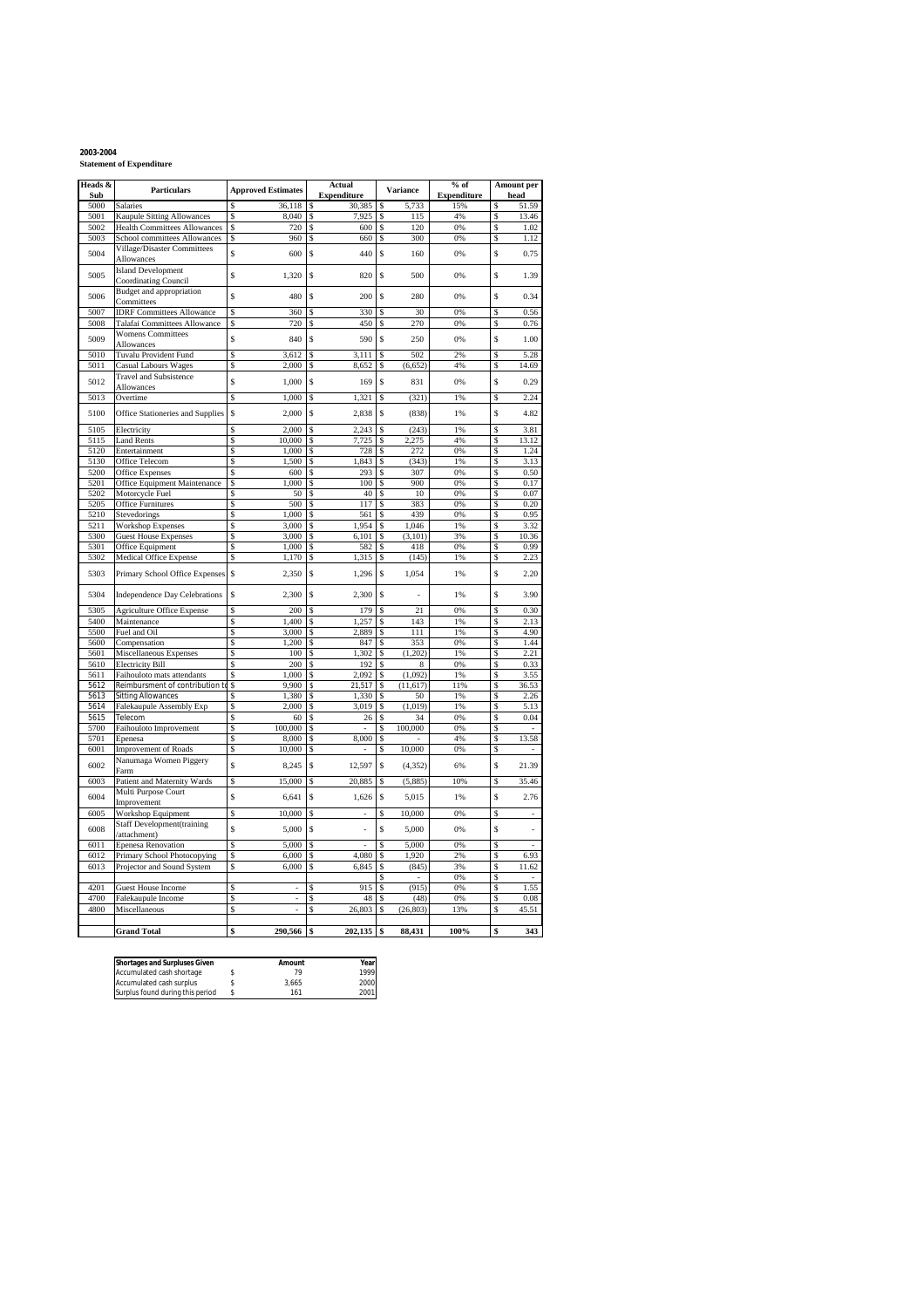To the members of Tuvalu's Parliament and the Ulu Aliki of Nanumaga,

### **Report on the Financial Statements**

We have audited the accompanying financial statements of the Nanumaga Kaupule, which comprise Statement of Revenue, Statement of Expenditure and Analysis of Surpluses and Deficit for the year ended 31 March 2005 and the Bank Statement of Ledger Balances as at 31 March 2005.

### *Management's Responsibility for the Financial Statements*

Management is responsible for the preparation of these financial statements in accordance with section 71 of the Falekaupule Act and accompanying financial instructions, and for such internal control as management determines is necessary to enable the preparation of financial statements that are free from material misstatement, whether due to fraud or error.

### *Auditor's Responsibility*

Our responsibility is to express an opinion on these financial statements based on our audit. This responsibility arises from section 74 of the Falekaupule Act.

We conducted our audit in accordance with the International Organisation of Supreme Audit Institution's (INTOSAI) Auditing Standards, which incorporate the International Auditing Standards. These standards require that we comply with ethical requirements and, plan and perform the audit to obtain reasonable assurance about whether the financial statements are free from material misstatement. An audit involves performing procedures to obtain audit evidence about the amounts and disclosures in the financial statements.

The procedures selected depend on the auditor's judgment, including the assessment of the risks of material misstatement of the financial statements, whether due to fraud or error. In making those risk assessments, the auditor considers internal control relevant to the entity's preparation and fair presentation of the financial statements in order to design audit procedures that are appropriate in the circumstances, but not for the purpose of expressing an opinion on the effectiveness of the entity's internal control. An audit also includes evaluating the appropriateness of accounting policies used and the reasonableness of accounting estimates made by management, as well as evaluating the overall presentation of the financial statements. We did not examine every transaction, nor do we guarantee complete accuracy of the financial statements.

We believe that the audit evidence we have obtained is sufficient and appropriate to provide a basis for our qualified audit opinion.

### *Basis for Qualified Opinion*

The Nanumaga Kaupule closing cash balances in the financial statements were not able to be reconciled to the bank statement balances. The cash on hand balance reported in the financial statements compared to the bank account balance was overstated by \$2,172. This variance occurred due to all bank accounts and all their transactions not being included in the financial statements. We were unable to obtain sufficient appropriate audit evidence surrounding the completeness of the Statement of Revenue and the Statement of Expenditure, as well as the Analysis of Surpluses, Deficit and Balances. This is a material effect on the financial statements.

### *Qualified Opinion*

In our opinion, except for the possible effects of the matter described in the Basis for Qualified Opinion paragraph, the financial statements of Nanumaga Kaupule for the year ended 31 March 2005 are prepared, in all material respects, in accordance with the Falekaupule Act.

### *Independence*

When carrying out the audit we followed the independence requirements of the Office of the Auditor General, which incorporate the independence requirements of the International Standards of Auditing and the International Organisation of Supreme Audit Institutions.

Eli Lopati Acting Auditor General of Tuvalu 27 January 2014 Vaiaku, Funafuti, Tuvalu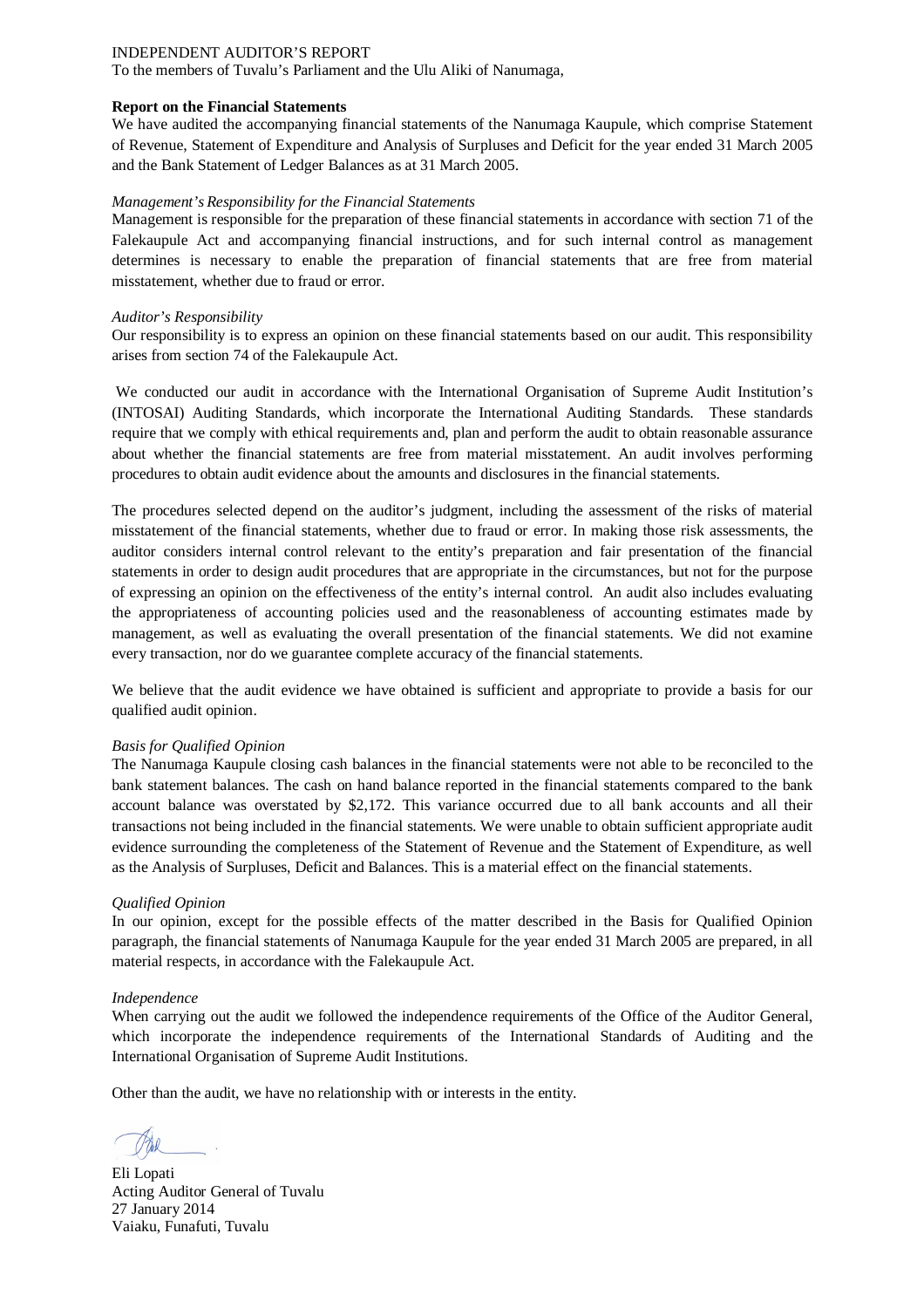# **Kaupule Nanumaga April 2004 to March 2005**

**Year Ending 31st March 2005**

| Balance as at 1st April 2004 |  | 121<br>198. |
|------------------------------|--|-------------|
| <b>Add Revenue Collected</b> |  | 85.558      |
| Less Expenditure Incurred    |  | 147.029     |
| Balance as at 31stMarch 2005 |  | 136.650     |

**Statement of Ledger Balances**

| <b>Particulars</b>                      | <b>Debit</b> |            |              | Credit Balance as per bank statement | Variance |
|-----------------------------------------|--------------|------------|--------------|--------------------------------------|----------|
| Surplus Account 31st March 2005         |              |            | 136.650      |                                      |          |
| 01-693203-30 Nanumaga Kaupule Grant     |              | 987        |              | 3.454                                | 2.467    |
| 01-693561-30 Nanumaga Falekaupule       |              |            |              | 1.582                                | 1,573    |
| 01-2011096-30 Direct Mirco Expell       |              | ۰          |              | 1.793                                | 1.793    |
| <b>IBD NBT</b>                          |              | 83.068     |              | 87.652                               | 4.585    |
| Savings Account Fusi                    |              | 472        |              | 472                                  |          |
| 01-680488-30 Nanumaga F/Kaupule Reserve |              | 31.415     |              | 18.783                               | (12,632) |
| A/C Fusi Nanumaga Toeaina               |              | 914        |              | 914                                  |          |
| A/C Fusi Nanumaga Apelila               |              | 2.553      |              | 2.553                                |          |
| 01-240896-30 Maneapa ote Fenua Nmg:     |              | 16.186     |              | 16.228                               | 42       |
| Cash on Hand                            |              | 1.046      |              | 1.046                                |          |
| Total                                   |              | 136.650 \$ | $136.650$ \$ | 134.478                              | (2, 172) |

**Analysis of Surpluses, Deficit and Balances**

| Population                    |  | 589      |
|-------------------------------|--|----------|
| <b>Actual Revenue</b>         |  | 85.558   |
| <b>Actual Expenditure</b>     |  | 147.029  |
| Surplus/Deficit               |  | (61.471) |
| Opening Balance 01.04.2004    |  | 198.121  |
| Closing Balance 31.03.2005    |  | 136.650  |
| Closing Balance per Head (\$) |  | 232      |

# **2004-2005**

**Statement of Revenue**

| 4000<br>4001<br>4100<br>4101<br>4102<br>4103<br>4104<br>4200<br>4201<br>4202<br>4300 | Land Tax<br><b>Head Tax</b><br><b>Business Operating Licence</b><br>Vehicle Licence fees<br>Driving Licence fees<br>Dog Registration fees<br><b>Liqour and Permit Licences</b><br>Quarters Rent<br><b>Guest House Income</b><br>Pigpen Rentals | \$<br>\$<br>Ś<br>\$<br>\$<br>Ś<br>\$<br>\$<br>Ś | 5,749<br>3,200<br>1,982<br>884<br>160<br>600<br>ä, | $\mathsf{\$}$<br>3,476<br><sup>\$</sup><br>$2,674$ \$<br>$\mathbf{\hat{S}}$<br>1,076<br>\$<br>875<br>\$<br>112 | \$<br>(2,274)<br>(526)<br>$\mathsf{s}$<br>(907)<br>\$<br>(9) | 4%<br>3%<br>1% | \$<br>Ś<br>\$ | 5.90<br>4.54<br>1.83 |
|--------------------------------------------------------------------------------------|------------------------------------------------------------------------------------------------------------------------------------------------------------------------------------------------------------------------------------------------|-------------------------------------------------|----------------------------------------------------|----------------------------------------------------------------------------------------------------------------|--------------------------------------------------------------|----------------|---------------|----------------------|
|                                                                                      |                                                                                                                                                                                                                                                |                                                 |                                                    |                                                                                                                |                                                              |                |               |                      |
|                                                                                      |                                                                                                                                                                                                                                                |                                                 |                                                    |                                                                                                                |                                                              |                |               |                      |
|                                                                                      |                                                                                                                                                                                                                                                |                                                 |                                                    |                                                                                                                |                                                              |                |               |                      |
|                                                                                      |                                                                                                                                                                                                                                                |                                                 |                                                    |                                                                                                                |                                                              | 1%             | \$            | 1.49                 |
|                                                                                      |                                                                                                                                                                                                                                                |                                                 |                                                    |                                                                                                                | \$<br>(49)                                                   | 0%             | \$            | 0.19                 |
|                                                                                      |                                                                                                                                                                                                                                                |                                                 |                                                    | \$<br>270                                                                                                      | (330)<br>\$                                                  | 0%             | $\mathsf{\$}$ | 0.46                 |
|                                                                                      |                                                                                                                                                                                                                                                |                                                 |                                                    | \$<br>J.                                                                                                       | \$                                                           | 0%             | \$            | $\sim$               |
|                                                                                      |                                                                                                                                                                                                                                                |                                                 | 4,200                                              | \$<br>2,618                                                                                                    | \$<br>(1, 582)                                               | 3%             | \$            | 4.44                 |
|                                                                                      |                                                                                                                                                                                                                                                |                                                 | 6,382                                              | 2,416<br>\$                                                                                                    | Ś<br>(3,966)                                                 | 3%             | \$            | 4.10                 |
|                                                                                      |                                                                                                                                                                                                                                                | \$                                              | 180                                                | \$<br>260                                                                                                      | \$<br>80                                                     | 0%             | \$            | 0.44                 |
|                                                                                      | <b>Court Fines</b>                                                                                                                                                                                                                             | \$                                              | 500                                                | \$<br>422                                                                                                      | \$<br>(78)                                                   | 0%             | \$            | 0.72                 |
| 4301                                                                                 | <b>Court Fees</b>                                                                                                                                                                                                                              | Ś                                               | 300                                                | \$<br>52                                                                                                       | Ś<br>(248)                                                   | 0%             | \$            | 0.09                 |
| 4400                                                                                 | Hire of Equipment                                                                                                                                                                                                                              | \$                                              | 260                                                | 262<br>\$                                                                                                      | \$<br>$\sqrt{2}$                                             | 0%             | \$            | 0.44                 |
| 4401                                                                                 | Hire of Electrical Appliances                                                                                                                                                                                                                  | \$                                              | 170                                                | 200<br>\$                                                                                                      | 30<br>\$                                                     | 0%             | \$            | 0.34                 |
| 4402                                                                                 | Hire of Tools                                                                                                                                                                                                                                  | \$                                              | 120                                                | \$<br>102                                                                                                      | \$<br>(18)                                                   | 0%             | \$            | 0.17                 |
| 4403                                                                                 | <b>Workshop Service Charges</b>                                                                                                                                                                                                                | Ś                                               | 500                                                | \$<br>1,239                                                                                                    | \$<br>739                                                    | 1%             | \$            | 2.10                 |
| 4404                                                                                 | <b>Workshop Properties Sales</b>                                                                                                                                                                                                               | \$                                              | 1,000                                              | 911<br>\$                                                                                                      | $\mathbf S$<br>(89)                                          | 1%             | \$            | 1.55                 |
| 4405                                                                                 | <b>Tractor</b> hire                                                                                                                                                                                                                            | \$                                              | 6,000                                              | <sup>\$</sup><br>3,626                                                                                         | \$<br>(2, 374)                                               | 4%             | \$            | 6.16                 |
| 4500                                                                                 | Interest on Investments                                                                                                                                                                                                                        | \$                                              | 2,000                                              | \$<br>873                                                                                                      | \$<br>(1, 127)                                               | 1%             | \$            | 1.48                 |
| 4501                                                                                 | Dividend and Bonus                                                                                                                                                                                                                             | \$                                              | 500                                                | \$<br>766                                                                                                      | \$<br>266                                                    | 1%             | \$            | 1.30                 |
| 4510                                                                                 | Printing and Photocopying                                                                                                                                                                                                                      | \$                                              | 180                                                | \$<br>108                                                                                                      | \$<br>(72)                                                   | 0%             | \$            | 0.18                 |
| 4511                                                                                 | Office Service Charge                                                                                                                                                                                                                          | \$                                              | 61                                                 | 127<br>$\mathcal{S}$                                                                                           | $\hat{\mathbf{S}}$<br>66                                     | 0%             | s             | 0.22                 |
| 4600                                                                                 | <b>Desalination Water Charges</b>                                                                                                                                                                                                              | \$                                              | 360                                                | \$<br>108                                                                                                      | \$<br>(252)                                                  | 0%             | \$            | 0.18                 |
| 4700                                                                                 | Falekaupule Income                                                                                                                                                                                                                             | \$                                              | 20,100                                             | \$<br>1,999                                                                                                    | Ś<br>(18, 101)                                               | 2%             | \$            | 3.39                 |
| 4701                                                                                 | Donation                                                                                                                                                                                                                                       | Ś                                               | 100                                                | 1,040<br>\$                                                                                                    | 940<br>Ś                                                     | 1%             | \$            | 1.77                 |
| 4702                                                                                 | Faihouloto Hire                                                                                                                                                                                                                                | \$                                              | 150                                                | 335<br>\$                                                                                                      | 185<br>S                                                     | 0%             | \$            | 0.57                 |
| 4703                                                                                 | Communual Lease                                                                                                                                                                                                                                | \$                                              | 1,790                                              | \$<br>705                                                                                                      | \$<br>(1,085)                                                | 1%             | \$            | 1.20                 |
| 4800                                                                                 | Miscellaneous                                                                                                                                                                                                                                  | \$                                              | 1,000                                              | 821<br><sup>\$</sup>                                                                                           | \$<br>(179)                                                  | 1%             | \$            | 1.39                 |
|                                                                                      |                                                                                                                                                                                                                                                |                                                 |                                                    |                                                                                                                |                                                              |                | \$            | $\omega$             |
| 4900                                                                                 | <b>Block Grant</b>                                                                                                                                                                                                                             | \$.                                             | 38,450                                             | 38,450<br>\$                                                                                                   | \$<br>L.                                                     | 45%            | \$            | 65.28                |
| 4901                                                                                 | <b>Tied Grant</b>                                                                                                                                                                                                                              | \$                                              | 10,619                                             | <sup>\$</sup><br>8,456                                                                                         | \$<br>(2,163)                                                | 10%            | \$            | 14.36                |
| 4902                                                                                 | <b>Independence Day Grant</b>                                                                                                                                                                                                                  | \$.                                             | 2,000                                              | 2,000<br><sup>\$</sup>                                                                                         | \$<br>$\sim$                                                 | 2%             | \$            | 3.40                 |
| 4903                                                                                 | Pre-school Subsidy                                                                                                                                                                                                                             | Ś                                               | 1,440                                              | \$<br>1,452                                                                                                    | $\mathbf S$<br>12                                            | 2%             | \$            | 2.47                 |
| 4904                                                                                 | Primary School Subsidy                                                                                                                                                                                                                         | \$                                              | 2,350                                              | 2,350<br>\$                                                                                                    | \$<br>$\overline{a}$                                         | 3%             | \$            | 3.99                 |
| 4905                                                                                 | Medical Office Subsidy                                                                                                                                                                                                                         | \$                                              | 1,255                                              | 163<br><sup>\$</sup>                                                                                           | \$<br>(1,092)                                                | 0%             | \$            | 0.28                 |
| 4906                                                                                 | <b>Agriculture Office Subsidy</b>                                                                                                                                                                                                              | \$                                              | 100                                                | 100<br>\$                                                                                                      | \$                                                           | 0%             | \$            | 0.17                 |
|                                                                                      |                                                                                                                                                                                                                                                |                                                 |                                                    |                                                                                                                |                                                              |                | \$            | $\omega$             |
| 4951                                                                                 | Falekaupule Trust Fund Share                                                                                                                                                                                                                   | \$                                              | 25,000                                             | \$<br>$\overline{a}$                                                                                           | \$<br>(25,000)                                               | 0%             | \$            | ÷.                   |
| 5001                                                                                 | <b>Kaupule Sitting Allowances</b>                                                                                                                                                                                                              | \$                                              | L.                                                 | \$<br>790                                                                                                      | \$<br>790                                                    | 1%             | \$            | 1.34                 |
| 5010                                                                                 | Tuvalu Provident Fund                                                                                                                                                                                                                          | \$                                              | $\overline{\phantom{a}}$                           | \$<br>2,562                                                                                                    | 2,562<br>\$                                                  | 3%             | \$            | 4.35                 |
| 5020                                                                                 |                                                                                                                                                                                                                                                | \$                                              | $\bar{\phantom{a}}$                                | \$<br>5                                                                                                        |                                                              | 0%             | \$            | 0.01                 |
| 5040                                                                                 | Overtime                                                                                                                                                                                                                                       | \$                                              | L.                                                 | Ś<br>578                                                                                                       | \$<br>5<br>Ś<br>578                                          | 1%             | $\mathbf S$   | 0.98                 |
|                                                                                      | Pre-school Teachers                                                                                                                                                                                                                            |                                                 |                                                    |                                                                                                                |                                                              |                | \$            | $\sim$               |
| 5301                                                                                 | Medical Office Expense                                                                                                                                                                                                                         | Ś                                               | $\overline{\phantom{a}}$                           | \$<br>3                                                                                                        | \$<br>3                                                      | 0%             | \$            | 0.01                 |
| 5302                                                                                 | Primary School Office Expenses                                                                                                                                                                                                                 | \$                                              | ä,                                                 | \$<br>$\mathbf{1}$                                                                                             | \$<br>$\mathbf{1}$                                           | 0%             | \$            | 0.00                 |
| 5611                                                                                 | Faihouloto Mats Attendant                                                                                                                                                                                                                      | Ś                                               | ä,                                                 | 78<br>\$                                                                                                       | \$<br>78                                                     | 0%             | Ś             | 0.13                 |
| 5615                                                                                 | Telecom                                                                                                                                                                                                                                        | \$                                              | ÷.                                                 | 5<br>\$                                                                                                        | 5<br>\$                                                      | 0%             | \$            | 0.01                 |
|                                                                                      |                                                                                                                                                                                                                                                |                                                 |                                                    |                                                                                                                |                                                              |                | \$            | $\sim$               |
|                                                                                      | Surplus found                                                                                                                                                                                                                                  | \$                                              | $\overline{\phantom{a}}$                           | 1,095<br>\$                                                                                                    | 1,095<br>\$                                                  | 1%             | \$            | 1.86                 |
|                                                                                      |                                                                                                                                                                                                                                                |                                                 |                                                    |                                                                                                                |                                                              |                |               |                      |
|                                                                                      | <b>Grand Total</b>                                                                                                                                                                                                                             | \$                                              | 139,642                                            | <sup>\$</sup><br>85,558                                                                                        | (54, 084)<br><b>S</b>                                        | 100%           | \$            | 145                  |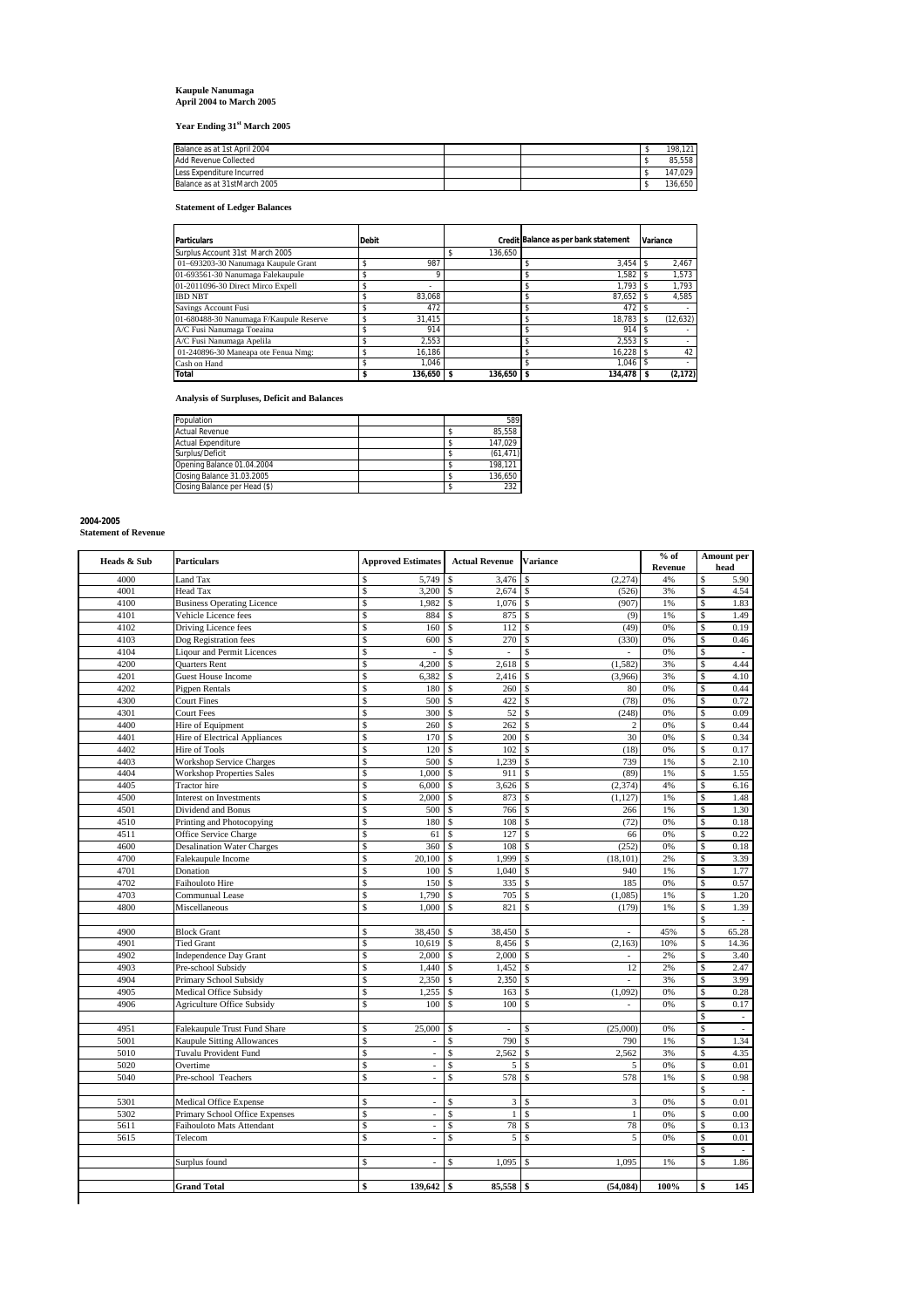**2004-2005 Statement of Expenditure**

| Heads & Sub           | Particulars                                                                               | <b>Approved Estimates</b>    | Actual<br><b>Expenditure</b>            | <b>Variance</b>           | $%$ of<br><b>Expenditure</b> | <b>Amount per</b><br>head               |
|-----------------------|-------------------------------------------------------------------------------------------|------------------------------|-----------------------------------------|---------------------------|------------------------------|-----------------------------------------|
| 5000                  | Salaries                                                                                  | \$                           |                                         | S                         | 0%                           | \$                                      |
| 5001                  | <b>Kaupule Sitting Allowances</b>                                                         | \$<br>8,760                  | 9,820<br>\$                             | \$<br>(1,060)             | 7%                           | \$<br>17                                |
| 5002                  | <b>Health Committee Allowances</b>                                                        | \$<br>780                    | \$<br>741                               | \$<br>39                  | 1%                           | \$<br>$\mathbf{1}$                      |
| 5003                  | <b>Education Committee</b>                                                                | 780<br>\$                    | \$<br>845                               | \$.<br>(65)               | 1%                           | $\mathbf 1$<br>\$                       |
| 5004<br>5005          | Village/Disaster Committee Allowances<br><b>Island Development Coordinating Committee</b> | \$<br>780<br>1,020<br>\$     | 494<br>\$<br>91<br>\$                   | \$<br>286<br>929          | 0%<br>0%                     | \$<br>$\mathbf{1}$<br>$\bf{0}$<br>\$    |
| 5006                  | <b>Budget Appropriation Committee</b>                                                     | 432<br>\$.                   | 169<br>\$                               | \$<br>263                 | 0%                           | $\boldsymbol{0}$<br>\$                  |
| 5007                  | <b>IDRF Committee Allowances</b>                                                          | \$<br>312                    | 273<br>\$                               | 39                        | 0%                           | $\bf{0}$<br>\$                          |
| 5008                  | Talafai Committee                                                                         | \$<br>780                    | 416<br>\$                               | Ś<br>364                  | 0%                           | \$<br>$\mathbf{1}$                      |
| 5009                  | <b>Women Committee</b>                                                                    | 1,092<br>Ś                   | 988<br>\$                               | 104                       | 1%                           | $\sqrt{2}$<br>\$                        |
| 5010                  | Tuvalu Provident Fund                                                                     | 4,083<br>Ś                   | 6,436                                   | (2, 353)                  | 4%                           | 11<br>\$                                |
| 5011                  | <b>Casual Labours Wages</b><br><b>Travel and Subsistence Allowances</b>                   | \$<br>2,000<br>\$            | 161<br>\$<br>2,514                      | 1,839<br>\$<br>(1,014)    | 0%<br>2%                     | \$<br>$\bf{0}$<br>\$<br>$\overline{4}$  |
| 5015<br>5020          | Overtime                                                                                  | 1,500<br>\$<br>1,500         | 377<br>\$                               | 1,123                     | 0%                           | \$<br>$\mathbf{1}$                      |
| 5030                  | Registry/Typist                                                                           | 3,403<br>\$.                 | 3,403                                   | $\mathbf{0}$              | 2%                           | \$<br>6                                 |
| 5031                  | Kaupule Orderly                                                                           | \$<br>2,831                  | 2,189<br>\$                             | 642<br>\$.                | 1%                           | \$<br>$\overline{4}$                    |
| 5032                  | <b>Rest House Attendant</b>                                                               | \$<br>2,831                  | 2,672<br>\$                             | 159                       | 2%                           | \$<br>5                                 |
| 5033                  | Workshop Supervisor                                                                       | \$<br>3,117                  | 3,117<br>\$                             | $\mathbf{0}$<br>\$        | 2%                           | 5<br>\$                                 |
| 5034                  | Carpenter                                                                                 | 2,945<br>\$                  | 2,945<br>\$                             | (0)<br>\$                 | 2%                           | \$<br>5                                 |
| 5035<br>5036          | Mechanic<br><b>Desalinator Operator</b>                                                   | \$<br>2,659<br>\$<br>2,659   | 2,659<br>\$<br>2,659<br>\$              | (0)<br>\$<br>(0)          | 2%<br>2%                     | 5<br>\$<br>$\sqrt{5}$<br>\$             |
| 5037                  | Driver                                                                                    | \$<br>2,373                  | 2,373<br>\$                             | (0)<br>\$                 | 2%                           | $\overline{4}$<br>\$                    |
| 5038                  | School Librarian                                                                          | \$<br>2,659                  | 2,659<br>\$                             | (0)<br>\$                 | 2%                           | $\sqrt{5}$<br>\$                        |
| 5039                  | <b>Approved Teacher</b>                                                                   | \$<br>2,831                  | 2,767<br>\$                             | \$<br>64                  | 2%                           | $\overline{5}$<br>\$                    |
| 5040                  | Pre-school Teachers                                                                       | \$<br>3,520                  | 3,505<br>\$                             | S<br>15                   | 2%                           | \$<br>6                                 |
| 5041                  | Maintenance Labourer                                                                      | \$<br>6,006                  | 5,313<br>\$                             | 693<br>S                  | 4%                           | $\overline{9}$<br>\$                    |
| 5042<br>5043          | <b>Account Clerk</b><br><b>Craft Teachers</b>                                             | \$<br>2,373<br>\$<br>624     | 2,053<br>\$<br>92<br>\$                 | S<br>320<br>\$<br>532     | 1%<br>0%                     | $\sqrt{3}$<br>\$<br>$\mathbf{0}$<br>\$  |
|                       |                                                                                           |                              |                                         |                           |                              | \$<br>÷.                                |
| 5100                  | Office Stationeries and Supplies                                                          | 2,000<br>\$                  | 2,935<br>\$                             | (935)<br>S                | 2%                           | \$<br>$\sqrt{5}$                        |
| 5105                  | Electricity                                                                               | 2,000<br>\$                  | 2,551<br>\$                             | (551)<br>-S               | 2%                           | $\overline{4}$<br>\$                    |
| 5115                  | <b>Land Rents</b>                                                                         | \$<br>7,725                  | 7,725<br>\$                             | \$                        | 5%                           | 13<br>\$                                |
| 5120                  | Entertainment                                                                             | \$<br>500                    | \$<br>416                               | 84<br>-S                  | 0%                           | \$<br>$\mathbf{1}$                      |
| 5130<br>5200          | Office Telecom<br>Office Expenses                                                         | 1,500<br>\$<br>630<br>\$     | 1,746<br>\$<br>399<br>\$                | \$<br>(246)<br>231<br>S   | 1%<br>0%                     | \$<br>3<br>$\mathbf{1}$<br>\$           |
| 5201                  | Office Equipment Maintenance                                                              | 500<br>\$                    | 100<br>\$                               | 400<br>\$                 | 0%                           | $\overline{0}$<br>\$                    |
| 5202                  | <b>Office Furnitures</b>                                                                  | \$<br>100                    | \$<br>$\mathcal{L}$                     | ÷.                        | 0%                           | ÷.<br>\$                                |
| 5205                  | Stevedorings                                                                              | \$<br>500                    | $\mathcal{L}$<br>\$                     | $\mathcal{L}^{\pm}$<br>\$ | 0%                           | \$<br>$\omega$                          |
| 5210                  | <b>Workshop Expenses</b>                                                                  | \$<br>1,600                  | 1,082<br>\$                             | 518                       | 1%                           | $\overline{c}$<br>\$                    |
| 5211<br>5300          | <b>Guest House Expenses</b>                                                               | \$<br>1,560<br>\$<br>$\sim$  | \$<br>438<br>43<br>\$                   | 1,122<br>\$<br>(43)       | 0%<br>0%                     | $\,1\,$<br>\$<br>$\boldsymbol{0}$<br>\$ |
| 5301                  | Office Equipment Maintenance<br>Medical Office Expense                                    | \$<br>1,255                  | 630<br>\$                               | 625<br>\$                 | 0%                           | $\,1\,$<br>\$                           |
| 5302                  | Primary School Office Expenses                                                            | 2,350<br>\$                  | 2,641<br>S                              | (291)                     | 2%                           | $\overline{4}$<br>S                     |
| 5303                  | <b>Independence Day Celebrations</b>                                                      | \$<br>2,300                  | 2,300<br>\$                             | \$                        | 2%                           | $\overline{4}$<br>\$                    |
| 5304                  | <b>Agriculture Office Allowances</b>                                                      | 100<br>\$                    | 61<br>\$                                | 39<br>Ś                   | 0%                           | $\overline{0}$<br>\$                    |
| 5305                  | Falekaupule Expenses                                                                      | \$                           | \$<br>$\sim$                            | \$                        | 0%                           | \$                                      |
| 5400<br>5500          | Maintenance<br>Fuel and Oil                                                               | 2,000<br>\$<br>\$<br>2,500   | 978<br>S<br>2,698<br>\$                 | 1,022<br>(198)<br>\$      | 1%<br>2%                     | $\overline{2}$<br>S<br>$\sqrt{5}$<br>\$ |
| 5600                  | Compensation                                                                              | \$.<br>500                   | 439<br>\$                               | S<br>61                   | 0%                           | \$<br>$\mathbf 1$                       |
| 5601                  | Miscellaneous Expenses                                                                    | \$<br>200                    | 160<br>\$                               | 40<br>\$                  | 0%                           | \$<br>$\boldsymbol{0}$                  |
| 5602                  | Motor-cycle                                                                               | \$<br>50                     | \$<br>36                                | 14                        | 0%                           | $\boldsymbol{0}$<br>\$                  |
| 5610                  | <b>Electricity Bills</b>                                                                  | \$<br>200                    | 204<br>\$                               | (4)                       | 0%                           | $\mathbf{0}$<br>\$                      |
| 5611                  | Faihouloto Mats Attendant                                                                 | \$<br>640                    | \$<br>1,524                             | (884)<br>\$.              | 1%                           | $\mathfrak{Z}$<br>\$                    |
| 5612<br>5613          | Reimbursement of Contribution FTF<br><b>Sitting Allowances</b>                            | \$<br>18,000<br>1,380<br>\$. | 23,217<br>\$<br>925<br>\$               | (5, 217)<br>455           | 16%<br>1%                    | \$<br>39<br>$\sqrt{2}$<br>\$            |
| 5614                  | Falekaupule Assembly                                                                      | 1,000<br>\$                  | 1,572<br>\$                             | (572)<br>Ś                | 1%                           | \$<br>$\sqrt{3}$                        |
| 5615                  | Telecom                                                                                   | 60<br>Ś                      | \$<br>$\sim$                            | 60                        | 0%                           | \$<br>$\sim$                            |
|                       |                                                                                           |                              |                                         |                           |                              | \$                                      |
| 5701                  | Faihouloto Improvement                                                                    | \$<br>100,000                | $3,811$ \$<br>\$                        | 96,190                    | 3%                           | \$<br>6                                 |
|                       |                                                                                           |                              |                                         |                           |                              | ÷.<br>\$<br>$\overline{0}$              |
| 6001<br>6002          | <b>Improvement of Roads</b><br>Nanumaga Women Piggery Farm                                | 10,000<br>\$<br>\$           | 121<br>\$<br>\$<br>$\ddot{\phantom{1}}$ | 9,879<br>\$               | 0%<br>0%                     | \$<br>\$                                |
| 6003                  | Patients and Maternity Wards                                                              | \$<br>$\omega$               | $\bar{\phantom{a}}$<br>\$               | \$<br>$\omega$            | 0%                           | \$<br>$\omega$                          |
| 6004                  | Multi-purpose Court Improvement                                                           | \$<br>5,150                  | 3,787<br>\$                             | 1,363<br>\$               | 3%                           | 6<br>\$                                 |
| 6005                  | Workshop Equipment                                                                        | \$<br>10,000                 | 8,622<br>S.                             | \$<br>1,378               | 6%                           | \$<br>15                                |
| 6008                  | <b>Staff Development</b>                                                                  | \$<br>5,000                  | \$<br>÷,                                | 5,000<br>\$               | 0%                           | \$                                      |
| 6011                  | <b>Epenesa Renovation</b>                                                                 | \$<br>5,000                  | \$<br>5,000                             | \$<br>$\sim$              | 3%                           | \$<br>8                                 |
| 6012<br>6013          | Primary School Photocopying Machine<br>Sales of Local Produce Revolving Fund              | \$<br>\$<br>15,000           | \$<br>\$<br>7,000                       | \$<br>\$<br>8,000         | 0%<br>5%                     | \$<br>12<br>\$                          |
| <b>Revenue heads:</b> |                                                                                           |                              |                                         |                           |                              | \$                                      |
| 4201                  | <b>Guest House Income</b>                                                                 | \$<br>$\sim$                 | 1,148<br>\$                             | (1, 148)<br>\$            | 1%                           | $\overline{c}$<br>\$                    |
| 4202                  | Pigpen Rentals                                                                            | \$                           | 234<br>\$                               | (234)                     | 0%                           | \$<br>$\boldsymbol{0}$                  |
| 4800                  | Miscellaneous                                                                             | \$                           | \$<br>759                               | \$<br>(759)               | 1%                           | $\mathbf{1}$<br>\$                      |
|                       |                                                                                           |                              |                                         |                           |                              |                                         |
|                       | <b>Grand Total</b>                                                                        | \$<br>265,950                | $147,029$ \$<br>\$                      | 118,321                   | 100%                         | 250<br>\$                               |

| <b>Shortages and Surpluses Given</b> | Amount | Year |
|--------------------------------------|--------|------|
| Accumulated cash shortage            | 70     | 1999 |
| Accumulated cash surplus             | 3.665  | 2000 |
| Accumulated cash surplus             | 161    | 2001 |
| Surplus found during this period     | 1.095  | 2004 |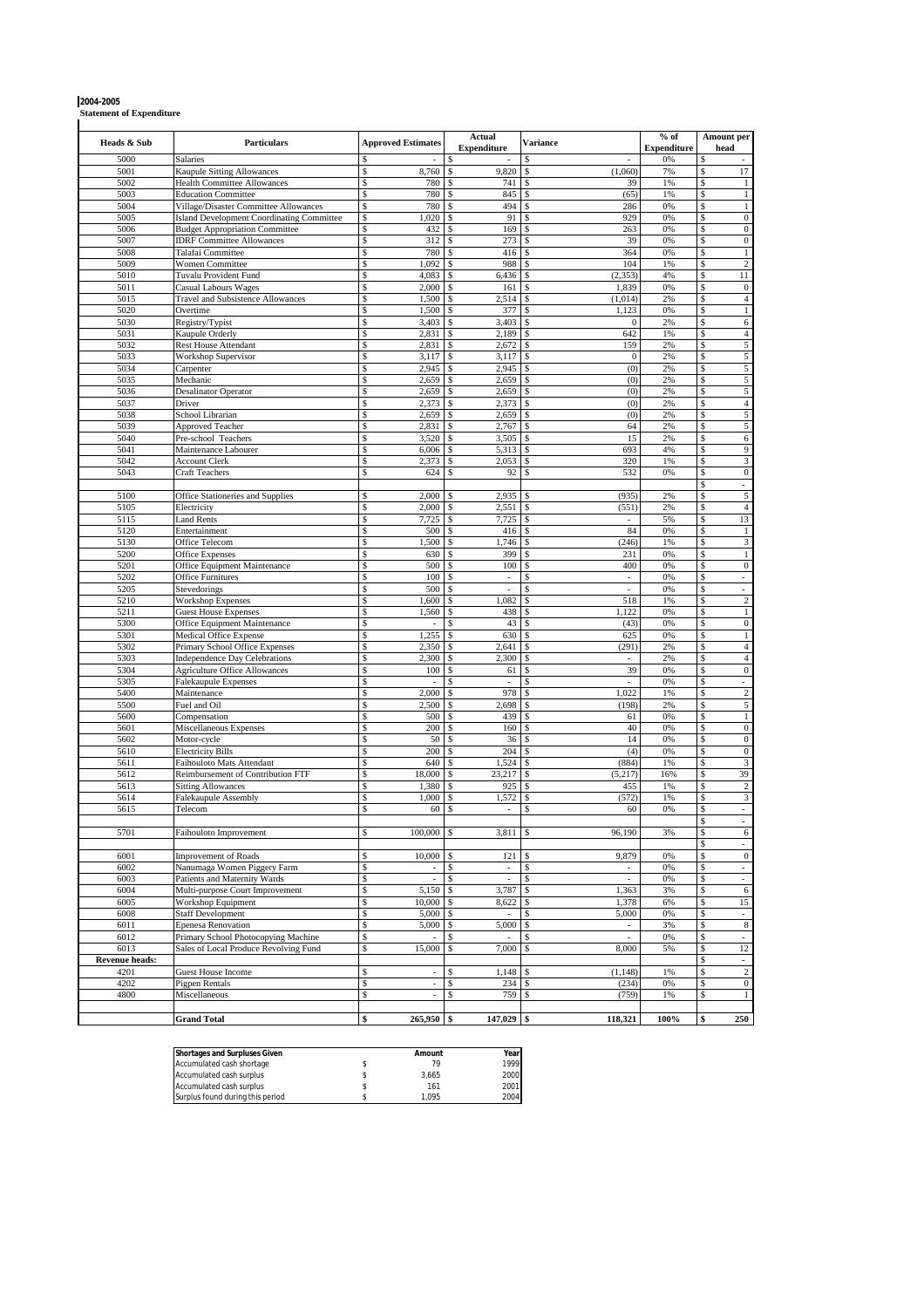To the members of Tuvalu's Parliament and the Ulu Aliki of Nanumaga,

### **Report on the Financial Statements**

We have audited the accompanying financial statements of the Nanumaga Kaupule, which comprise Statement of Revenue, Statement of Expenditure and Analysis of Surpluses and Deficit for the year ended 31 March 2006 and the Bank Statement of Ledger Balances as at 31 March 2006.

### *Management's Responsibility for the Financial Statements*

Management is responsible for the preparation of these financial statements in accordance with section 71 of the Falekaupule Act and accompanying financial instructions, and for such internal control as management determines is necessary to enable the preparation of financial statements that are free from material misstatement, whether due to fraud or error.

### *Auditor's Responsibility*

Our responsibility is to express an opinion on these financial statements based on our audit. This responsibility arises from section 74 of the Falekaupule Act.

We conducted our audit in accordance with the International Organisation of Supreme Audit Institution's (INTOSAI) Auditing Standards, which incorporate the International Auditing Standards. These standards require that we comply with ethical requirements and, plan and perform the audit to obtain reasonable assurance about whether the financial statements are free from material misstatement. An audit involves performing procedures to obtain audit evidence about the amounts and disclosures in the financial statements.

The procedures selected depend on the auditor's judgment, including the assessment of the risks of material misstatement of the financial statements, whether due to fraud or error. In making those risk assessments, the auditor considers internal control relevant to the entity's preparation and fair presentation of the financial statements in order to design audit procedures that are appropriate in the circumstances, but not for the purpose of expressing an opinion on the effectiveness of the entity's internal control. An audit also includes evaluating the appropriateness of accounting policies used and the reasonableness of accounting estimates made by management, as well as evaluating the overall presentation of the financial statements. We did not examine every transaction, nor do we guarantee complete accuracy of the financial statements.

We believe that the audit evidence we have obtained is sufficient and appropriate to provide a basis for our qualified audit opinion.

### *Basis for Qualified Opinion*

The Nanumaga Kaupule closing cash balances in the financial statements were not able to be reconciled to the bank statement balances. The cash on hand balance reported in the financial statements compared to the bank account balance was understated by \$21,200. This variance occurred due to all bank accounts and all their transactions not being included in the financial statements. We were unable to obtain sufficient appropriate audit evidence surrounding the completeness of the Statement of Revenue and the Statement of Expenditure, as well as the Analysis of Surpluses, Deficit and Balances. This is a material effect on the financial statements.

### *Qualified Opinion*

In our opinion, except for the possible effects of the matter described in the Basis for Qualified Opinion paragraph, the financial statements of Nanumaga Kaupule for the year ended 31 March 2006 are prepared, in all material respects, in accordance with the Falekaupule Act.

### *Independence*

When carrying out the audit we followed the independence requirements of the Office of the Auditor General, which incorporate the independence requirements of the International Standards of Auditing and the International Organisation of Supreme Audit Institutions.

Eli Lopati Acting Auditor General of Tuvalu 27 January 2014 Vaiaku, Funafuti, Tuvalu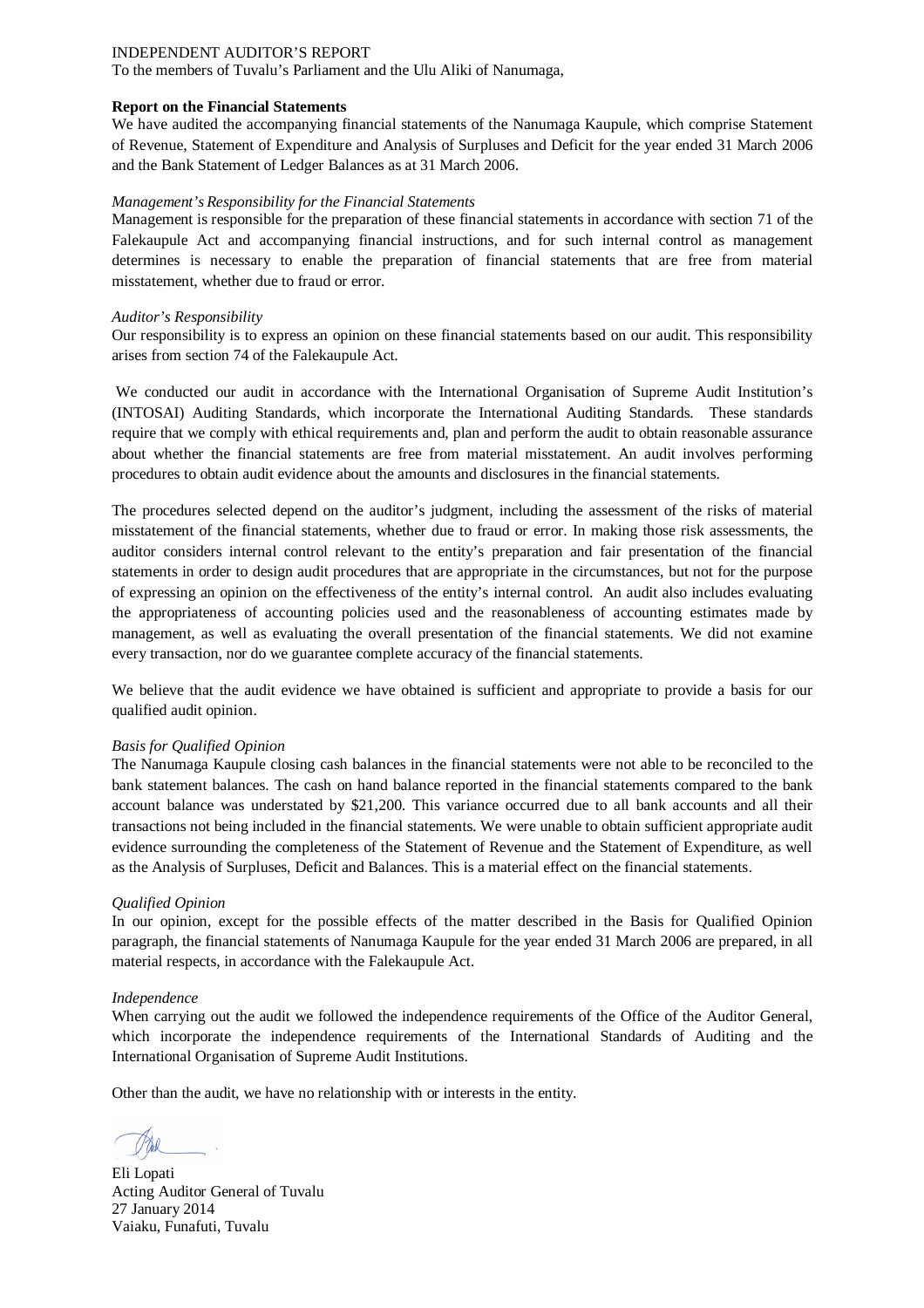## **Kaupule Nanumaga April 2005 to March 2006**

**Year Ending 31st March 2006**

| Balance as at 1st April 2005 |  | 136.650 |
|------------------------------|--|---------|
| Add Revenue Collected        |  | 248.491 |
| Less Expenditure Incurred    |  | 206.185 |
| Balance as at 31stMarch 2006 |  | 178.956 |
|                              |  |         |

**Statement of Ledger Balances**

|                                         |   |         |           | <b>Balance as per bank</b> |           |
|-----------------------------------------|---|---------|-----------|----------------------------|-----------|
| <b>Particulars</b>                      |   | Debit   |           | <b>Credit statement</b>    | Variance  |
| Surplus Account 31st March 2006         |   |         | 178.956   |                            |           |
| 01-693561-30 Nanumaga Falekaupule       |   |         |           | 2.390<br>s                 | 2.381     |
| 01-693203-30 Nanumaga Kaupule Grant     |   | 377     |           | 4.435                      | 4.057     |
| 01-680488-30 Nanumaga F/Kaupule Reserve | х | 152.838 |           | 136.120<br>s               | (16, 718) |
| 01-201096-30 Direct Micro Expell        |   | ٠       |           | 2.316                      | 2.316     |
| 01-240896-30 Maneapa Fenua Nanumaga     |   |         |           | 29,168                     | 29.163    |
| <b>IBD-NBT</b>                          |   | 14.845  |           | 14.845                     | $\sim$    |
| Fusi                                    |   | 3.493   |           | 3.493                      |           |
| Cash on Hand                            |   | 324     |           | 324<br>s                   | $\sim$    |
| A/C Fusi Nanumaga Toeaina               |   | 914     |           | 914                        |           |
| A/C Fusi Nanumaga Apelila               |   | 6.151   |           | 6.151<br>s                 | $\sim$    |
| Total                                   |   | 178.956 | 178.956 S | 200.156 S                  | 21.200    |

**Analysis of Surpluses, Deficit and Balances**

| Population                    |  | 589     |
|-------------------------------|--|---------|
| <b>Actual Revenue</b>         |  | 248.491 |
| Actual Expenditure            |  | 206.185 |
| Surplus/Deficit               |  | 42.306  |
| Opening Balance 01.04.2005    |  | 136.650 |
| Closing Balance 31.03.2006    |  | 178.956 |
| Closing Balance per Head (\$) |  | 304     |

| 2005-2006                   |  |
|-----------------------------|--|
| <b>Statement of Revenue</b> |  |

| Heads & Sub | <b>Particulars</b>                | <b>Approved Estimates</b> | <b>Actual Revenue</b> | <b>Variance</b> |         | Amount per head |
|-------------|-----------------------------------|---------------------------|-----------------------|-----------------|---------|-----------------|
|             |                                   |                           |                       |                 | Revenue |                 |
| 4000        | Land Tax                          | 3.174<br>\$               | 2.708<br>s            | (466)<br>S      | 1%      | 4.60<br>\$      |
| 4001        | Head Tax                          | \$<br>3,200               | 2,535<br>S            | \$<br>(665)     | 1%      | Ś<br>4.30       |
| 4100        | <b>Business Operating Licence</b> | \$<br>1.982               | Ś<br>1,216            | Ś<br>(766)      | 0%      | S<br>2.06       |
| 4101        | Vehicle Licence fees              | Ŝ<br>1,490                | Ś<br>768              | S<br>(722)      | 0%      | S<br>1.30       |
| 4102        | Driving Licence fees              | \$<br>160                 | Ś<br>186              | \$.<br>26       | 0%      | Ŝ<br>0.31       |
| 4103        | Dog Registration fees             | Ŝ<br>600                  | 370<br>Ś              | (230)<br>S      | 0%      | Ś<br>0.63       |
| 4104        | <b>Liqour and Permit Licences</b> | \$                        | Ś<br>J.               | \$.             | 0%      | S<br>×.         |
| 4200        | House/Office Rentals              | \$<br>5,460               | 2,743<br>\$           | (2,718)<br>\$   | 1%      | 4.66<br>S       |
| 4201        | <b>Guest House Income</b>         | \$<br>2,189               | 4,301<br>Ś            | 2,112<br>S      | 2%      | S<br>7.30       |
| 4202        | Pigpen Rentals                    | \$<br>180                 | S<br>171              | \$<br>(9)       | 0%      | S<br>0.29       |
| 4300        | <b>Court Fines</b>                | \$<br>1,200               | 392<br>S              | (808)<br>S      | 0%      | S<br>0.67       |
| 4301        | Court Fees                        | \$<br>300                 | 569<br>S              | 269<br>\$       | 0%      | S<br>0.97       |
| 4400        | Hire of Equipment                 | \$<br>260                 | Ś<br>235              | Ś<br>(25)       | 0%      | Ŝ<br>0.40       |
| 4401        | Hire of Electrical Appliances     | \$<br>250                 | Ŝ<br>108              | \$<br>(142)     | 0%      | S<br>0.18       |
| 4402        | Hire of Tools                     | \$<br>150                 | Ŝ<br>103              | S<br>(47)       | 0%      | S<br>0.17       |
| 4403        | <b>Workshop Service Charges</b>   | \$<br>2,000               | Ŝ<br>493              | (1,507)<br>\$   | 0%      | \$<br>0.84      |
| 4404        | <b>Workshop Properties Sales</b>  | \$<br>1.200               | 423<br>Ś              | (777)<br>\$.    | 0%      | S<br>0.72       |
| 4405        | <b>Tractor</b> hire               | \$<br>3,500               | 3,305<br>Ŝ            | \$<br>(195)     | 1%      | S<br>5.61       |
| 4500        | Interest on Investments           | \$<br>3,000               | Ś<br>12.252           | S<br>9.252      | 5%      | S<br>20.80      |
| 4501        | Dividend and Bonus                | \$<br>2,500               | 933<br>S              | \$<br>(1, 567)  | 0%      | S<br>1.58       |
| 4510        | Printing and Photocopying         | \$<br>200                 | Ś<br>68               | S<br>(132)      | 0%      | S<br>0.12       |
| 4511        | Office Service Charge             | \$<br>65                  | Ŝ<br>217              | \$<br>152       | 0%      | S<br>0.37       |
| 4600        | <b>Desalination Water Charges</b> | \$<br>360                 | 715<br>Ś              | Ś<br>355        | 0%      | S<br>1.21       |
| 4700        | Falekaupule Income - Apelila      | \$<br>3,660               | 2,218<br>Ś            | (1.442)<br>Ŝ    | 1%      | Ŝ<br>3.77       |
| 4701        | Donation                          | \$<br>100                 | 300<br>Ś              | Ś<br>200        | 0%      | S<br>0.51       |
| 4702        | Land Tax                          | \$<br>500                 | 715<br>Ś              | S<br>215        | 0%      | S<br>1.21       |
| 4703        | Head Tax                          | \$<br>2,330               | 3,470<br>Ś            | 1,140<br>S      | 1%      | S<br>5.89       |
| 4800        | <b>Business Operating Licence</b> | \$<br>1,200               | 147<br>Ś              | (1,053)<br>Ŝ    | 0%      | S<br>0.25       |
| 4900        | Vehicle Licence fees              | \$                        | Ś<br>96               | Ś<br>96         | 0%      | S<br>0.16       |
|             |                                   |                           |                       |                 |         | S               |
| 4900        | <b>Block Grant</b>                | \$<br>38,450              | 38,470<br>S           | 20<br>S         | 15%     | S<br>65.31      |
| 4901        | <b>Tied Grant</b>                 | \$<br>8,456               | S<br>8,456            | \$<br>×,        | 3%      | S<br>14.36      |
| 4902        | <b>Independence Day Grant</b>     | \$<br>2,000               | 2,000<br>Ś            |                 | 1%      | Ś<br>3.40       |
| 4903        | Pre-school Subsidy                | \$<br>1,815               | 1,348<br>S            | (468)<br>\$     | 1%      | S<br>2.29       |
| 4904        | Primary School Subsidy            | \$<br>2,350               | Ś<br>2,350            | S<br>ä,         | 1%      | Ś<br>3.99       |
| 4905        | Medical Office Subsidy            | \$<br>200                 | S<br>٠                | (200)<br>Ŝ      | 0%      | S<br>×.         |
| 4906        | Agriculture Office Subsidy        | \$<br>100                 | Ś<br>380              | Ś<br>280        | 0%      | S<br>0.65       |
| 4907        | <b>Block Grant</b>                | \$<br>J.                  | Ŝ                     | \$              | 0%      | S<br>×.         |
|             |                                   |                           |                       |                 |         | S<br>÷.         |
| 4950        | Falekaupule Trust Fund Share      | \$<br>25,000              | 134,798<br>\$         | 109,798<br>\$   | 54%     | S<br>228.86     |
|             |                                   |                           |                       |                 |         | S               |
| 4951        | <b>Approved Developments</b>      | \$<br>23,594              | \$<br>J.              | (23, 594)<br>\$ | 0%      | S<br>à.         |
|             |                                   |                           |                       |                 |         | S<br>٠          |
|             | <b>Expenditure Heads:</b>         |                           |                       |                 |         | S<br>×.         |
| 5001        | <b>Kaupule Sitting Allowances</b> | \$                        | 300<br>\$             | 300<br>S        | 0%      | S<br>0.51       |
| 5010        | Tuvalu Provident Fund             | \$<br>ä,                  | Ś<br>4,036            | 4,036<br>S      | 2%      | S<br>6.85       |
| 5020        | Overtime                          | \$                        | Ś<br>124              | S<br>124        | 0%      | S<br>0.21       |
| 5040        | Pre-school Teachers               | \$<br>٠                   | 770<br>Ŝ              | 770<br>Ŝ        | 0%      | S<br>1.31       |
| 5601        | Miscellaneous Expenses            | \$                        | Ś<br>12,906           | 12,906<br>S     | 5%      | S<br>21.91      |
| 5700        | Faihouloto Improvement            | \$<br>ä,                  | Ŝ<br>768              | S<br>768        | 0%      | S<br>1.30       |
| 6014        | <b>DME</b> Expenses               | Ś                         | Ś<br>30               | 30              | 0%      | Ś<br>0.05       |
|             |                                   |                           |                       |                 |         |                 |
|             | <b>Grand Total</b>                | 143,175 \$<br>\$          | 248.491               | 105,316<br>s    | 100%    | 422<br>Ś        |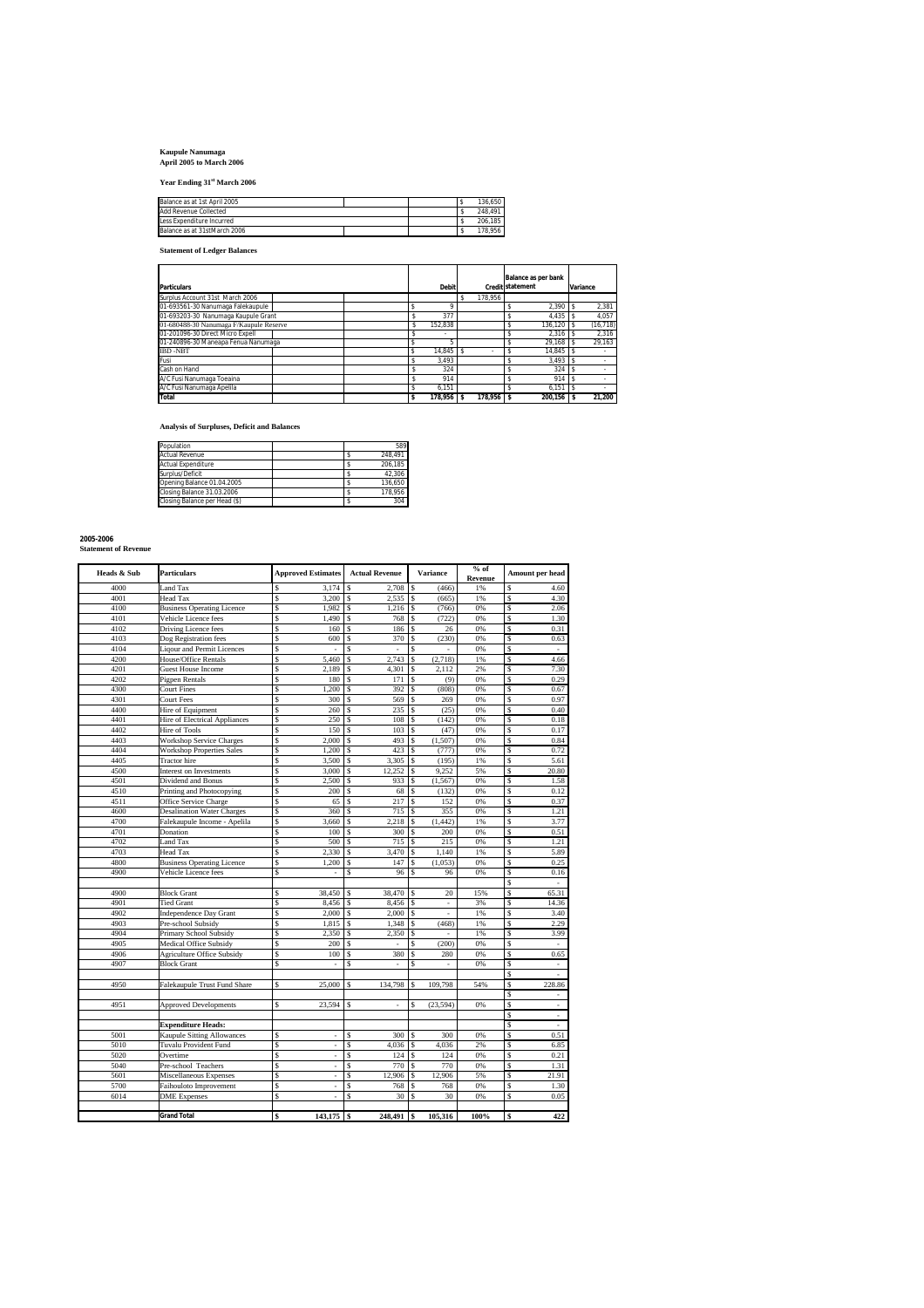**2005-2006 Statement of Expenditure**

|              |                                                                  |                                | Actual                        |                                | % of               |                                |
|--------------|------------------------------------------------------------------|--------------------------------|-------------------------------|--------------------------------|--------------------|--------------------------------|
| Heads & Sub  | Particulars                                                      | <b>Approved Estimates</b>      | Expenditure                   | Variance                       | <b>Expenditure</b> | Amount per head                |
| 5000         | Salaries                                                         | \$                             |                               |                                | 0%                 |                                |
| 5001         | Kaupule Sitting Allowances                                       | \$<br>6,600                    | 7,435<br>\$                   | (835)<br>\$                    | 4%                 | Ś<br>12.6                      |
| 5002         | <b>Health Committee Allowances</b>                               | \$<br>780                      | S<br>845                      | \$<br>(65)                     | 0%                 | S<br>1.4<br>0.9                |
| 5003         | <b>School Committee Allowances</b><br>Village/Disaster Committee | \$<br>780                      | 507<br>S                      | 273<br>S                       | 0%                 | S                              |
| 5004         | Allowances                                                       | \$<br>780                      | \$<br>572                     | \$<br>208                      | 0%                 | Ŝ<br>1.0                       |
|              | <b>Island Development Coordinating</b>                           |                                |                               |                                |                    |                                |
| 5005         | Committee                                                        | \$<br>680                      | S<br>401                      | \$<br>279                      | 0%                 | Ŝ<br>0.7                       |
| 5006         | <b>Budget Appropriation Committee</b>                            | \$<br>432                      | 141<br>S                      | 291<br>\$                      | 0%                 | Ŝ<br>0.2                       |
| 5007         | <b>IDRF Committee Allowances</b>                                 | \$<br>312                      | 299<br>S                      | 13<br>S                        | 0%                 | S<br>0.5                       |
| 5008<br>5009 | Talafai Committee<br>Women Committee                             | \$<br>780<br>780<br>\$         | 572<br>S<br>676<br>S          | 208<br>\$<br>104<br>s          | 0%<br>0%           | 1.0<br>S<br>\$<br>1.1          |
| 5010         | <b>Tuvalu Provident Fund</b>                                     | \$<br>4,204                    | 7,426<br>S                    | (3,222)<br>\$                  | 4%                 | S<br>12.6                      |
| 5011         | Casual Workers                                                   | \$<br>500                      | 24<br>S                       | 476<br>S                       | 0%                 | Ś<br>0.0                       |
| 5015         | Travel and Subsistence Allowances                                | \$<br>1,000                    | S<br>200                      | \$<br>800                      | 0%                 | Ŝ<br>0.3                       |
|              |                                                                  |                                |                               |                                |                    |                                |
| 5020         | Overtime                                                         | \$<br>1,000                    | \$<br>827<br>S                | 173<br>\$<br>$\bf{0}$<br>S     | 0%<br>2%           | Ŝ<br>1.4<br>\$                 |
| 5030<br>5031 | Clerk Typist<br>Kaupule Orderly                                  | \$<br>3,403<br>2,002<br>\$     | 3,403<br>1,848<br>S           | 154<br>\$                      | 1%                 | 5.8<br>\$<br>3.1               |
| 5032         | <b>Rest House Attendant</b>                                      | \$<br>2,831                    | 2,207<br>S                    | 624<br>\$                      | 1%                 | Ś<br>3.7                       |
| 5033         | <b>Workshop Supervisor</b>                                       | \$<br>3,117                    | \$<br>3,117                   | $\boldsymbol{0}$<br>\$         | 2%                 | S<br>5.3                       |
| 5034         | Carpenter                                                        | \$<br>2,945                    | 2,945<br>S                    | (0)<br>S                       | 1%                 | 5.0<br>S                       |
| 5035         | Mechanic                                                         | \$<br>2,659                    | 2,667<br>S                    | (8)<br>S                       | 1%                 | 4.5<br>s                       |
| 5036         | <b>Desalinator Operator</b>                                      | \$<br>2,659                    | 2,659<br>S                    | (0)<br>S                       | 1%                 | S<br>4.5                       |
| 5037         | Driver                                                           | \$<br>2,373<br>\$              | \$<br>2,387<br>Ś              | S<br>(14)                      | 1%                 | S<br>4.1                       |
| 5038<br>5039 | School Librarian<br>Approved Teacher                             | 2,659<br>\$<br>2,659           | 2,659<br>2,831<br>S           | (0)<br>\$<br>(172)<br>S        | 1%<br>1%           | 4.5<br>S<br>S<br>4.8           |
| 5040         | <b>Salaries</b>                                                  | \$<br>2,800                    | 4,425<br>S                    | (1,625)<br>\$                  | 2%                 | S<br>7.5                       |
| 5041         | Kaupule Sitting Allowances                                       | \$<br>2,871                    | S<br>5,859                    | (2,989)<br>S                   | 3%                 | \$<br>9.9                      |
| 5042         | <b>Health Committee Allowances</b>                               | 2,942<br>\$                    | \$<br>2,373                   | \$<br>569                      | 1%                 | 4.0<br>\$                      |
| 5043         | <b>School Committee Allowances</b>                               | \$<br>3,012                    | 414<br>S                      | <sup>2</sup><br>598<br>S       | 0%                 | Ś<br>0.7                       |
| 5100         | Office Stationeries and Supplies                                 | \$<br>2,100                    | 1,902<br>\$                   | 198<br>\$                      | 1%                 | S<br>3.2                       |
| 5105         | Electricity                                                      | \$<br>2,300<br>\$              | 2.725<br>S                    | (425)<br>\$                    | 1%<br>4%           | 4.6<br>\$<br>13.1<br>s         |
| 5115<br>5120 | Land Lease<br><b>Entertainment Alloances</b>                     | 7,725<br>\$<br>500             | 7,725<br>S<br>524<br>S        | S<br>×,<br>\$<br>(24)          | 0%                 | S<br>0.9                       |
| 5130         | Office Telecom                                                   | \$<br>1,500                    | \$<br>1,301                   | \$<br>199                      | 1%                 | S<br>2.2                       |
| 5200         | <b>Office Expenses</b>                                           | \$<br>800                      | Ś<br>765                      | 35<br>\$                       | 0%                 | S<br>1.3                       |
| 5201         | Office Equipment Maintenance                                     | \$<br>500                      | 226<br>S                      | 274<br>S                       | 0%                 | S<br>0.4                       |
| 5202         | <b>Office Furnitures</b>                                         | \$<br>÷                        | \$<br>٠                       | \$                             | 0%                 | S<br>$\overline{\phantom{a}}$  |
| 5205         | Stevedorings                                                     | \$<br>310                      | S<br>$\overline{\phantom{a}}$ | 310<br>S                       | 0%                 | \$<br>$\sim$                   |
| 5210<br>5211 | <b>Workshop Expenses</b>                                         | \$<br>1,600<br>\$<br>1,200     | 1,891<br>\$<br>1,270<br>S     | (291)<br>\$<br>(70)<br>S       | 1%<br>1%           | 3.2<br>\$<br>Ś<br>2.2          |
| 5300         | <b>Guest House Expenses</b><br>Office Equipment Maintenance      | \$                             | \$                            | \$<br>×,                       | 0%                 | S<br>÷                         |
| 5301         | Medical Office Expense                                           | \$<br>683                      | 154<br>S                      | 529<br>\$                      | 0%                 | 0.3<br>\$                      |
| 5302         | Primary School Office Expenses                                   | \$<br>2,350                    | 2,516<br>S                    | (166)<br>\$                    | 1%                 | s<br>4.3                       |
| 5303         | <b>Independence Day Celebrations</b>                             | \$<br>2,300                    | 2,300<br>S                    | S<br>$\overline{\phantom{a}}$  | 1%                 | S<br>3.9                       |
| 5304         | <b>Agriculture Office Allowances</b>                             | \$<br>100                      | 181<br>S                      | (81)<br>S                      | 0%                 | S<br>0.3                       |
| 5400         | <b>Building Maintenance</b>                                      | \$<br>3,000                    | 1,505<br>Ś                    | 1,495<br>\$                    | 1%                 | 2.6<br>S<br>5.4                |
| 5500<br>5600 | Fuel and Oil<br>Compensation                                     | \$<br>3,000<br>\$<br>2,500     | 3,197<br>S<br>S<br>1,152      | (197)<br>S<br>\$<br>1,348      | 2%<br>1%           | S<br>S<br>2.0                  |
| 5601         | Miscellaneous Expenses                                           | \$<br>5,187                    | S<br>32,392                   | (27, 205)<br>\$                | 16%                | \$<br>55.0                     |
| 5602         | Motor-cycle and fuel                                             | \$<br>54                       | S<br>31                       | \$<br>23                       | 0%                 | 0.1<br>\$                      |
| 5604         | Audit fee                                                        | \$<br>500                      | S                             | 500<br>S                       | 0%                 | Ś                              |
| 5610         | <b>Electricity Bills</b>                                         | \$<br>250                      | 215<br>\$                     | \$<br>36                       | 0%                 | S<br>0.4                       |
| 5611         | Faihouloto Mats Attendant                                        | 1,440<br>\$                    | 1,072<br>S                    | \$<br>368                      | 1%                 | \$<br>1.8                      |
| 5612         | <b>Island Contribution - Apelila</b>                             | \$<br>3,660                    | S<br>ä,                       | 3,660<br>S                     | 0%                 | s<br>$\sim$                    |
| 5613<br>5614 | <b>Sitting Allowances</b><br>Falekaupule Assembly Expense        | \$<br>1,380<br>\$<br>1,700     | 615<br>S<br>\$<br>1,664       | \$<br>765<br>\$<br>36          | 0%<br>1%           | S<br>1.0<br>S<br>2.8           |
| 5615         | <b>Telecom Expense</b>                                           | \$<br>60                       | Ś                             | 60<br>\$                       | 0%                 | S                              |
| 5700         | Faihouloto Improvement                                           | \$<br>50,000                   | 77,951<br>S                   | \$<br>(27, 951)                | 38%                | 132.3<br>S                     |
| 6001         | Improvement of Roads                                             | 8,500<br>\$                    | 272<br>S                      | 8,228<br>\$                    | 0%                 | Ŝ<br>0.5                       |
| 6004         | Multi-purpose Court Improvement                                  | \$<br>$\sim$                   | S<br>$\overline{\phantom{a}}$ | s<br>٠                         | 0%                 | \$<br>$\overline{\phantom{a}}$ |
| 6005         | Workshop Equipment                                               | \$<br>Ĭ.                       | S                             | \$                             | 0%                 | \$                             |
| 6008         | <b>Staff Development (Training</b><br>Attachment)                | \$<br>2,000                    | \$<br>519                     | \$<br>1,482                    | 0%                 | \$<br>0.9                      |
| 6011         | <b>Epenesa Renovation</b>                                        | \$                             | \$                            | \$                             | 0%                 | Ŝ                              |
|              | Primary School Photocopying                                      |                                |                               |                                |                    |                                |
| 6012         | Machine                                                          | \$<br>$\overline{\phantom{a}}$ | S<br>$\overline{\phantom{a}}$ | \$<br>$\overline{\phantom{a}}$ | 0%                 | \$<br>÷,                       |
| 6013         | Sales of Local Produce Revolving                                 | \$<br>8,000 \$                 | ÷.                            | $\mathbb{S}$<br>8,000          | 0%                 | ä,<br>\$                       |
| 6014         | Fund                                                             | 5,094                          | S                             | 3,034<br>\$                    |                    | Ś<br>3.5                       |
|              | <b>DME</b> Expenses<br><b>Revenue Heads</b>                      | \$                             | 2,060                         |                                | 1%                 | \$<br>$\sim$                   |
| 4202         | Pigpen Rentals                                                   | \$                             | 90<br>S                       | \$<br>(90)                     | 0%                 | S<br>0.2                       |
| 4301         | <b>Court Fees</b>                                                | \$<br>÷                        | \$<br>144                     | (144)<br>\$                    | 0%                 | s<br>0.2                       |
| 4600         | <b>Desalination Water Charges</b>                                | \$<br>$\overline{\phantom{a}}$ | \$<br>5                       | \$<br>(5)                      | $0\%$              | \$<br>$0.0\,$                  |
|              |                                                                  |                                |                               |                                |                    | \$                             |
|              | Shortage found                                                   | \$                             | \$<br>102                     | (102)<br>\$                    | 0%                 | \$<br>0.2                      |
|              | <b>Grand Total</b>                                               | \$<br>177,853 \$               | 206,185                       | (28, 332)<br>\$                | 100%               | \$<br>350                      |
|              |                                                                  |                                |                               |                                |                    |                                |

| <b>Shortages and Surpluses Given</b> | Amount | Year |
|--------------------------------------|--------|------|
| Accumulated cash shortage            | 79     | 1999 |
| Accumulated cash surplus             | 3.665  | 2000 |
| Accumulated cash surplus             | 161    | 2001 |
| Accumulated cash surplus             | 1.095  | 2004 |
| Shortage found during this period    | 102    | 2005 |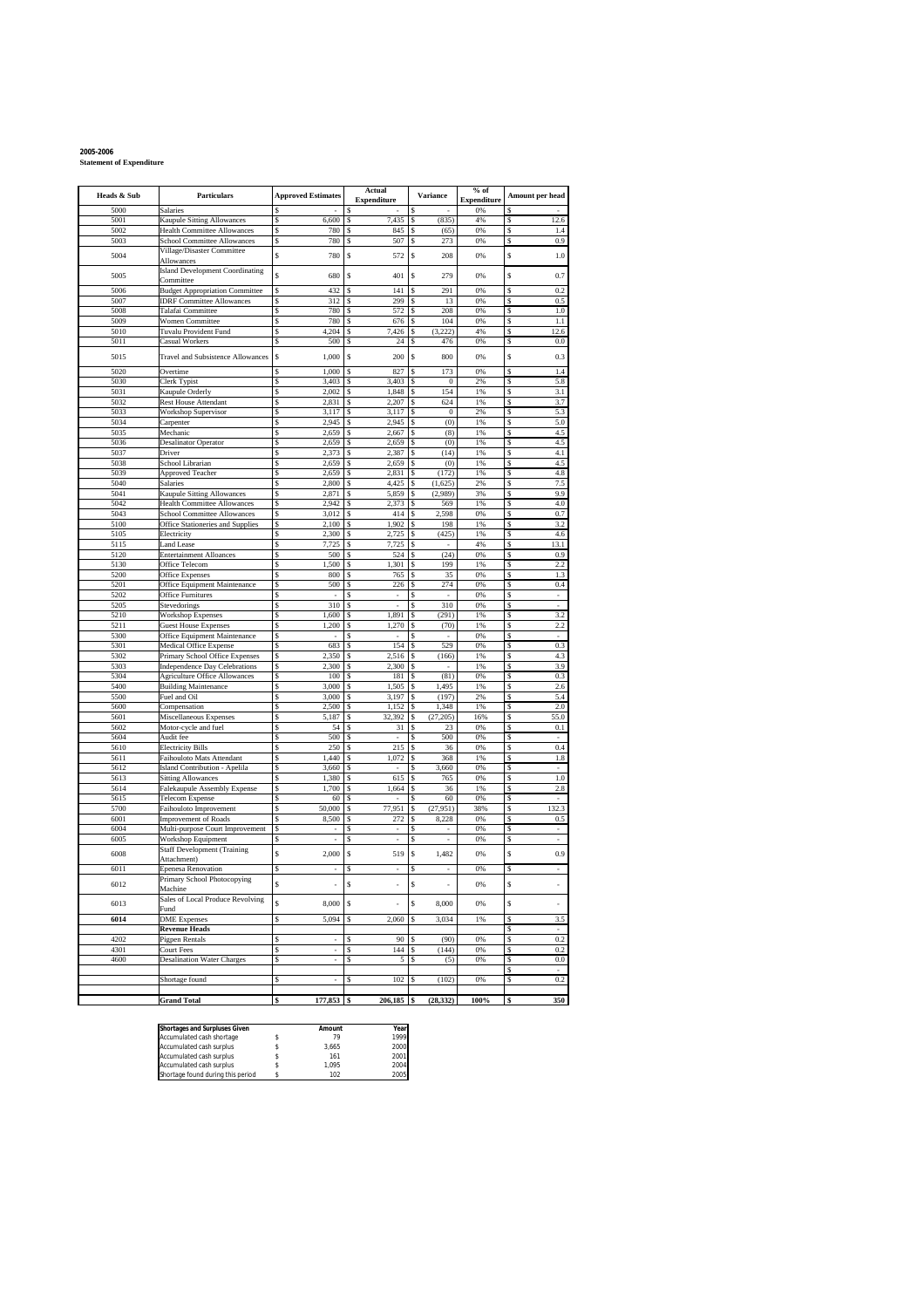To the members of Tuvalu's Parliament and the Ulu Aliki of Nanumaga,

### **Report on the Financial Statements of Nanumaga Kaupule**

We have audited the accompanying financial statements of the Nanumaga Kaupule, which comprise Statement of Revenue, Statement of Expenditure and Analysis of Surpluses and Deficit for the year ended 31 March 2007 and the Bank Statement of Ledger Balances as at 31 March 2007.

### *Management's Responsibility for the Financial Statements*

Management is responsible for the preparation of these financial statements in accordance with section 71 of the Falekaupule Act and accompanying financial instructions, and for such internal control as management determines is necessary to enable the preparation of financial statements that are free from material misstatement, whether due to fraud or error.

## *Auditor's Responsibility*

Our responsibility is to express an opinion on these financial statements based on our audit. This responsibility arises from section 74 of the Falekaupule Act. We conducted our audit in accordance with the International Organisation of Supreme Audit Institution's (INTOSAI) Auditing Standards, which incorporate the International Auditing Standards.

Because of the matter described in the Basis for Disclaimer of Opinion paragraph, however, we were not able to obtain sufficient appropriate audit evidence to provide a basis for an audit opinion.

## *Basis for Disclaimer of Opinion*

The Nanumaga Kaupule closing cash balance reported in the accounts was not able to be reconciled to the bank account balance. The cash on hand balance reported in the financial statements compared to the bank account balance was understated by \$146,037. This variance occurred due to all bank accounts and all their transactions not being included in the financial statements. This affects the completeness of the Statement of Revenue and the Statement of Expenditure, as well as the Analysis of Surpluses, Deficit and Balances. This is a material effect on the financial statements which is considered to be pervasive.

### *Disclaimer of Audit Opinion*

Because of the significance of the matter described in the Basis for Disclaimer of Opinion paragraph, we have not been able to obtain sufficient appropriate audit evidence to provide a basis for an audit opinion. Accordingly, we do not express an opinion on the financial statements.

### *Independence*

When carrying out the audit we followed the independence requirements of the Office of the Auditor General Tuvalu, which incorporate the independence requirements of the International Standards of Auditing and the International Organisation of Supreme Audit Institutions.

Eli Lopati Acting Auditor General of Tuvalu 27 January 2014 Vaiaku, Funafuti, Tuvalu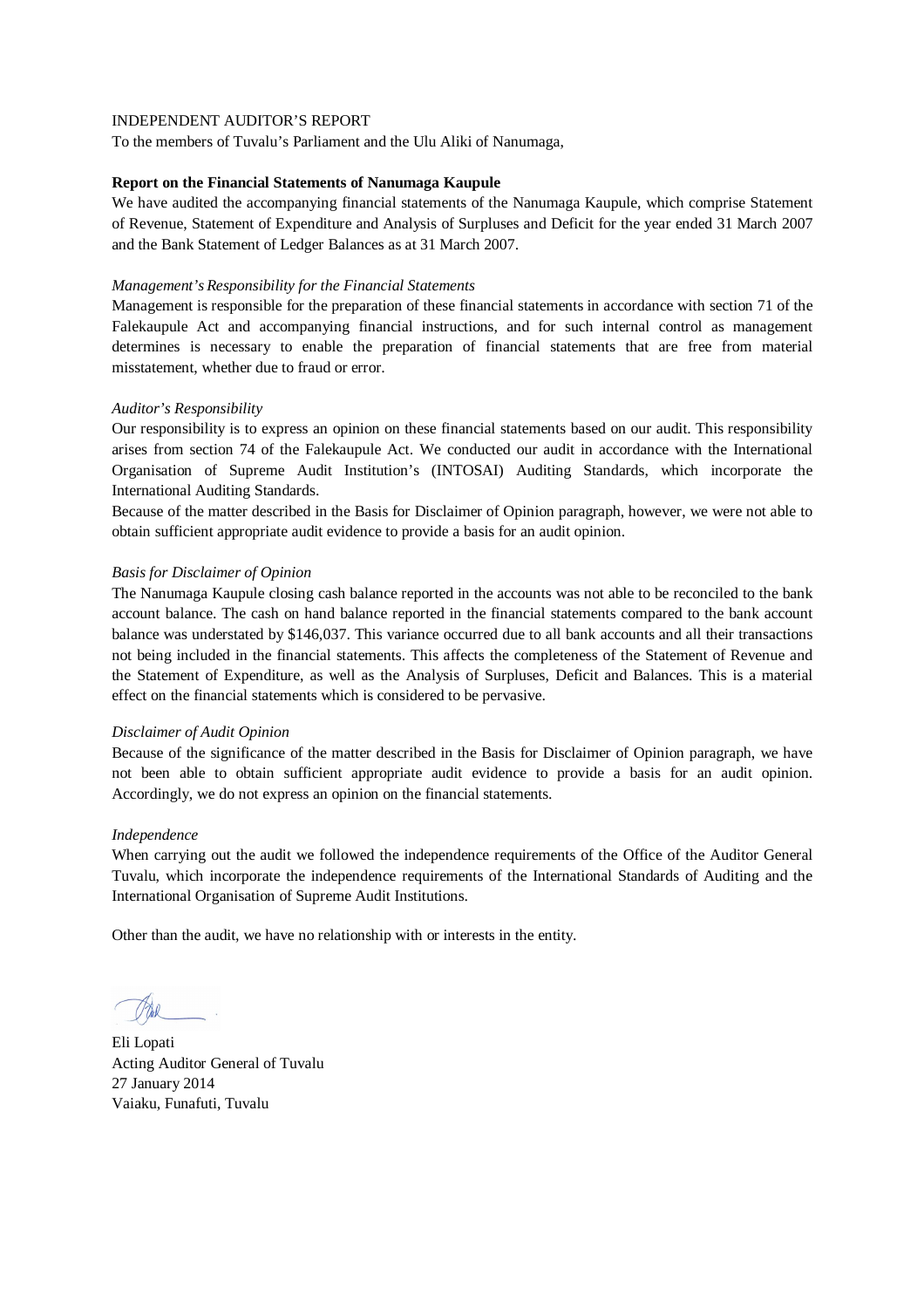## **Kaupule Nanumaga April 2006 to March 2007**

**Year Ending 31st March 2007**

| Balance as at 1st April 2006 |  | \$178,955.70 |
|------------------------------|--|--------------|
| Add Revenue Collected        |  | \$127.835.66 |
| Less Expenditure Incurred    |  | \$160,111.78 |
| Balance as at 31stMarch 2007 |  | \$146,679.58 |

**Statement of Ledger Balances**

|                                         |    |            |               | bank | Balance as per          |    |          |
|-----------------------------------------|----|------------|---------------|------|-------------------------|----|----------|
| <b>Particulars</b>                      |    | Debit      |               |      | <b>Credit statement</b> |    | Variance |
| Surplus Account 31st March 2007         |    |            | 146.680<br>\$ |      |                         |    |          |
| 01-201096-30 Direct Mirco Expell        | s  |            |               |      | 2.456                   |    | 2.456    |
| 01-680488-30 Nanumaga F/Kaupule Reserve | Ś  | 2.576      |               |      | $5.294$ \$              |    | 2.718    |
| 01-693203-30 Nanumaga Kaupule Grant     | \$ | 575        |               |      | 275                     | ١s | (300)    |
| 01-693561-30 Nanumaga Falekaupule       | \$ | 9          |               |      | 2.390                   |    | 2.381    |
| 01-240896-30 Maneapa Fenua Nanumaga     |    | 5          |               |      | 369                     |    | 364      |
| <b>IBD-NBT</b>                          |    | 15.144     |               |      | 15.446 \$               |    | 302      |
| Fusi                                    |    | 4.177      |               |      | 4.177                   |    |          |
| Cash on Hand                            |    | 2.022      |               |      | $2.022$ \$              |    |          |
| A/C Fusi Nanumaga Toeaina               |    | 2.053      |               |      | $2.053$ \$              |    |          |
| A/C Fusi Nanumaga Apelila               |    | 6.151      |               |      | 6.151                   |    |          |
| Nanumaga FTF (461699-30)                | Ś  | 113.968    |               |      | 252.085                 |    | 138.117  |
| Total                                   | \$ | 146.680 \$ | 146.680 \$    |      | 292.717                 |    | 146.037  |

**Analysis of Surpluses, Deficit and Balances**

| Population                    | 589      |
|-------------------------------|----------|
| <b>Actual Revenue</b>         | 127.836  |
| <b>Actual Expenditure</b>     | 160.112  |
| Surplus/Deficit               | (32.276) |
| Opening Balance 01.04.2006    | 178.956  |
| Closing Balance 31.03.2007    | 146.680  |
| Closing Balance per Head (\$) | 249.03   |

## **2006-2007 Statement of Revenue**

|             |                                                             |         |                           |         |                       |                 | $%$ of                               | <b>Amount per</b> |                                  |  |
|-------------|-------------------------------------------------------------|---------|---------------------------|---------|-----------------------|-----------------|--------------------------------------|-------------------|----------------------------------|--|
| Heads & Sub | <b>Particulars</b>                                          |         | <b>Approved Estimates</b> |         | <b>Actual Revenue</b> | <b>Variance</b> | Revenue                              |                   | head                             |  |
| 4000        | Land Tax                                                    | Ŝ       | 2.990                     | Ś       | 2,511                 | \$              | (479)<br>2%                          | Ŝ                 | 4.26                             |  |
| 4001        | Head Tax                                                    | \$      | 3,200                     | \$      | 2.942                 | Ŝ               | (258)<br>2%                          | \$                | 4.99                             |  |
| 4100        | <b>Business Operating Licence</b>                           | Ś       | 1,908                     | Ś       | 1,789                 | Ŝ               | (119)<br>1%                          | \$                | 3.04                             |  |
| 4101        | Vehicle Licence fees                                        | \$      | 1,378                     | \$      | 1,122                 | \$              | (256)<br>1%                          | \$                | 1.90                             |  |
| 4102        | Driving Licence fees                                        | \$      | 160                       | \$      | 291                   | Ŝ               | 0%<br>131                            | \$                | 0.49                             |  |
| 4103        | Dog Registration fees                                       | Ś       | 900                       | Ś       | 500                   | (400)<br>\$     | 0%                                   | \$                | 0.85                             |  |
| 4104        | <b>Liqour and Permit Licences</b>                           | \$      |                           | \$      |                       | Ŝ               | 0%                                   | \$                | $\overline{\phantom{a}}$         |  |
| 4200        | House/Office Rentals                                        | \$      | 5,290                     | \$      | 3,760                 | \$<br>(1, 530)  | 3%                                   | \$                | 6.38                             |  |
| 4201        | <b>Guest House Income</b>                                   | \$      | 2,500                     | Ś       | 780                   | \$<br>(1,720)   | 1%                                   | S                 | 1.32                             |  |
| 4202        | Pigpen Rentals                                              | \$      | 400                       | \$      | 152                   | \$<br>(248)     | 0%                                   | \$                | 0.26                             |  |
| 4300        | <b>Court Fines</b>                                          | \$      | 500                       | \$      | 313                   | \$              | (187)<br>0%                          | \$                | 0.53                             |  |
| 4301        | <b>Court Fees</b>                                           | Ś       | 300                       | \$      | 113                   | Ŝ<br>(187)      | 0%                                   | Ŝ                 | 0.19                             |  |
| 4400        | Hire of Equipment                                           | \$      | 200                       | Ś       | 347                   | Ŝ               | 0%<br>147                            | \$                | 0.59                             |  |
| 4401        | Hire of Electrical Appliances                               | Ś       | 200                       | Ś       | 188                   | Ŝ               | (12)<br>0%                           | Ŝ                 | 0.32                             |  |
| 4402        | Hire of Tools                                               | S       | 1.950                     | \$      | 111                   | (1.840)<br>Ŝ    | 0%                                   | \$                | 0.19                             |  |
| 4403        | <b>Workshop Service Charges</b>                             | \$      | 4,550                     | \$      | 1,496                 | (3,054)<br>Ŝ    | 1%                                   | S                 | 2.54                             |  |
| 4404        | <b>Workshop Properties Sales</b>                            | \$      | 300                       | Ś       | 1,446                 | Ŝ<br>1,146      | 1%                                   | \$                | 2.45                             |  |
| 4405        | <b>Tractor</b> hire                                         | \$      | 4.000                     | \$      | 4,272                 | Ŝ               | 3%<br>272                            | \$                | 7.25                             |  |
| 4500        | Interest on Investments                                     | Ś       | 3,000                     | Ŝ       | 38,517                | 35,517<br>Ŝ     | 30%                                  | \$                | 65.39                            |  |
| 4501        | Dividend and Bonus                                          | \$      | 1,000                     | Ś       | 684                   | Ŝ               | (316)<br>1%                          | \$                | 1.16                             |  |
| 4510        | Printing and Photocopying                                   | \$      | 428                       | Ś       | 534                   | Ŝ               | 106<br>0%                            | \$                | 0.91                             |  |
| 4511        | Office Service Charge                                       | \$      | 400                       | Ś       | 338                   | \$              | 0%<br>(62)                           | \$                | 0.57                             |  |
| 4600        | <b>Desalination Water Charges</b>                           | \$      | 600                       | \$      | 180                   | Ŝ               | (420)<br>0%                          | \$                | 0.31                             |  |
| 4700        | Falekaupule Income - Apelila                                | \$      | í,                        | Ś       |                       | Ŝ               | 0%                                   | \$                |                                  |  |
| 4701        | Donation                                                    | Ś       | 100                       | Ś       | 1.100                 | Ŝ<br>1,000      | 1%                                   | \$                | 1.87                             |  |
| 4702        | Faihouloto Hire                                             | \$      | 600                       | Ś       | 530                   | Ŝ               | 0%<br>(70)                           | \$                | 0.90                             |  |
| 4703        | Communual Lease                                             | \$      | 2,955                     | \$      | 5,045                 | 2,090<br>\$     | 4%                                   | \$                | 8.57                             |  |
| 4800        | Miscellaneous                                               |         | $\overline{\phantom{a}}$  | \$      | 3.017                 |                 | 2%                                   | \$                | 5.12                             |  |
| 4900        | Gravel Income                                               | \$      | 315                       | Ś       | 215                   | Ŝ               | (100)<br>0%                          | S                 | 0.37                             |  |
|             |                                                             |         |                           |         |                       |                 |                                      | \$                |                                  |  |
| 4900        | <b>Block Grant</b>                                          | \$      | 38,450                    | S       | 38,450                | S.              | 30%<br>ä,                            | \$                | 65.28                            |  |
| 4901        | <b>Tied Grant</b>                                           | Ś       | 8,456                     | \$      | 8,456                 | \$              | 7%<br>$\overline{\phantom{a}}$       | \$                | 14.36                            |  |
| 4902        | <b>Independence Day Grant</b>                               | \$      | 2,000                     | \$      | $\frac{1}{2}$         | \$              | 0%<br>i,                             | \$                |                                  |  |
| 4903        | Pre-school Subsidy                                          | \$      | 1,815                     | Ś       | i,                    | \$              | 0%<br>ä,                             | \$                | ä,                               |  |
| 4904        | Primary School Subsidy                                      | \$      | 2,350                     | Ś       | ×,                    | \$              | 0%<br>$\overline{\phantom{a}}$       | \$                | $\overline{\phantom{a}}$         |  |
| 4905        | Medical Office Subsidy                                      | \$      | 200                       | \$      |                       | \$              | 0%                                   | \$                | ä,                               |  |
| 4906        | <b>Agriculture Office Subsidy</b>                           | \$      | 100                       | \$      | ä,<br>i,              | \$              | $\overline{\phantom{a}}$<br>÷,<br>0% | \$                | ÷,                               |  |
| 4907        | <b>CFC</b> Lease                                            | \$      | ×,                        | Ś       | ä,                    | \$              | ÷,<br>0%                             | S                 | τ                                |  |
|             |                                                             |         |                           |         |                       |                 |                                      | \$                | ä,                               |  |
|             |                                                             |         |                           |         |                       |                 |                                      |                   |                                  |  |
| 5001        | <b>Expenditure Heads</b>                                    |         |                           |         |                       |                 | 220<br>0%                            | S<br>\$           | $\overline{\phantom{a}}$<br>0.37 |  |
| 5009        | <b>Kaupule Sitting Allowances</b><br><b>Women Committee</b> | Ŝ<br>\$ | ×,<br>ä,                  | \$<br>Ś | 220<br>339            | Ŝ<br>Ŝ          | 339<br>0%                            | S                 | 0.58                             |  |
|             |                                                             |         |                           |         |                       |                 |                                      |                   |                                  |  |
| 5010        | <b>Tuvalu Provident Fund</b>                                | \$      | ×,                        | Ś       | 3,647                 | Ŝ<br>3,647      | 3%                                   | \$                | 6.19                             |  |
| 5020        | Overtime                                                    | Ś       | ä,                        | Ś       | 114                   | Ŝ               | 114<br>0%                            | \$                | 0.19                             |  |
|             |                                                             |         |                           |         |                       |                 |                                      | \$                | ÷.                               |  |
| 5301        | Medical Office Expense                                      | Ś       | ä,                        | Ś       | 61                    | \$              | 61<br>0%                             | \$                | 0.10                             |  |
| 5601        | Miscellaneous Expenses                                      | \$      | ä,                        | Ś       | 3,095                 | 3,095<br>\$     | 2%                                   | \$                | 5.25                             |  |
|             |                                                             |         |                           |         |                       |                 |                                      | \$                | ×,                               |  |
| 6014        | <b>DME</b> Expenses                                         | Ś       | ä,                        | Ś       | 948                   | Ŝ               | 948<br>1%                            | \$                | 1.61                             |  |
|             |                                                             |         |                           |         |                       |                 |                                      | \$                |                                  |  |
|             | Surplus found                                               | Ś       |                           | S       | 212                   | S               | 212<br>0%                            | S                 | 0.36                             |  |
|             |                                                             |         |                           |         |                       |                 |                                      |                   |                                  |  |
|             | <b>Grand Total</b>                                          | \$      | 93,495                    | \$      | 127,836               | \$<br>37,789    | 100%                                 | \$                | 217                              |  |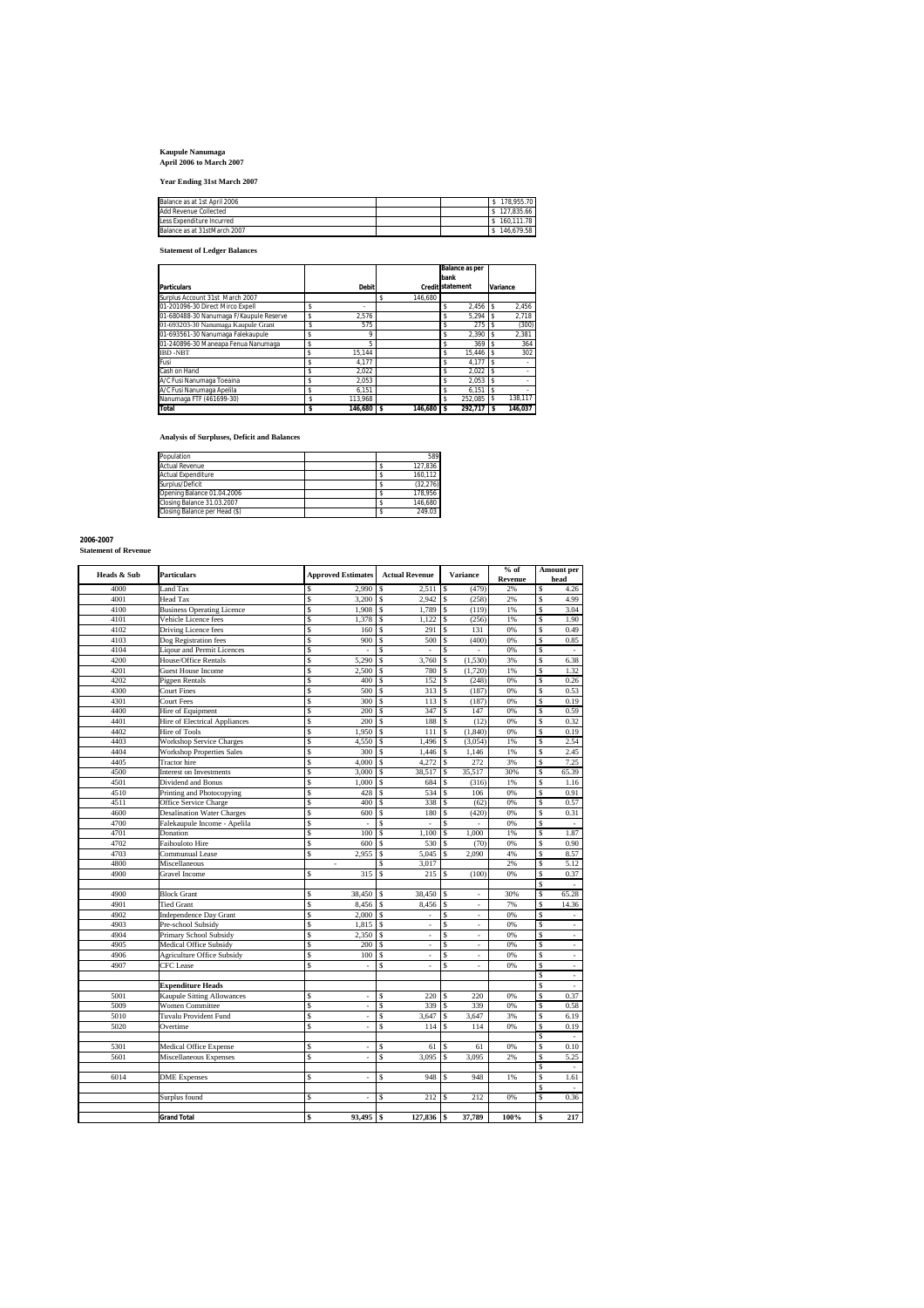**2006-2007 Statement of Expenditure**

| Heads & Sub  | Particulars                                                          |          | <b>Approved Estimates</b> |               | Actual<br><b>Expenditure</b> |               | Variance                 | $%$ of<br>Expenditure |          | <b>Amount per</b><br>head |
|--------------|----------------------------------------------------------------------|----------|---------------------------|---------------|------------------------------|---------------|--------------------------|-----------------------|----------|---------------------------|
| 5000         | Salaries                                                             |          |                           |               |                              |               |                          | 0%                    | S        |                           |
| 5001         | Kaupule Sitting Allowances                                           | S        | 6,600                     | \$            | 6,490                        | \$            | 110                      | 4%                    | \$       | 11.02                     |
| 5002<br>5003 | <b>Health Committee Allowances</b>                                   | \$<br>\$ | 780<br>780                | \$            | 780<br>572                   | \$            | 208                      | 0%<br>0%              | \$       | 1.32                      |
| 5004         | School Committee Allowances<br>Village/Disaster Committee Allowances | \$       | 780                       | \$<br>\$      | 494                          | \$<br>\$      | 286                      | $0\%$                 | \$<br>\$ | 0.97<br>0.84              |
| 5005         | IDCC                                                                 | \$       | 680                       | \$            | 244                          | S             | 436                      | 0%                    | \$       | 0.41                      |
| 5006         | <b>Budget Appropriation Committee</b>                                | \$       | 432                       | \$            | 100                          | S             | 332                      | 0%                    | \$       | 0.17                      |
| 5007         | <b>IDRF Committee Allowances</b>                                     | \$       | 312                       | \$            | 299                          | S             | 13                       | 0%                    | \$       | 0.51                      |
| 5008<br>5009 | Talafai Committee                                                    | \$<br>\$ | 780<br>780                | \$<br>\$      | 533<br>754                   | S<br>Ś        | 247<br>26                | 0%<br>0%              | \$<br>\$ | 0.90<br>1.28              |
| 5010         | Women Committee<br>Tuvalu Provident Fund                             | \$       | 4,030                     | \$            | 7,950                        | \$            | (3,920)                  | 5%                    | \$       | 13.50                     |
| 5011         | Casual Workers                                                       | \$       | 50                        | \$            |                              | S             | 50                       | 0%                    | \$       |                           |
| 5015         | Travel and Subsistence Allowances                                    | \$       | 1,000                     | \$            |                              |               | 1,000                    | 0%                    | \$       |                           |
| 5020         | Overtime                                                             | \$       | 1,000                     | \$            | 1,028                        | \$            | (28)                     | 1%                    | \$       | 1.75                      |
| 5030<br>5031 | Clerk Typist<br>Kaupule Orderly                                      | \$<br>\$ | 3,505<br>2,062            | \$<br>\$      | 3,582<br>1,525               | \$<br>\$      | (77)<br>537              | 2%<br>1%              | \$<br>\$ | 6.08<br>2.59              |
| 5032         | <b>Rest House Attendant</b>                                          | \$       | 2,739                     | \$            | 2,724                        | S             | 15                       | 2%                    | \$       | 4.62                      |
| 5033         | Workshop Supervisor                                                  | \$       | 3,211                     | <sup>\$</sup> | 3,202                        | \$            | 9                        | 2%                    | \$       | 5.44                      |
| 5034         | Carpenter                                                            | \$       | 3,033                     | \$            | 3,035                        | S             | (2)                      | 2%                    | \$       | 5.15                      |
| 5035         | Mechanic                                                             | \$       | 2,739                     | \$            | 1,749                        | \$            | 990                      | 1%                    | \$       | 2.97                      |
| 5036<br>5037 | Desalinator Operator<br>Driver                                       | \$<br>\$ | 2,739<br>2.444            | \$<br>\$      | 2,750<br>2,439               | \$<br>Ś       | (11)<br>5                | 2%<br>2%              | \$<br>\$ | 4.67<br>4.14              |
| 5038         | School Librarian                                                     | \$       | 2,739                     | \$            | 2,739                        | S             | (0)                      | 2%                    | \$       | 4.65                      |
| 5039         | <b>Approved Teacher</b>                                              | \$       | 2,739                     | \$            | 1,783                        | \$            | 956                      | 1%                    | \$       | 3.03                      |
| 5040         | Pre-school Teachers                                                  | \$       | 1,825                     | \$            | 3,250                        | S             | 425<br>$^{(1)}$          | 2%                    | \$       | 5.52                      |
| 5041         | Maintenance Labourer                                                 | \$       | 6,186                     | \$            | 6,152                        | \$            | 34                       | 4%                    | \$       | 10.45                     |
| 5042<br>5043 | Registry<br>Craft Teachers                                           | \$<br>\$ | 2,444<br>1,716            | \$<br>\$      | 2,444<br>448                 | \$<br>\$      | 1,268                    | 2%<br>0%              | \$<br>\$ | 4.15<br>0.76              |
|              |                                                                      |          |                           |               |                              |               |                          |                       | \$       | $\sim$                    |
| 5100         | Office Stationeries and Supplies                                     | S        | 200                       | S             | 198                          | s             | 2                        | 0%                    | \$       | 0.34                      |
| 5105         | Electricity                                                          | \$       | 2,300                     | S             | 3,319                        | S             | (1,019)                  | 2%                    | \$       | 5.63                      |
| 5115         | <b>Land Lease</b>                                                    | \$       | 7.725                     | \$            | 7,725                        | \$            |                          | 5%                    | \$       | 13.12                     |
| 5120<br>5130 | <b>Entertainment Alloances</b><br>Office Telecom                     | \$<br>\$ | 400<br>1,500              | S<br>\$       | 311<br>1,185                 | \$<br>\$      | 89<br>315                | 0%<br>1%              | \$<br>\$ | 0.53<br>2.01              |
| 5200         | <b>Office Expenses</b>                                               | \$       | 670                       | S             | 433                          | \$            | 237                      | 0%                    | \$       | 0.74                      |
| 5201         | Office Equipment Maintenance                                         | \$       | 300                       | \$            | 1,335                        | \$            | (1,035)                  | 1%                    | \$       | 2.27                      |
| 5202         | <b>Office Furnitures</b>                                             | \$       |                           | \$            |                              |               |                          | 0%                    | \$       |                           |
| 5205         | Stevedorings                                                         | \$       | ä,                        | \$            | ä,                           | \$            |                          | 0%                    | \$       | ×,                        |
| 5210<br>5211 | <b>Workshop Expenses</b><br><b>Guest House Expenses</b>              | \$<br>\$ | 1,000<br>1,642            | \$<br>\$      | 1,159<br>1,966               | \$<br>\$      | (159)<br>(324)           | 1%<br>1%              | \$<br>\$ | 1.97<br>3.34              |
| 5300         | Office Equipment Maintenance                                         | \$       | ×.                        | \$            | ×.                           | S             | $\overline{\phantom{a}}$ | 0%                    | \$       | $\sim$                    |
| 5301         | Medical Office Expense                                               | \$       | 520                       | \$            | 581                          | \$            | (61)                     | 0%                    | \$       | 0.99                      |
| 5302         | Primary School Office Expenses                                       | \$       | 2,350                     | \$            | 1,335                        | S             | 1,015                    | 1%                    | \$       | 2.27                      |
| 5303         | <b>Independence Day Celebrations</b>                                 | \$       | 2,300                     | \$            | 600                          | \$            | 1,700<br>100             | 0%<br>0%              | \$       | 1.02                      |
| 5304<br>5400 | <b>Agriculture Office Allowances</b><br><b>Building Maintenance</b>  | \$<br>\$ | 100<br>3,000              | \$<br>\$      | 938                          | \$<br>Ś       | 2,063                    | 1%                    | \$<br>\$ | 1.59                      |
| 5500         | Fuel and Oil                                                         | \$       | 3,000                     | \$            | 3,343                        | S             | (343)                    | 2%                    | \$       | 5.68                      |
| 5600         | Compensation                                                         | \$       | 1,600                     | \$            | 340                          | \$            | 1,260                    | 0%                    | \$       | 0.58                      |
| 5601         | Miscellaneous Expenses                                               | \$       | 5,187                     | \$            | 5,012                        | S             | 175                      | 3%                    | \$       | 8.51                      |
| 5602<br>5604 | Motor-cycle and fuel<br>Audit fee                                    | \$<br>\$ | 50<br>500                 | \$<br>\$      | 36<br>500                    | \$<br>\$      | 14                       | 0%<br>0%              | \$<br>Ś  | 0.06<br>0.85              |
|              |                                                                      |          |                           |               |                              |               |                          |                       | \$       | i,                        |
| 5610         | <b>Electricity Bills</b>                                             | S        | 250                       | S             | 258                          | S             | (8)                      | $0\%$                 | \$       | 0.44                      |
| 5611         | Faihouloto Mats Attendant                                            | \$       | 1,440                     | S             | 522                          | s             | 918                      | 0%                    | \$       | 0.89                      |
| 5612         | Island Contribution - Apelila                                        | \$       | 3,660                     | S             |                              | S             | 3,660                    | 0%                    | \$       | $\overline{\phantom{a}}$  |
| 5613<br>5614 | <b>Sitting Allowances</b><br>Falekaupule Assembly Expense            | \$<br>\$ | 1,380<br>1,700            | Ś<br>Ś        | 870<br>409                   | \$<br>\$      | 510<br>1,291             | 1%<br>0%              | \$<br>\$ | 1.48<br>0.69              |
| 5615         | Telecom Expense                                                      | \$       | 60                        | Ś             | 33                           | Ś             | 27                       | 0%                    | \$       | 0.06                      |
|              |                                                                      |          |                           |               |                              |               |                          |                       | \$       | ÷.                        |
| 6001         | <b>Improvement of Roads</b>                                          | \$       | 8,500                     | s             | 4,516                        | S             | 3,984                    | 3%                    | \$       | 7.67                      |
| 6004         | Multi-purpose Court Improvement                                      | \$       |                           | S             |                              | S             |                          | 0%                    | \$       |                           |
| 6005<br>6008 | Workshop Equipment<br>Staff Development (Train/Attachment)           | \$<br>\$ | ä,<br>2,000               | \$<br>\$      | ä,<br>1,825                  | \$<br>\$      | 175                      | 0%<br>1%              | \$<br>\$ | ×,<br>3.10                |
| 6011         | <b>Epenesa Renovation</b>                                            | \$       |                           | \$            | $\frac{1}{2}$                | \$            | ,                        | 0%                    | \$       | ,                         |
| 6012         | Primary School Photocopying Machine                                  | \$       | ×,                        | \$            | ×.                           | S             | $\overline{\phantom{a}}$ | $0\%$                 | \$       | $\sim$                    |
| 6013         | Sales of Local Produce Revolving Fund                                | \$       | 8,000                     | \$            | 7,347                        | \$            | 653                      | 5%                    | \$       | 12.47                     |
| 6014         | <b>DME</b> Expenses                                                  | \$       | 5,094<br>20,000           | \$            | 1,630<br>20,000              | S             | 3,464                    | 1%                    | S        | 2.77<br>33.96             |
| 6015<br>6016 | <b>IDRF</b> Injection<br><b>CFC</b> Equipment                        | \$<br>\$ | 12,500                    | \$<br>\$      | 11,129                       | \$<br>\$      | 1,371                    | 12%<br>7%             | \$<br>\$ | 18.90                     |
| 6018         | <b>Office Fauinment Stationeri</b>                                   |          | 2.000                     |               | 11.467                       |               | 533                      |                       |          | 19.47                     |
| 6019         | Lotohoni Primary School                                              | \$       | 4,000                     | \$            | 3,731                        | \$            | 269                      | 2%                    | \$       | 6.33                      |
| 6020         | Volentia - (Volunteer)                                               | \$       |                           | \$            | 625                          | <sup>\$</sup> | (625)                    | 0%                    | \$       | 1.06                      |
| 6021<br>6022 | Workshop Equipment<br><b>Building Maintenance</b>                    | \$<br>\$ | 5,000<br>3,000            | \$<br>\$      | 5,172<br>1,771               | \$<br>\$      | (172)<br>1,229           | 3%<br>1%              | \$<br>\$ | 8.78<br>3.01              |
|              |                                                                      |          |                           |               |                              |               |                          |                       | \$       | $\overline{\phantom{a}}$  |
|              | <b>Revenue Heads</b>                                                 |          |                           |               |                              |               |                          |                       | \$       | $\overline{\phantom{a}}$  |
| 4400         | Hire of Equipment                                                    | \$       | ٠                         | \$            | 185                          | \$            | (185)                    | $0\%$                 | \$       | 0.31                      |
| 4800         | Miscellaneous                                                        | \$       | $\overline{\phantom{a}}$  | \$            | 1,242                        | \$            | (1, 242)                 | 1%                    | \$       | 2.11                      |
|              |                                                                      |          |                           |               |                              |               |                          |                       |          |                           |
|              | <b>Grand Total</b>                                                   | \$       | 181,053                   | \$            | $160,112$ \$                 |               | 20,941                   | 100%                  | \$       | 272                       |
|              |                                                                      |          |                           |               |                              |               |                          |                       |          |                           |

| <b>Shortages and Surpluses Given</b> | Amount | Year |
|--------------------------------------|--------|------|
| Accumulated cash shortage            | 79     | 1999 |
| Accumulated cash surplus             | 3.665  | 2000 |
| Accumulated cash surplus             | 161    | 2001 |
| Accumulated cash surplus             | 1.095  | 2004 |
| Accumulated cash shortage            | 102    | 2005 |
| Surplus found during this period     | 213    | 2006 |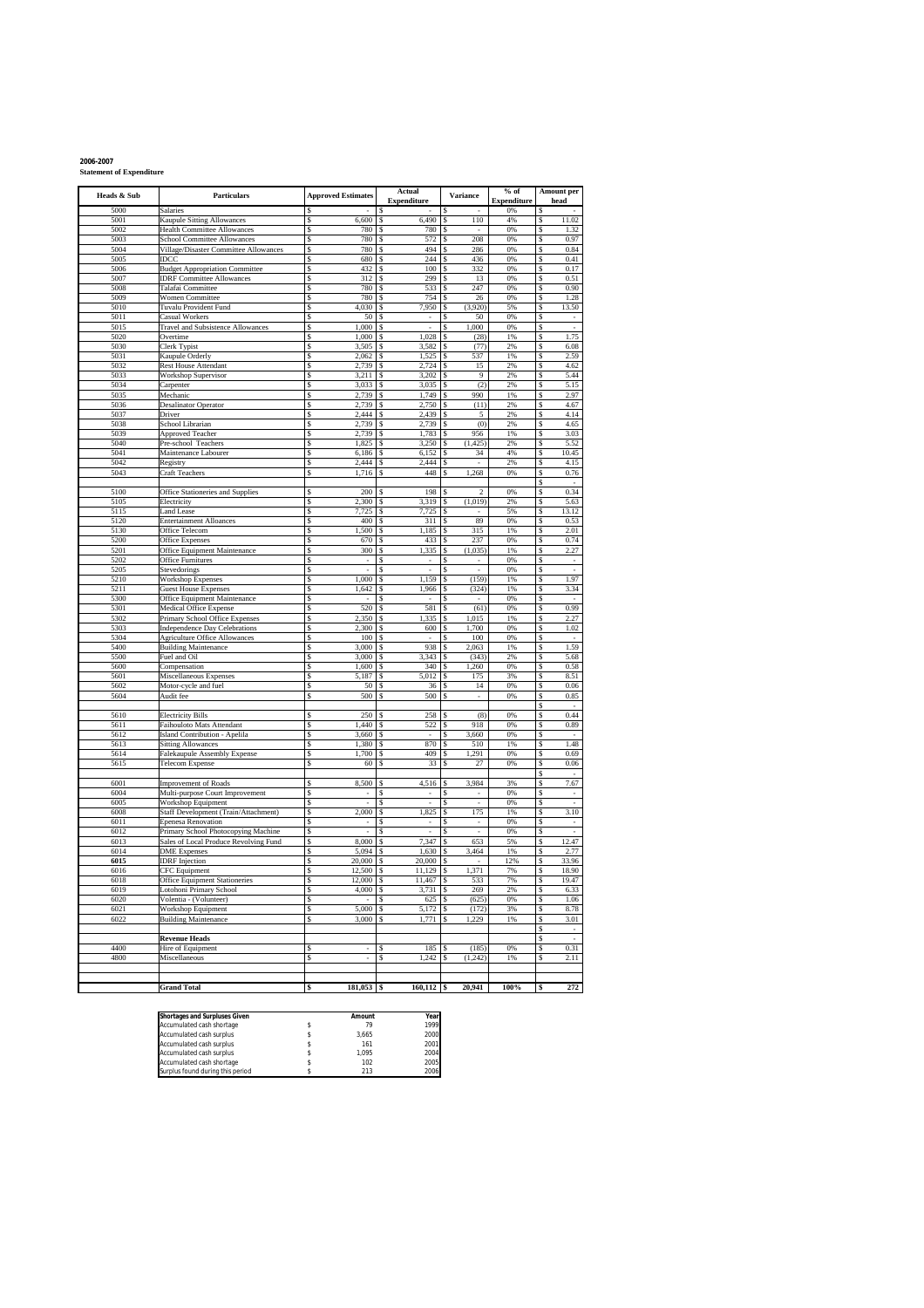To the members of Tuvalu's Parliament and the Ulu Aliki of Nanumaga,

### **Report on the Financial Statements of Nanumaga Kaupule**

We have audited the accompanying financial statements of the Nanumaga Kaupule, which comprise Statement of Revenue, Statement of Expenditure and Analysis of Surpluses and Deficit for the year ended 31 March 2008 and the Bank Statement of Ledger Balances as at 31 March 2008.

### *Management's Responsibility for the Financial Statements*

Management is responsible for the preparation of these financial statements in accordance with section 71 of the Falekaupule Act and accompanying financial instructions, and for such internal control as management determines is necessary to enable the preparation of financial statements that are free from material misstatement, whether due to fraud or error.

## *Auditor's Responsibility*

Our responsibility is to express an opinion on these financial statements based on our audit. This responsibility arises from section 74 of the Falekaupule Act. We conducted our audit in accordance with the International Organisation of Supreme Audit Institution's (INTOSAI) Auditing Standards, which incorporate the International Auditing Standards.

Because of the matter described in the Basis for Disclaimer of Opinion paragraph, however, we were not able to obtain sufficient appropriate audit evidence to provide a basis for an audit opinion.

## *Basis for Disclaimer of Opinion*

The Nanumaga Kaupule closing cash balance reported in the accounts was not able to be reconciled to the bank account balance. The cash on hand balance reported in the financial statements compared to the bank account balance was understated by \$351,888. This variance occurred due to all bank accounts and all their transactions not being included in the financial statements. This affects the completeness of the Statement of Revenue and the Statement of Expenditure, as well as the Analysis of Surpluses, Deficit and Balances. This is a material effect on the financial statements which is considered to be pervasive.

### *Disclaimer of Audit Opinion*

Because of the significance of the matter described in the Basis for Disclaimer of Opinion paragraph, we have not been able to obtain sufficient appropriate audit evidence to provide a basis for an audit opinion. Accordingly, we do not express an opinion on the financial statements.

### *Independence*

When carrying out the audit we followed the independence requirements of the Office of the Auditor General Tuvalu, which incorporate the independence requirements of the International Standards of Auditing and the International Organisation of Supreme Audit Institutions.

Eli Lopati Acting Auditor General of Tuvalu 27 January 2014 Vaiaku, Funafuti, Tuvalu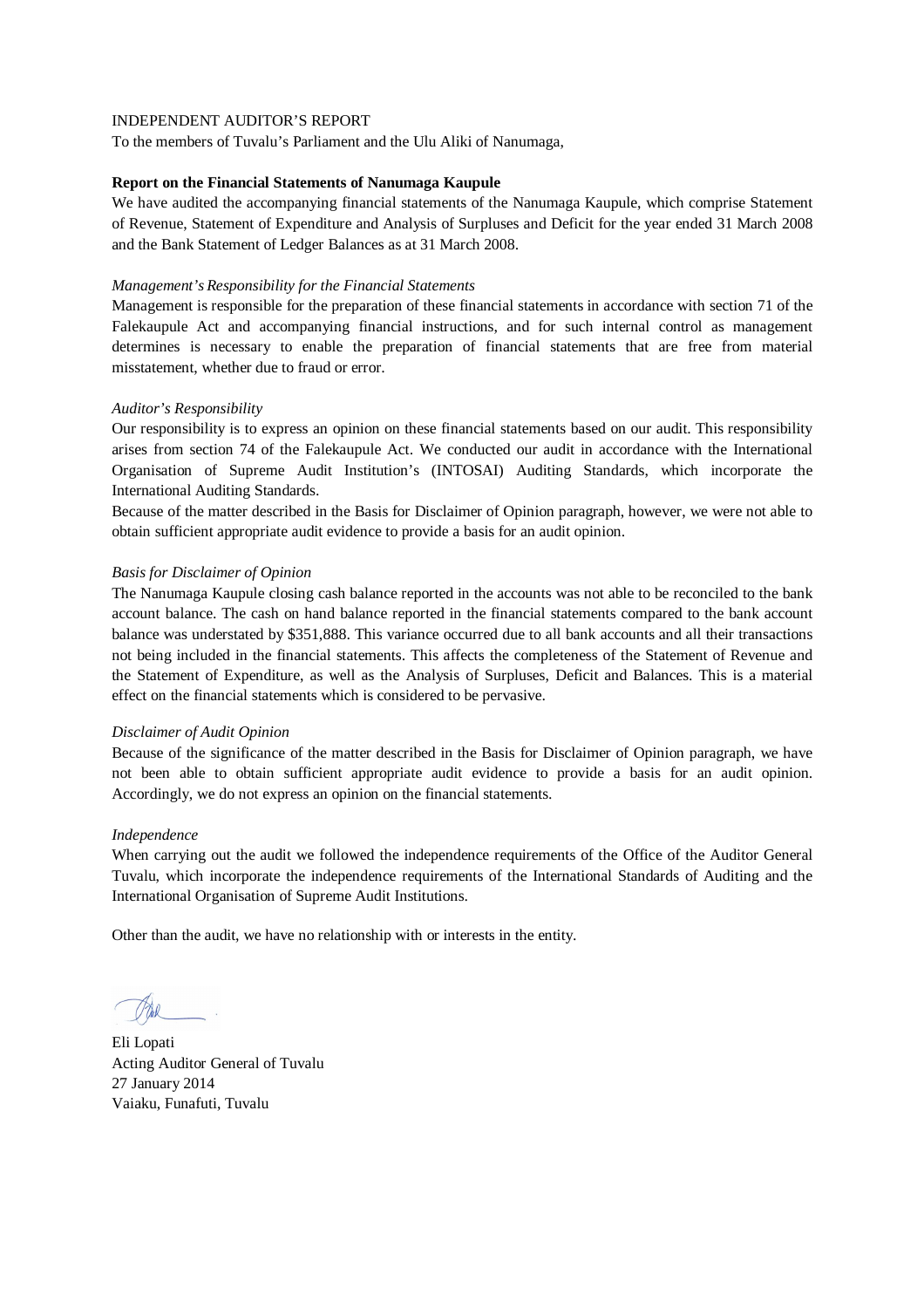## **Kaupule Nanumaga April 2007 to March 2008**

**Year Ending 31st March 2008**

| Balance as at 1st April 2007 |  |  | 146.680 |
|------------------------------|--|--|---------|
| Add Revenue Collected        |  |  | 236.252 |
| Less Expenditure Incurred    |  |  | 169.117 |
| Balance as at 31stMarch 2008 |  |  | 213.815 |

**Statement of Ledger Balances**

| Particulars                                  | <b>Debit</b>       |               | <b>Balance as per bank</b><br><b>Credit statement</b> | Variance |
|----------------------------------------------|--------------------|---------------|-------------------------------------------------------|----------|
| Surplus Account 31st March 2008              |                    | 213.815<br>\$ |                                                       |          |
| 01-201096-30 Direct Mirco Expell             | 2.139              |               | 2.517                                                 | 378      |
| 01-680488-30 Nanumaga F/Kaupule Reserve      | 114                |               | 165.033<br>\$                                         | 164,919  |
| 01-693203-30 Nanumaga Kaupule Grant          | \$<br>2.288        |               | 2.486<br>\$                                           | 198      |
| 01-693561-30 Nanumaga Falekaupule            | \$<br>9            |               | 2.452<br>s                                            | 2.443    |
| 01-240896-30 Maneapa Fenua Nanumaga          | 5                  |               | 379                                                   | 373      |
| 01-461699-30 Nanumaga FTF                    | 52.868             |               | 238.892<br>s                                          | 186.024  |
| <b>IBD-NBT</b>                               | \$<br>15.446       |               | 16.075<br>\$                                          | 629      |
| Fusi                                         | 1.236              |               | 1.236                                                 |          |
| Cash on Hand                                 | 1.177              |               | 1.177                                                 |          |
| A/C Fusi Nanumaga Toeaina                    | 2.053              |               | 2.053                                                 |          |
| A/C Fusi Nanumaga Apelila                    | 6.151              |               | 6,151                                                 |          |
| Nanumaga Reserve A/C 102282-30               | 120.279            |               | 117.182                                               | (3,097)  |
| Nanumaga FKPL 2010 contribution 01-681974-30 | \$<br>10.050       |               | 10.071                                                | 21       |
| Total                                        | \$<br>$213.815$ \$ | 213.815       | 565.703<br>s                                          | 351,888  |

**Analysis of Surpluses, Deficit and Balances**

| Population                    |  | 589     |
|-------------------------------|--|---------|
| Actual Revenue                |  | 236.252 |
| <b>Actual Expenditure</b>     |  | 169.117 |
| Surplus/Deficit               |  | 67.135  |
| Opening Balance 01.04.2007    |  | 146.680 |
| Closing Balance 31.03.2008    |  | 213.815 |
| Closing Balance per Head (\$) |  | 363     |
|                               |  |         |

**2007-2008 Statement of Revenue**

| Heads & Sub | <b>Particulars</b>                    | <b>Approved Estimates</b> | <b>Actual Revenue</b>       | <b>Variance</b>        | % of Revenue | Amount<br>per head             |
|-------------|---------------------------------------|---------------------------|-----------------------------|------------------------|--------------|--------------------------------|
| 4100        | <b>Business Operating License</b>     | \$<br>1,500               | $\mathbf{\hat{S}}$<br>1.140 | \$<br>(360)            | 0%           | \$<br>1.94                     |
| 4200        | <b>Court Fees</b>                     | \$<br>300                 | \$<br>217                   | \$<br>(84)             | 0%           | S<br>0.37                      |
| 4210        | <b>Court Fines</b>                    | 500<br>\$                 | 322<br>\$                   | (178)<br>S             | 0%           | \$<br>0.55                     |
| 4300        | Dividend and Bonus                    | \$<br>10,000              | \$<br>1,278                 | \$<br>(8, 722)         | 1%           | \$<br>2.17                     |
| 4600        | <b>Guest House Income</b>             | Ś<br>2,500                | 4,790<br>\$                 | 2,290<br>S             | 2%           | S<br>8.13                      |
| 4700        | Head Tax                              | \$<br>3,500               | 4,335<br>\$                 | 835<br>\$              | 2%           | \$<br>7.36                     |
| 4800        | Interest on Investment                | \$<br>15,000              | \$<br>156                   | \$<br>(14, 844)        | 0%           | s<br>0.26                      |
| 5100        | Miscellaneous                         | \$<br>200                 | \$<br>2.604                 | 2.404<br>$\mathcal{S}$ | 1%           | $\mathbb S$<br>4.42            |
| 5300        | Office and House Rent                 | 5,460<br>\$               | 2,660<br>S                  | (2,800)<br>\$          | 1%           | \$<br>4.52                     |
| 5310        | <b>Office Service</b>                 | \$<br>600                 | 288                         | (312)                  | 0%           | \$<br>0.49                     |
| 5400        | Printing and Photocopying             | \$<br>600                 | 248<br>\$                   | \$.<br>(352)           | 0%           | \$<br>0.42                     |
| 4220        | Council Support Grant                 | \$<br>10,000              | 10,000<br>\$                | S                      | 4%           | \$<br>16.98                    |
| 4810        | <b>Island Court Sitting Allowance</b> | \$<br>1,728               | 2,376                       | $\mathsf{s}$<br>648    | 1%           | \$<br>4.03                     |
| 5320        | Office Equipment Maintenance          | \$<br>120                 | 120<br>\$                   | \$<br>÷,               | 0%           | \$<br>0.20                     |
| 5330        | Office Stationeries and Supplies      | \$<br>270                 | 270<br>\$                   | \$<br>i,               | 0%           | \$<br>0.46                     |
| 5340        | Office Telecom Expense                | \$<br>2,020               | 2,024<br>\$.                | \$.<br>$\overline{4}$  | 1%           | \$<br>3.44                     |
| 4100        |                                       | 350                       | 218<br>\$                   | (132)<br>\$            | 0%           | \$<br>0.37                     |
|             | <b>Business Operating License</b>     | \$                        |                             |                        |              |                                |
| 4310        | <b>Desalination Water</b>             | \$<br>600                 | 850<br>S                    | <sup>\$</sup><br>250   | 0%           | \$<br>1.44                     |
| 4320        | <b>DME</b> Production Sales           | \$<br>1,000               | 2,781<br>\$                 | \$<br>1,781            | 1%           | s<br>4.72                      |
| 4710        | Hire of Workshop Vehicles             | \$<br>5,000               | \$<br>7,112                 | 2,112<br>\$            | 3%           | \$<br>12.07                    |
| 5800        | <b>Traffic License</b>                | \$<br>1,200               | 697<br>\$                   | (503)<br>\$            | 0%           | \$<br>1.18                     |
| 6100        | Workshop Income                       | \$<br>2,000               | \$<br>3,609                 | \$<br>1,609            | 2%           | \$<br>6.13                     |
| 5810        | <b>Technical and Capital Grant</b>    | \$<br>26,040              | 26,040<br>\$                | $\mathbf{\hat{S}}$     | 11%          | \$<br>44.21                    |
| 4720        | Handicraft Sales                      | \$<br>200                 | \$<br>÷.                    | (200)<br>S             | 0%           | S<br>÷,                        |
| 4730        | Hire of Equipments                    | \$<br>200                 | \$<br>÷.                    | \$<br>(200)            | 0%           | \$<br>$\overline{\phantom{a}}$ |
| 5400        | Printing and Photocopying             | \$<br>200                 | \$<br>185                   | (15)<br>\$             | 0%           | \$<br>0.31                     |
| 5410        | Primary School Maint                  | \$<br>520                 | 520<br>\$                   | \$<br>$\blacksquare$   | 0%           | S<br>0.88                      |
| 5420        | Primary School Subsidy                | 2,350<br>\$               | 2,350                       | ÷,                     | 1%           | \$<br>3.99                     |
| 5430        | Pre School Teacher                    | Ś<br>2,046                | \$<br>1,488                 | (558)                  | 1%           | s<br>2.53                      |
| 4100        | Fisherman Lic                         | \$<br>150                 | $\mathbf{\hat{S}}$<br>60    | (90)                   | 0%           | S<br>0.10                      |
| 4340        | Dog License                           | \$<br>500                 | 870<br>S                    | 370<br>S               | 0%           | \$<br>1.48                     |
| 4900        | Land Tax                              | \$<br>6,118               | 4,406                       | (1, 712)               | 2%           | \$<br>7.48                     |
| 5440        | Pig Fines                             | \$<br>500                 | 180<br>\$                   | \$<br>(320)            | 0%           | \$<br>0.31                     |
| 5450        | <b>Poultry Fines</b>                  | \$<br>100                 | \$<br>26                    | \$<br>(74)             | 0%           | \$<br>0.04                     |
| 5460        | Pigpen Rental                         | \$<br>100                 |                             | (100)                  | 0%           | $\mathsf{s}$                   |
| 4000        | <b>Agriculture Office Subsidy</b>     | \$<br>100                 | \$<br>ä,                    | \$<br>(100)            | 0%           | $\mathbb{S}$                   |
| 4330        | <b>Dispensary Maintenance</b>         | \$<br>520                 | 520                         | \$<br>ä,               | 0%           | \$<br>0.88                     |
| 4910        | Lease Subsidy                         | \$<br>7.416               | 7.416                       | J,                     | 3%           | \$<br>12.59                    |
| 4920        | <b>Lands Court Sitting Allowances</b> | \$<br>3,744               | 3,708<br>\$                 | S<br>(36)              | 2%           | \$<br>6.30                     |
| 5110        | Medical Office Subsidy                | \$<br>440                 | 118<br>S                    | (322)<br>\$            | 0%           | s<br>0.20                      |
| 4230        | Communal Lease                        | \$<br>1.940               | 1,075                       | (865)<br>\$            | 0%           | s<br>1.83                      |
| 4500        | Falekaupule Income                    | \$<br>5,000               | 15,054                      | \$<br>10,054           | 6%           | \$<br>25.56                    |
| 4740        |                                       | \$<br>800                 | \$                          | (300)<br>S             | 0%           | \$<br>0.85                     |
|             | Hire of Faihouloto                    |                           | 500                         |                        | 1%           |                                |
| 4820        | <b>Independence Celebration Grant</b> | \$<br>2.000               | \$<br>2,000                 | \$<br>÷,<br>L.         |              | \$<br>3.40                     |
| 5200        | Nanumaga FTF share                    | \$<br>113,377             | 113,377<br>\$               | \$                     | 48%          | \$<br>192.49                   |
|             | <b>Expenditure Heads</b>              |                           |                             |                        |              | \$                             |
| 7100        | Kaupule Sitting Allowance             | \$<br>$\bar{a}$           | 1,700<br>\$                 | 1,700<br>\$            | 1%           | \$<br>2.89                     |
| 7600        | Provident Fund                        | \$<br>÷.                  | \$<br>4,546                 | \$<br>4,546            | 2%           | \$<br>7.72                     |
| 8300        | Wages and Allowance                   | \$<br>÷,                  | $\mathbf S$<br>271          | \$<br>271              | 0%           | $\mathbb S$<br>0.46            |
| 7590        | Overtime                              | \$<br>÷,                  | \$<br>342                   | \$<br>342              | 0%           | \$<br>0.58                     |
| 7210        | <b>Lands Court Sitting Allowances</b> | \$                        | \$<br>936                   | 936<br>\$              | 0%           | \$<br>1.59                     |
| 6560        | Falekaupule Household Flush Toilets   | \$<br>÷,                  | 472<br>S                    | 472<br>\$              | 0%           | 0.80<br>S                      |
|             |                                       |                           |                             |                        |              |                                |
|             | <b>Grand Total</b>                    | 238,809<br>\$             | 236,252<br><sup>\$</sup>    | (2,557)<br>\$          | 100%         | 401<br>\$                      |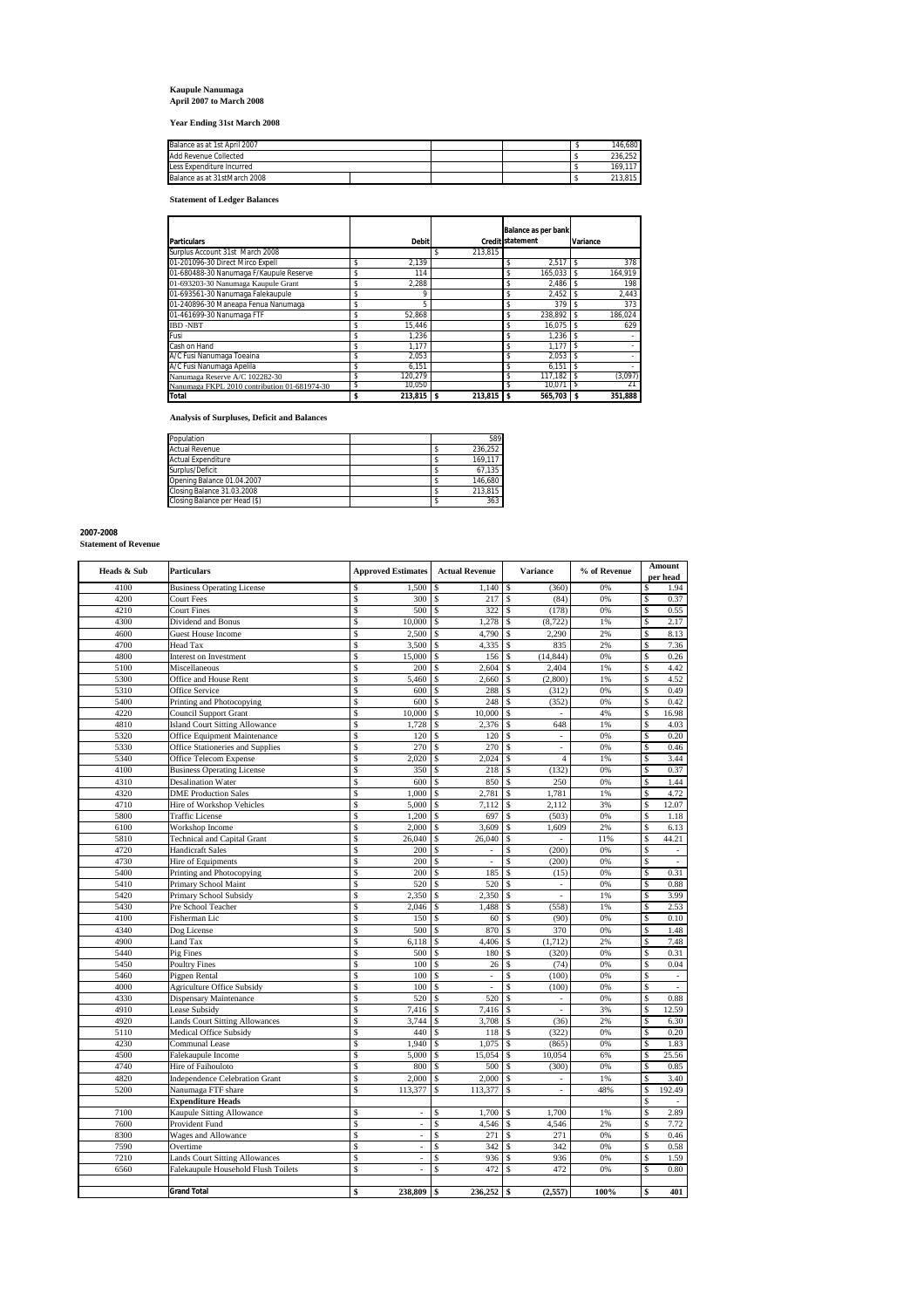# **2007-2008 Statement of Expenditure**

| Heads & Sub  | <b>Particulars</b>                           | <b>Approved Estimates</b> |                | <b>Actual</b><br><b>Expenditure</b> | <b>Variance</b>                    | % of Expenditure |               | Amount<br>per head       |
|--------------|----------------------------------------------|---------------------------|----------------|-------------------------------------|------------------------------------|------------------|---------------|--------------------------|
| 6100         | <b>Budget Committee Sitting Allowances</b>   | S                         | 180            | S                                   | 180<br>\$                          | 0%               | <b>S</b>      |                          |
| 6900         | <b>IDRF</b> Committees                       | S                         | 240            | 200<br>S                            | \$<br>40                           | 0%               | \$            | $\boldsymbol{0}$         |
| 6910         | Island Dev Committee Sitting All'ces         | \$                        | 280            | \$                                  | 280<br>\$.                         | 0%               | S             |                          |
| 6920         | Is Court Sitting Allowances                  | \$                        | 1,728          | 2,111<br>\$                         | (383)<br>\$                        | 1%               | <sup>\$</sup> | $\overline{4}$           |
| 7100         | Kaupule Sitting Allowance                    | \$                        | 6,600          | \$<br>7,750                         | (1, 150)<br>\$                     | 5%               | \$            | 13                       |
| 7600         | Provident Fund                               | \$                        | 4,476          | 9,078<br>\$                         | (4,602)<br>\$.                     | 5%               | S             | 15                       |
| 8300         | Wages and Allowance                          | \$                        | 44,752         | 44.469<br>\$                        | 283<br>\$.                         | 26%              | \$            | 75                       |
| 7200         | Lease Office                                 | \$                        | 2,325          | 2,325<br>\$                         | \$<br>$\omega$                     | 1%               | <sup>\$</sup> | $\overline{4}$           |
| 7500<br>7510 | <b>Office Electricity</b>                    | \$.<br>\$                 | 3,900          | 3,142<br>\$<br>\$                   | 758<br>\$.<br>\$<br>605            | 2%<br>0%         | \$<br>\$      | 5<br>$\overline{0}$      |
| 7530         | Office Equipment Maintenace                  | \$                        | 620<br>1,500   | 15<br>719<br>\$                     | 781<br>\$                          | 0%               | \$            | $\,1$                    |
| 7550         | <b>Office Expenses</b><br>Office Maintenance | \$                        | 500            | 20<br>S                             | 480<br>\$                          | 0%               | \$            | $\boldsymbol{0}$         |
| 7570         | Office Stationaries and Supplies             | \$                        | 1,000          | 1,153<br>\$                         | (153)<br>\$                        | 1%               | \$            | $\overline{c}$           |
| 7580         | Office Telecom and Faxes                     | \$                        | 1,000          | 1,091<br>\$                         | (91)<br>\$                         | 1%               | S             | $\overline{2}$           |
| 7590         | Overtime                                     | \$                        | 1,000          | 971<br>\$                           | 29<br>Ś                            | 1%               | \$            | $\overline{2}$           |
| 8000         | <b>Travel and Subsistance Allowances</b>     | \$                        | 1,000          | 491<br>\$                           | 509<br>\$                          | 0%               | \$            | $\,1$                    |
| 6600         | Guesthouse Expense                           | \$                        | 1,000          | 5,155<br>\$                         | \$<br>(4, 155)                     | 3%               | s             | 9                        |
| 7520         | Office Equipments                            | \$                        | 1,800          | 1,805<br>\$                         | (5)<br>\$                          | 1%               | \$            | 3                        |
| 7700         | Quarters Renovations                         | \$                        | 5,000          | 4,504<br>\$                         | 496<br>S                           | 3%               | \$            | 8                        |
| 7900         | Staff Development and Training               | \$                        | 2,000          | 226<br>\$                           | 1,774<br>\$.                       | 0%               | \$            | $\boldsymbol{0}$         |
| 8200         | Village Committee Sitting All'ces            | \$                        | 600            | 140<br>\$                           | 460<br>Ś                           | 0%               | \$            | $\overline{0}$           |
| 6300         | <b>DME Office Expense</b>                    | \$                        | 500            | 289<br>\$                           | 211<br>S                           | 0%               | \$            | $\bf{0}$                 |
| 7200         | Lease - DME Shed                             | \$                        | 1.225          | \$<br>1.050                         | \$<br>175                          | 1%               | \$            | $\overline{c}$           |
| 8320         | Workshop Expense                             | \$                        | 500            | 761<br>$\hat{\mathbf{x}}$           | \$<br>(261)                        | 0%               | S             | $1\,$                    |
| 8330         | Workshop Maintenance                         | \$                        | 200            | 155<br>\$                           | 45<br>\$                           | 0%               | \$            | $\overline{0}$           |
| 8340         | Workshop Supplies                            | \$                        | 2,000          | 1,857<br>\$                         | 143<br>\$.                         | 1%               | \$            | 3                        |
| 8350         | Workshop Equipments                          | \$                        | 10,000         | 11,885<br>\$                        | (1,885)<br>\$                      | 7%               | \$            | 20                       |
| 7610         | Prim. School Comm Sitting All'ces            | \$                        | 900            | 870<br>\$                           | 30<br>\$.                          | 1%               | \$            | $\mathbf{1}$             |
| 7200         | Lease -school Campus                         | \$.                       | 5.550          | 5,550<br>\$                         | \$.<br>÷.                          | 3%               | \$            | 9                        |
| 7500         | Office Electricity                           | \$                        | 1,000          | 1,700<br>\$                         | \$<br>(700)                        | 1%               | \$            | 3                        |
| 7510         | Office Equipments Maintenance                | \$                        | 500            | \$<br>÷.                            | 500<br>\$                          | 0%               | \$            |                          |
| 7530         | Office Expense                               | \$                        | 1,948          | \$<br>612                           | 1,336<br>\$                        | 0%               | \$            | 1                        |
| 7570         | Office Stationeries and Supplies             | \$                        | 650            | 650<br>$\mathcal{S}$                | \$<br>$\mathbf{0}$                 | 0%               | \$            | $\mathbf{1}$             |
| 7580         | Office Telecom and Faxes                     | \$                        | 600            | 498<br>\$                           | 102<br>\$                          | 0%               | \$            | $\overline{1}$           |
| 7920         | School Maintenance                           | \$                        | 720            | 632<br>\$                           | \$<br>88                           | 0%               | \$            | $\mathbf{1}$             |
| 7520         | Office Equipment                             | \$                        | 1,000          | 996<br>\$                           | \$<br>$\overline{4}$               | 1%               | \$            | $\overline{2}$           |
| 7620         | PreSchool Walls and Fence                    | \$                        | 1,000          | 93<br>\$                            | 908<br>\$                          | 0%               | s             | $\overline{0}$           |
| 6700         | Health Committee Sitting Allowance           | \$                        | 900            | 825<br>\$                           | 75<br>S                            | 0%               | \$            | $\,1$                    |
| 7210         | Lands Court Sitting Allowances               | \$                        | 3,744          | 2,532<br>\$                         | 1,212<br>\$.                       | 1%               | s             | $\overline{4}$           |
| 6000         | <b>Agriculture Office Expense</b>            | \$                        | 100            | \$                                  | 100<br>\$                          | 0%               | \$            |                          |
| 6200         | Compensation                                 | \$                        | 500            | 266<br>\$                           | 234<br>\$                          | 0%               | \$            | $\overline{0}$           |
| 6300<br>7200 | Dispensary Maintenance<br>Lease - Medical    | \$.<br>\$                 | 520<br>1.750   | 121<br>\$<br>1.750<br>\$            | 399<br>\$.<br>\$<br>$\overline{a}$ | 0%<br>1%         | \$<br>\$      | $\mathbf{0}$<br>3        |
| 7500         |                                              | Ś                         | 300            | \$<br>$\overline{a}$                | 300<br>\$                          | 0%               | $\mathsf{\$}$ |                          |
| 7530         | Office Electricity<br>Office Expense         | \$                        | .280           | 991                                 | 289<br>\$.                         | 1%               | \$            | $\overline{c}$           |
| 7570         | Office Stationeries and Supplies             | \$                        | 200            | 89<br>\$                            | 111<br>\$                          | 0%               | \$            | $\bf{0}$                 |
| 7580         | Office Telecom and Faxes                     | \$                        | 200            | 118<br>\$                           | 82<br>\$                           | 0%               | \$            | $\overline{0}$           |
| 7520         | Office Equipments                            | \$                        | 1,000          | 492<br>\$                           | 508<br>\$                          | 0%               | \$            | $\mathbf{1}$             |
| 8360         | Ward Maintenance                             | \$                        | 1,000          | 1,072<br>\$                         | (72)<br>\$                         | 1%               | \$            | $\overline{2}$           |
| 6500         | <b>Falekaupule Sitting Allowances</b>        | Ŝ                         | 1.500          | 575<br>\$                           | 925<br>\$.                         | 0%               | s             | 1                        |
| 8010         | Talafai Committee Sitting Allowances         | \$                        | 600            | 520<br>\$                           | 80<br>\$.                          | 0%               | \$            | $\mathbf{1}$             |
| 8370         | Womens Committee Sitting All'ces             | \$.                       | 600            | 590<br>S                            | 10                                 | 0%               | <sup>\$</sup> | $\mathbf{1}$             |
| 6510         | Falekaupule Assembly Expense                 | \$                        | 600            | 600<br>\$                           | \$.                                | 0%               | \$            | $\mathbf{1}$             |
| 6520         | <b>Falekaupule Electricity</b>               | \$                        | 360            | 212<br>\$                           | 148<br>\$                          | 0%               | \$            | $\overline{0}$           |
| 6530         | Falekauple Expense                           | \$                        | 1,000          | 1,260<br>S                          | (260)<br>S                         | 1%               | \$            | $\overline{c}$           |
| 6540         | Falekaupule Maintenance                      | \$                        | 600            | 248<br>\$                           | \$<br>352                          | 0%               | \$            | $\mathbf{0}$             |
| 6920         | Independence Day                             | \$                        | 3,200          | 3,200<br>\$                         | \$<br>$\bar{a}$                    | 2%               | \$            | 5                        |
| 7630         | Pulaka Pit Banks                             | \$                        | 1,000          | S                                   | 1,000<br>\$                        | 0%               | S             |                          |
| 6560         | F/Household Flush Toilets (p-1)              | \$                        | 60,000         | 35,959<br>\$                        | \$<br>24,041                       | 21%              | \$            | 61                       |
| 6930         | Improvement of Village Main Roads            | \$                        | 20,000         | 910<br>\$                           | 19,090<br>S                        | 1%               | \$            | $\overline{2}$           |
| 8210         | Village and Town Planning                    | \$                        | 20,000         | S<br>$\sim$                         | 20,000<br>\$                       | 0%               | \$            | $\overline{\phantom{a}}$ |
|              | <b>Revenue Heads</b>                         |                           |                |                                     |                                    |                  | \$            |                          |
| 5100         | Miscellaneous                                | \$                        | ÷,             | 3,703<br>$\mathcal{S}$              | (3,703)<br>\$.                     | 2%               | s             | 6                        |
|              |                                              |                           |                |                                     |                                    |                  | \$            |                          |
|              | Shortage found                               | \$                        | $\overline{a}$ | 120<br>\$.                          | (120)                              | 0%               | \$            | $\boldsymbol{0}$         |
|              |                                              |                           |                |                                     |                                    |                  |               |                          |
|              | <b>Grand Total</b>                           |                           | 230,748        | 169,117<br>\$                       | 61,631<br>\$                       | 100%             | \$            | 287                      |

| <b>Shortages and Surpluses Given</b> | Amount | Year |
|--------------------------------------|--------|------|
| Accumulated cash shortage            | 79     | 1999 |
| Accumulated cash surplus             | 3.665  | 2000 |
| Accumulated cash surplus             | 161    | 2001 |
| Accumulated cash surplus             | 1.095  | 2004 |
| Accumulated cash shortage            | 102    | 2005 |
| Accumulated cash surplus             | 213    | 2006 |
| Shortage found during this period    | 120    | 2007 |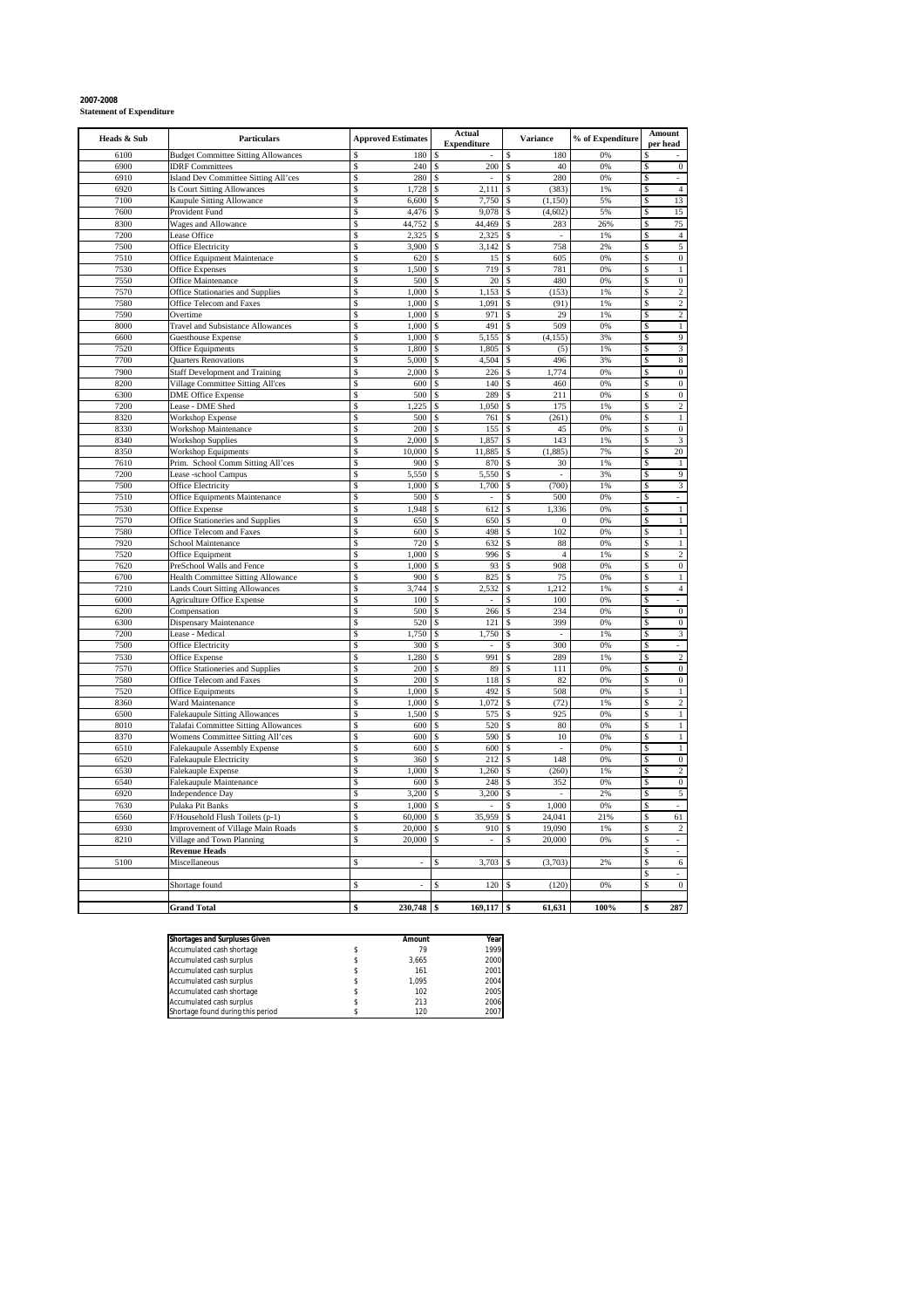To the members of Tuvalu's Parliament and the Ulu Aliki of Nanumaga,

### **Report on the Financial Statements of Nanumaga Kaupule**

We have audited the accompanying financial statements of the Nanumaga Kaupule, which comprise Statement of Revenue, Statement of Expenditure and Analysis of Surpluses and Deficit for the year ended 31 March 2009 and the Bank Statement of Ledger Balances as at 31 March 2009.

### *Management's Responsibility for the Financial Statements*

Management is responsible for the preparation of these financial statements in accordance with section 71 of the Falekaupule Act and accompanying financial instructions, and for such internal control as management determines is necessary to enable the preparation of financial statements that are free from material misstatement, whether due to fraud or error.

## *Auditor's Responsibility*

Our responsibility is to express an opinion on these financial statements based on our audit. This responsibility arises from section 74 of the Falekaupule Act. We conducted our audit in accordance with the International Organisation of Supreme Audit Institution's (INTOSAI) Auditing Standards, which incorporate the International Auditing Standards.

Because of the matter described in the Basis for Disclaimer of Opinion paragraph, however, we were not able to obtain sufficient appropriate audit evidence to provide a basis for an audit opinion.

## *Basis for Disclaimer of Opinion*

The Nanumaga Kaupule closing cash balance reported in the accounts was not able to be reconciled to the bank account balance. The cash on hand balance reported in the financial statements compared to the bank account balance was understated by \$220,728. This variance occurred due to all bank accounts and all their transactions not being included in the financial statements. This affects the completeness of the Statement of Revenue and the Statement of Expenditure, as well as the Analysis of Surpluses, Deficit and Balances. This is a material effect on the financial statements which is considered to be pervasive.

### *Disclaimer of Audit Opinion*

Because of the significance of the matter described in the Basis for Disclaimer of Opinion paragraph, we have not been able to obtain sufficient appropriate audit evidence to provide a basis for an audit opinion. Accordingly, we do not express an opinion on the financial statements.

### *Independence*

When carrying out the audit we followed the independence requirements of the Office of the Auditor General Tuvalu, which incorporate the independence requirements of the International Standards of Auditing and the International Organisation of Supreme Audit Institutions.

Eli Lopati Acting Auditor General of Tuvalu 27 January 2014 Vaiaku, Funafuti, Tuvalu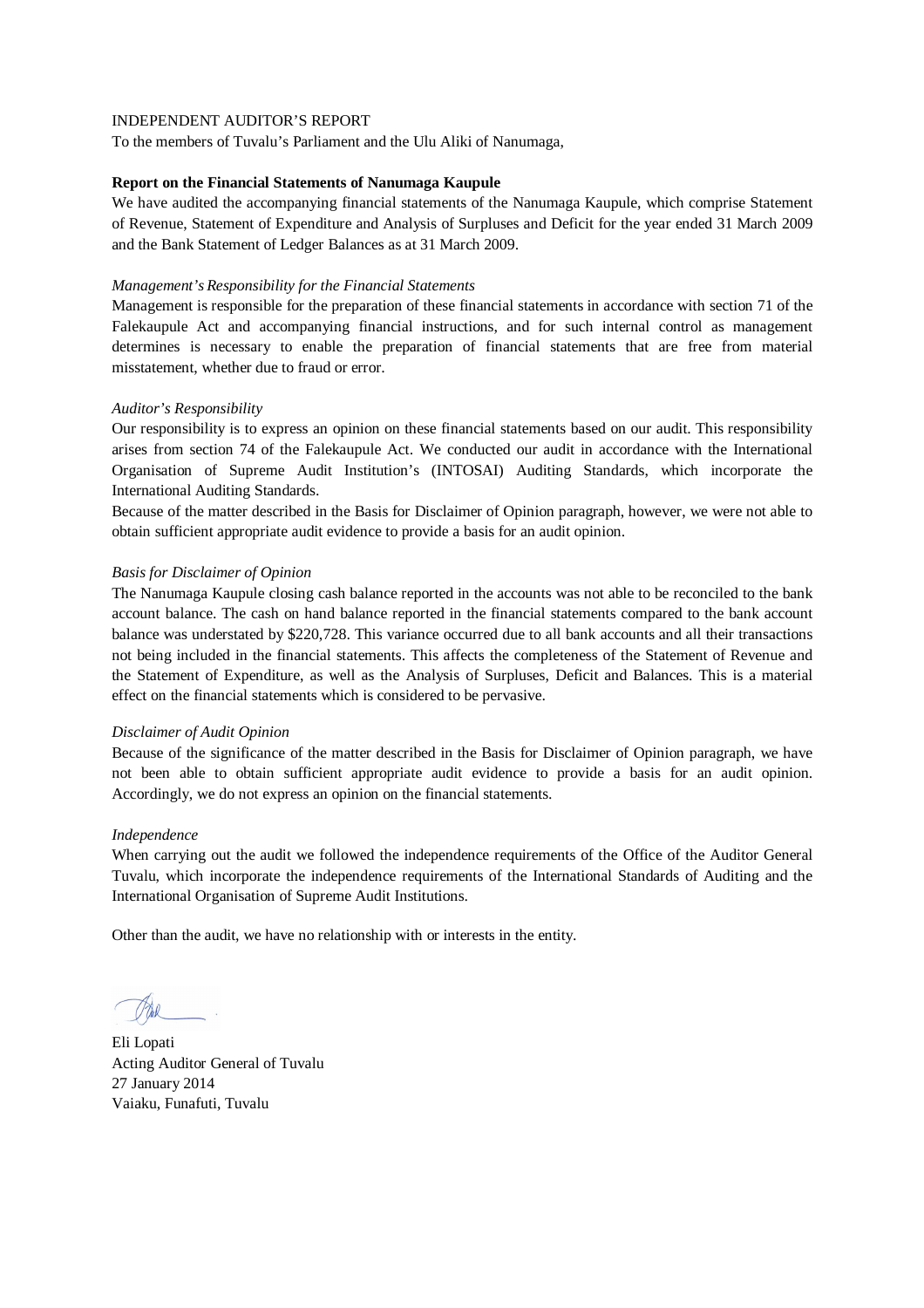# **Kaupule Nanumaga April 2008 to March 2009**

**Year Ending 31st March 2009**

| Balance as at 1st April 2008 |  |  | 213.815 |
|------------------------------|--|--|---------|
| Add Revenue Collected        |  |  | 263.312 |
| Less Expenditure Incurred    |  |  | 294.385 |
| Balance as at 31stMarch 2009 |  |  | 182.742 |

### **Statement of Ledger Balances**

|                                              |              |         |               |    | Balance as per |    |          |
|----------------------------------------------|--------------|---------|---------------|----|----------------|----|----------|
| <b>Particulars</b>                           | <b>Debit</b> |         | Credit        |    | bank statement |    | Variance |
| Surplus Account 31st March 2009              |              |         | 182.742<br>\$ |    |                |    |          |
| 01-201096-30 Direct Mirco Expell             | \$           | 2.198   |               | \$ | 2.543          | \$ | 345      |
| 01-680488-30 Nanumaga F/Kaupule Reserve      | \$           | 1.363   |               | \$ | 71.277         | \$ | 69,914   |
| 01-680488-41 Nanumaga Is Dev                 | \$           | 15.605  |               | \$ | 16.726         | \$ | 1.121    |
| 01-693203-30 Nanumaga Kaupule Grant          | \$           | 344     |               | \$ | 213            |    | (131)    |
| 01-693561-30 Nanumaga Falekaupule            |              | 9       |               | \$ | 2.513          |    | 2,504    |
| 01-240896-30 Maneapa Fenua Nanumaga          | \$           | 14      |               | \$ | 382            |    | 368      |
| 01-461699-30 Nanumaga FTF                    |              | 493     |               | \$ | 144.183        |    | 143.690  |
| Fusi                                         |              | 75      |               | \$ | 75             | \$ |          |
| Cash on Hand                                 |              | 912     |               | \$ | 912            | \$ |          |
| A/C Fusi Nanumaga Toeaina                    | \$           | 2.640   |               | \$ | 2.640          | \$ |          |
| A/C Fusi Nanumaga Apelila                    |              | 7.239   |               | \$ | 7.239          | \$ |          |
| Nanumaga Reserve A/C 102282-30               | \$           | 117,182 |               | \$ | 120.100        | \$ | 2.918    |
| Nanumaga FKPL 2010 contribution 01-681974-30 |              | 29.373  |               | \$ | 29,373         |    |          |
| Nanumaga Fonopule No:234                     |              | 5.294   |               | \$ | 5.294          | \$ |          |
| <b>Total</b>                                 | \$           | 182.742 | 182.742<br>s  | S  | 403.470        | S  | 220.728  |

**Analysis of Surpluses, Deficit and Balances**

| 589      |
|----------|
| 263.312  |
| 294.385  |
| (31,073) |
| 213.815  |
| 182.742  |
| 310      |
|          |

### **2008-2009**

**Statement of Revenue**

| Heads & Sub | <b>Particulars</b>                       | <b>Approved Estimates</b>                 | <b>Actual Revenue</b>             | <b>Variance</b>                           | % of Revenue | Amount per<br>head               |
|-------------|------------------------------------------|-------------------------------------------|-----------------------------------|-------------------------------------------|--------------|----------------------------------|
| $4 - 1100$  | <b>Desalinated Water</b>                 | \$<br>600                                 | 1,380<br>$\mathbf{\hat{S}}$       | $\mathbf S$<br>780                        | 1%           | 2.34<br>\$                       |
| 4-1101      | <b>DME</b> Office Income                 | \$<br>3,000                               | l \$<br>506                       | $\mathcal{S}$<br>(2,494)                  | 0%           | \$<br>0.86                       |
| 4-1102      | <b>Equipmenty Hire</b>                   | \$<br>100S                                | 186                               | $\mathcal{S}$<br>86                       | 0%           | $\mathsf{\$}$<br>0.32            |
| 4-1103      | Falekaupule Income                       | \$<br>10,000                              | $\overline{\mathbf{s}}$<br>27,108 | $\mathcal{S}$<br>17,108                   | 10%          | $\mathbf S$<br>46.02             |
| 4-1104      | Fees and Fines                           | \$<br>1,000                               | l \$<br>188                       | $\mathcal{S}$<br>(813)                    | 0%           | \$<br>0.32                       |
| 4-1105      | Fusi Bonus                               | \$<br>5,000                               | $\overline{\mathbf{s}}$<br>5,406  | $\mathcal{S}$<br>406                      | 2%           | \$<br>9.18                       |
| 4-1106      | <b>Guest House Income</b>                | \$<br>$2,500$ \$                          | 900                               | $\mathcal{S}$<br>(1,600)                  | 0%           | \$<br>1.53                       |
| 4-1107      | Head Tax                                 | \$<br>3,000                               | 2,645<br>l \$                     | (355)<br>$\mathbf{s}$                     | 1%           | \$<br>4.49                       |
| 4-1108      | <b>Interest Received</b>                 | \$<br>3,000                               | $\mathbf{s}$<br>8,761             | $\mathbf S$<br>5,761                      | 3%           | \$<br>14.88                      |
| 4-1109      | Land Tax                                 | $\mathbf S$<br>4,895                      | $\mathbf{s}$<br>4,814             | $\mathcal{S}$<br>(81)                     | 2%           | $\mathbf S$<br>8.17              |
| 4-1110      | Licenses                                 | \$<br>3,000                               | l \$<br>3,867                     | $\mathcal{S}$<br>867                      | 1%           | \$<br>6.57                       |
| 4-1111      | Miscellaneous                            | $\overline{\mathcal{S}}$<br>200           | 14,459<br>l \$                    | $\mathbf{s}$<br>14,259                    | 5%           | \$<br>24.55                      |
| 4-1112      | Office Services                          | \$<br>500                                 | $\mathbf{\hat{s}}$<br>29          | $\mathcal{S}$<br>(471)                    | 0%           | \$<br>0.05                       |
| $4 - 1113$  | Pig and Poultry Sales                    | $\overline{\mathcal{S}}$<br>200           | 420<br>$\mathbf{\hat{s}}$         | $\mathcal{S}$<br>220                      | 0%           | 0.71<br>$\mathbf S$              |
| 4-1114      | Primary School Income                    | \$<br>300                                 | $\mathbf{s}$<br>103               | $\mathcal{S}$<br>(197)                    | 0%           | $\overline{\mathcal{S}}$<br>0.18 |
| 4-1115      | Printing and Photocopying                | $\overline{\mathcal{S}}$<br>500           | 65<br>l \$                        | $\mathcal{S}$<br>(435)                    | 0%           | \$<br>0.11                       |
| 4-1116      | Rent Received                            | \$<br>5,460                               | 3,973<br>l \$                     | $\mathbf{s}$<br>(1, 488)                  | 2%           | \$<br>6.74                       |
| 4-1117      | Vehicle Hire                             | \$<br>7,000                               | $\mathsf{ls}$<br>3,762            | $\mathbf{s}$<br>(3,238)                   | 1%           | \$<br>6.39                       |
| 4-1118      | Workshop Income                          | \$<br>$3,500$ \$                          | 1,091                             | $\mathcal{S}$<br>(2,409)                  | $0\%$        | \$<br>1.85                       |
| 73141       | <b>Block Grant</b>                       | $\mathbf S$<br>38,450 \$                  | 38,450                            | $\mathbf{s}$                              | 15%          | $\mathsf{\$}$<br>65.28           |
| 73506       | <b>Island Court Subsidy</b>              | $\overline{\mathbb{S}}$<br>$3,456$ \$     | 2.592                             | $\overline{s}$<br>(864)                   | 1%           | $\overline{\mathbb{S}}$<br>4.40  |
| 73871       | Lands Court Sunsidv                      | \$<br>$3,744$ \$                          | 7,176                             | $\mathbf{s}$<br>3,432                     | 3%           | $\mathbf S$<br>12.18             |
| 74236       | <b>Medical Office Subsidy</b>            | $\overline{\mathbb{S}}$<br>468S           | 186                               | $\mathbf{s}$<br>(282)                     | 0%           | \$<br>0.32                       |
| 74602       | Pre-School Teachers' Subsidy             | \$<br>$2,232$ \$                          | 1,116                             | $\mathcal{S}$<br>(1, 116)                 | 0%           | $\mathbf{\hat{S}}$<br>1.89       |
| 74967       | Primary School Subsidy                   | \$<br>$2,350$ \$                          | 2,350                             | $\mathcal{S}$<br>$\overline{a}$           | 1%           | \$<br>3.99                       |
| 75332       | <b>Tied Grant</b>                        | \$<br>8,456                               | <sup>\$</sup><br>8,456            | $\mathbf S$<br>$\overline{a}$             | 3%           | \$<br>14.36                      |
| 76063       | <b>GOT Benefit</b>                       | \$                                        | \$.<br>÷.                         | $\mathcal{S}$<br>$\overline{\phantom{a}}$ | 0%           | \$<br>$\sim$                     |
|             | <b>Guest House</b>                       | \$<br>5,000                               | l \$                              | \$<br>(5,000)                             | 0%           | \$                               |
| 803626      | <b>Automatic Distribution-2008</b>       | \$<br>117,066                             | \$<br>117,066                     | $\mathbf{s}$<br>٠                         | 44%          | \$<br>198.75                     |
|             | <b>Expenditure Heads</b>                 |                                           |                                   |                                           |              | \$                               |
| 6-1101      | Overtime                                 | \$<br>$\overline{a}$                      | 258<br>\$                         | 258<br>-S                                 | 0%           | \$<br>0.44                       |
| $6 - 1104$  | <b>TNPF</b>                              | \$<br>٠                                   | $\mathbf S$<br>4.982              | $\mathbb{S}$<br>4.982                     | 2%           | $\mathbf S$<br>8.46              |
| 74297       | <b>Island Court Sittings</b>             | \$                                        | \$<br>144                         | $\mathbf{s}$<br>144                       | 0%           | \$<br>0.24                       |
| 75028       | <b>Kaupule Sittings</b>                  | $\overline{\mathbb{S}}$<br>$\overline{a}$ | \$<br>700                         | $\mathbf{\hat{S}}$<br>700                 | 0%           | $\overline{\mathbf{s}}$<br>1.19  |
| 75393       | <b>Lans Court Sittings</b>               | $\overline{\mathbf{s}}$                   | $\mathbf S$<br>49                 | $\mathcal{S}$<br>49                       | 0%           | $\overline{\mathbb{S}}$<br>0.08  |
| 1169294     | <b>Sitting Allowances</b>                | \$<br>٠                                   | \$<br>50                          | 50<br>\$.                                 | 0%           | \$<br>0.08                       |
|             | Received Membership for Fusi New account | $\overline{\mathbf{s}}$                   | $\mathbf S$<br>75                 | 75<br><sup>\$</sup>                       | 0%           | $\mathsf{\$}$<br>0.13            |
|             |                                          |                                           |                                   |                                           |              |                                  |
|             |                                          |                                           |                                   |                                           |              |                                  |
|             | <b>Grand Total</b>                       | 234,977 \$<br>\$                          | $263,312$ \$                      | 28,335                                    | 100%         | \$<br>447                        |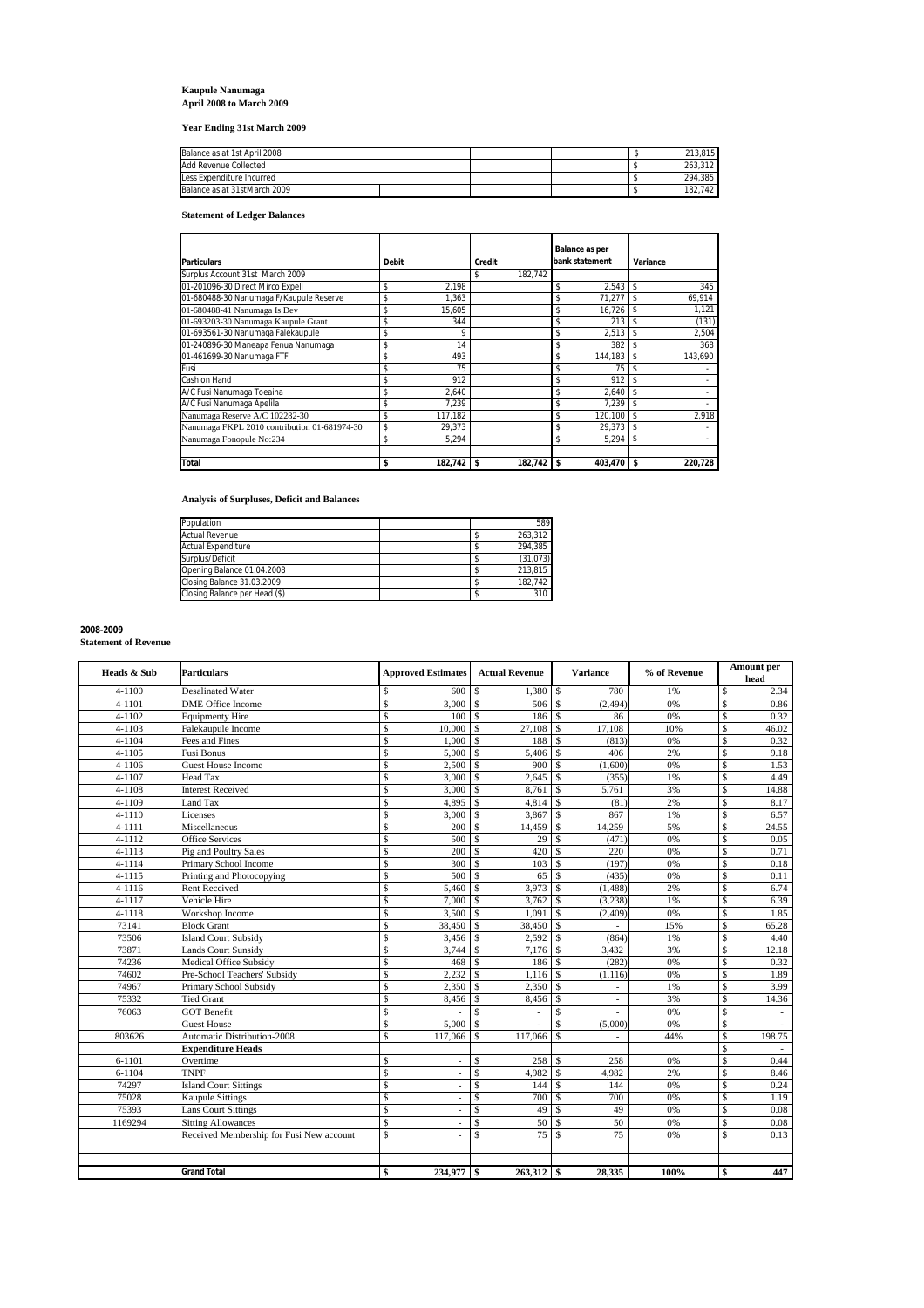|             |                                     |                                    |             | Actual                   |                    |                          |                  |                          | Amount per                  |
|-------------|-------------------------------------|------------------------------------|-------------|--------------------------|--------------------|--------------------------|------------------|--------------------------|-----------------------------|
| Heads & Sub | <b>Particulars</b>                  | <b>Approved Estimates</b>          |             | <b>Expenditure</b>       |                    | <b>Variance</b>          | % of Expenditure |                          | head                        |
|             | <b>SALARIES &amp; ALLOWANCES</b>    |                                    |             |                          |                    |                          |                  |                          |                             |
| $6 - 1100$  | Allowances                          | 1,000<br>\$                        | \$          | 885                      | \$                 | 115                      | 0%               | \$                       | 1.50                        |
| 6-1101      | Overtime                            | \$<br>1,000                        | \$          | 813                      | \$                 | 187                      | 0%               | \$                       | 1.38                        |
| $6 - 1102$  | <b>Staff Salaries</b>               | \$<br>48,264                       | Ŝ           | 48,895                   | \$                 | (631)                    | 17%              | \$                       | 83.01                       |
| $6 - 1103$  | Travel and Subsistence Allowance    | \$<br>2,000                        | \$          | 2,857                    | $\mathbf S$        | (857)                    | 1%               | \$                       | 4.85                        |
| $6 - 1104$  | <b>TNPF</b>                         | \$<br>4,827                        | \$          | 10,692                   | \$                 | (5,865)                  | 4%               | \$                       | 18.15                       |
|             | KAUPULE & COMMITTEE ALLCS           |                                    |             |                          |                    |                          |                  | \$                       | $\overline{\phantom{a}}$    |
| $6 - 2100$  | <b>Budget Committee</b>             | \$<br>40                           | \$          | 20                       | \$                 | 20                       | 0%               | \$                       | 0.03                        |
| 6-2101      | <b>Health and Sanitation</b>        | \$<br>900                          | \$          | 825                      | \$                 | 75                       | 0%               | \$                       | 1.40                        |
| 6-2102      | <b>IDRF Committee Sittings</b>      | \$<br>240                          | \$          | 210                      | \$                 | 30                       | 0%               | $\overline{\mathcal{S}}$ | 0.36                        |
| $6 - 2103$  | <b>Lands Court Sittings</b>         | \$<br>3,456                        | \$          | 3,634                    | \$                 | (178)                    | 1%               | \$                       | 6.17                        |
| 6-2104      | <b>Island Development Committee</b> | \$<br>160                          | \$          | 220                      | $\mathbf{\hat{S}}$ | (60)                     | 0%               | \$                       | 0.37                        |
| 6-2105      | <b>Kaupule Sittings</b>             | $\mathbf S$<br>6,600               | \$          | 6,725                    | $\mathbf S$        | (125)                    | 2%               | $\mathbf S$              | 11.42                       |
| 6-2106      | <b>Lands Court Sittings</b>         | \$<br>3,744                        | \$          | 6,576                    | \$                 | (2, 832)                 | 2%               | $\overline{\mathcal{S}}$ | 11.16                       |
| 6-2107      | Primary School Committee            | \$<br>900                          | \$          | 900                      | \$                 | $\overline{\phantom{a}}$ | 0%               | \$                       | 1.53                        |
| 6-2108      | Village and Disaster                | \$<br>600                          | \$          | 180                      | $\mathbf{\hat{S}}$ | 420                      | 0%               | \$                       | 0.31                        |
| 6-2109      | Women Committee                     | \$<br>600                          | \$          | 600                      | Ś                  | $\overline{\phantom{a}}$ | 0%               | \$                       | 1.02                        |
| 6-2110      | Youth Committee                     | \$<br>600                          | Ś           | 350                      | \$                 | 250                      | 0%               | \$                       | 0.59                        |
|             | <b>ADM &amp; FINANCE EXPENSES</b>   |                                    |             |                          |                    |                          |                  | \$                       | $\sim$                      |
| 6-3100      | <b>Audit Fees</b>                   | $\mathbf S$<br>500                 | \$          |                          | \$                 | 500                      | 0%               | $\mathbf S$              | $\overline{a}$              |
| 6-3101      | Entertainment                       | \$<br>100                          | \$          | 8,568                    | \$                 | (8, 468)                 | 3%               | \$                       | 14.55                       |
| 6-3102      | <b>Independence Day</b>             | \$<br>3,000                        | \$          | 3,224                    | \$                 | (224)                    | 1%               | \$                       | 5.47                        |
| 6-3103      | <b>Land Lease</b>                   | \$<br>8,375                        | $\mathbf S$ | $\sim$                   | \$                 | 8,375                    | 0%               | \$                       | $\sim$                      |
| 6-3104      | Miscellaneous                       | \$<br>200                          | \$          | 14,484                   | \$                 | (14, 284)                | 5%               | \$                       | 24.59                       |
|             | <b>OPERATING EXPENSE</b>            |                                    |             |                          |                    |                          | 0%               | \$                       |                             |
| 6-4100      | <b>DME</b> Shed                     | \$<br>1.500                        | \$          | 569                      | \$                 | 931                      | 0%               | \$                       | 0.97                        |
| 6-4101      | <b>Guest House</b>                  | \$<br>1,500                        | \$          | 956                      | \$                 | 544                      | 0%               | \$                       | 1.62                        |
| 6-4102      | Medical and Dispensary              | \$<br>4,000                        | \$          | 780                      | \$                 | 3,220                    | 0%               | \$                       | 1.32                        |
| 6-4103      | <b>Office Electricity</b>           | \$<br>4,000                        | \$          | 4,754                    | \$                 | (754)                    | 2%               | \$                       | 8.07                        |
| 6-4104      | Office Equipment                    | \$<br>5,000                        | \$          | 7.222                    | \$                 | (2,222)                  | 2%               | \$                       | 12.26                       |
| 6-4105      | <b>Office Expenses</b>              | \$<br>1,500                        | \$          | 1,462                    | \$                 | 38                       | 0%               | \$                       | 2.48                        |
| 6-4106      | Office Stationery/Supplies          | \$<br>1.000                        | \$          | 1,426                    | $\mathbf S$        | (426)                    | 0%               | \$                       | 2.42                        |
| 6-4107      | Office Telecom Charges              | \$<br>1,000                        | \$          | 968                      | <sup>\$</sup>      | 32                       | 0%               | \$                       | 1.64                        |
| 6-4108      | Primary School Expenses             | \$<br>6,000                        | \$          | 8,022                    | \$                 | (2,022)                  | 3%               | \$                       | 13.62                       |
| 6-4109      | <b>Workshop Expenses</b>            | $\mathbf S$<br>10,000              | \$          | 7,136                    | \$                 | 2,864                    | 2%               | \$                       | 12.12                       |
|             | <b>FALEKAUPULE EXPENSES</b>         |                                    |             |                          |                    |                          |                  | \$                       | $\sim$                      |
| 6-5100      | <b>Falekaupule Expenses</b>         | \$<br>10,000                       | \$          | 38,029                   | \$                 | (28,029)                 | 13%              | \$                       | 64.56                       |
| 6-5101      | <b>Sitting Allowances</b>           | \$<br>1,890                        | \$          | 620                      | \$                 | 1,270                    | 0%               | \$                       | 1.05                        |
|             | <b>GOVT DEVELOPMENT FUNDS</b>       |                                    |             |                          |                    |                          |                  | $\overline{\mathcal{S}}$ | $\overline{\phantom{a}}$    |
| 6-6100      | Fale ote Galuega                    | \$<br>5,000                        | \$          | $\overline{\phantom{a}}$ | \$                 | 5,000                    | 0%               | \$                       | $\overline{\phantom{a}}$    |
| 6-6101      | <b>Guest House</b>                  | \$<br>5,000                        | \$          | ÷                        | \$                 | 5,000                    | 0%               | \$                       | $\overline{\phantom{a}}$    |
|             | FTF DEVELOPMENT PROJECTS            |                                    |             |                          |                    |                          |                  | \$                       | $\frac{1}{2}$               |
| 6-7100      | Kalekaupule Household Toilets       | \$<br>25,000                       | \$          | 109,358                  | \$                 | (84, 358)                | 37%              | \$                       | 185.67                      |
| 6-7101      | Human Resource Career Dev.          | \$<br>10,000                       | \$          | ٠                        | \$                 | 10,000                   | 0%               | \$                       |                             |
| $6 - 7102$  | <b>Improvement of Village Roads</b> | \$<br>20,000                       | \$          | $\mathcal{L}$            | \$                 | 20,000                   | 0%               | \$                       | $\mathcal{L}_{\mathcal{A}}$ |
| 6-7103      | Maintenace Kaupule Properties       | \$<br>20,000                       | \$          | 1,596                    | \$                 | 18,404                   | 1%               | \$                       | 2.71                        |
| 6-7104      | Village Town Planning               | $\overline{\mathcal{S}}$<br>30,000 | \$          | $\sim$                   | \$                 | 30,000                   | 0%               | $\overline{\mathbf{s}}$  | $\sim$                      |
| 6-7105      | Waste Management                    | \$<br>20,000                       | \$          | $\overline{\phantom{a}}$ | \$                 | 20,000                   | 0%               | \$                       | $\overline{\phantom{a}}$    |
|             |                                     |                                    |             |                          |                    |                          |                  | \$                       | ÷,                          |
|             | Shortage found                      | \$                                 | \$          | 830                      |                    | (830)                    | 0%               | \$                       | 1.41                        |
|             |                                     |                                    |             |                          |                    |                          |                  |                          |                             |
|             |                                     | \$<br>269,496                      | \$          | 294,385 \$               |                    |                          |                  | \$                       | 500                         |
|             | <b>Grand Total</b>                  |                                    |             |                          |                    | (24, 889)                | 100%             |                          |                             |

**2008-2009**

**Statement of Expenditure**

| <b>Shortages and Surpluses Given</b> | Amount | Year |
|--------------------------------------|--------|------|
| Accumulated cash shortage            | 79     | 1999 |
| Accumulated cash surplus             | 3.665  | 2000 |
| Accumulated cash surplus             | 161    | 2001 |
| Accumulated cash surplus             | 1.095  | 2004 |
| Accumulated cash shortage            | 102    | 2005 |
| Accumulated cash surplus             | 213    | 2006 |
| Accumulated cash shortage            | 120    | 2007 |
| Shortage found during this period    | 830    | 2008 |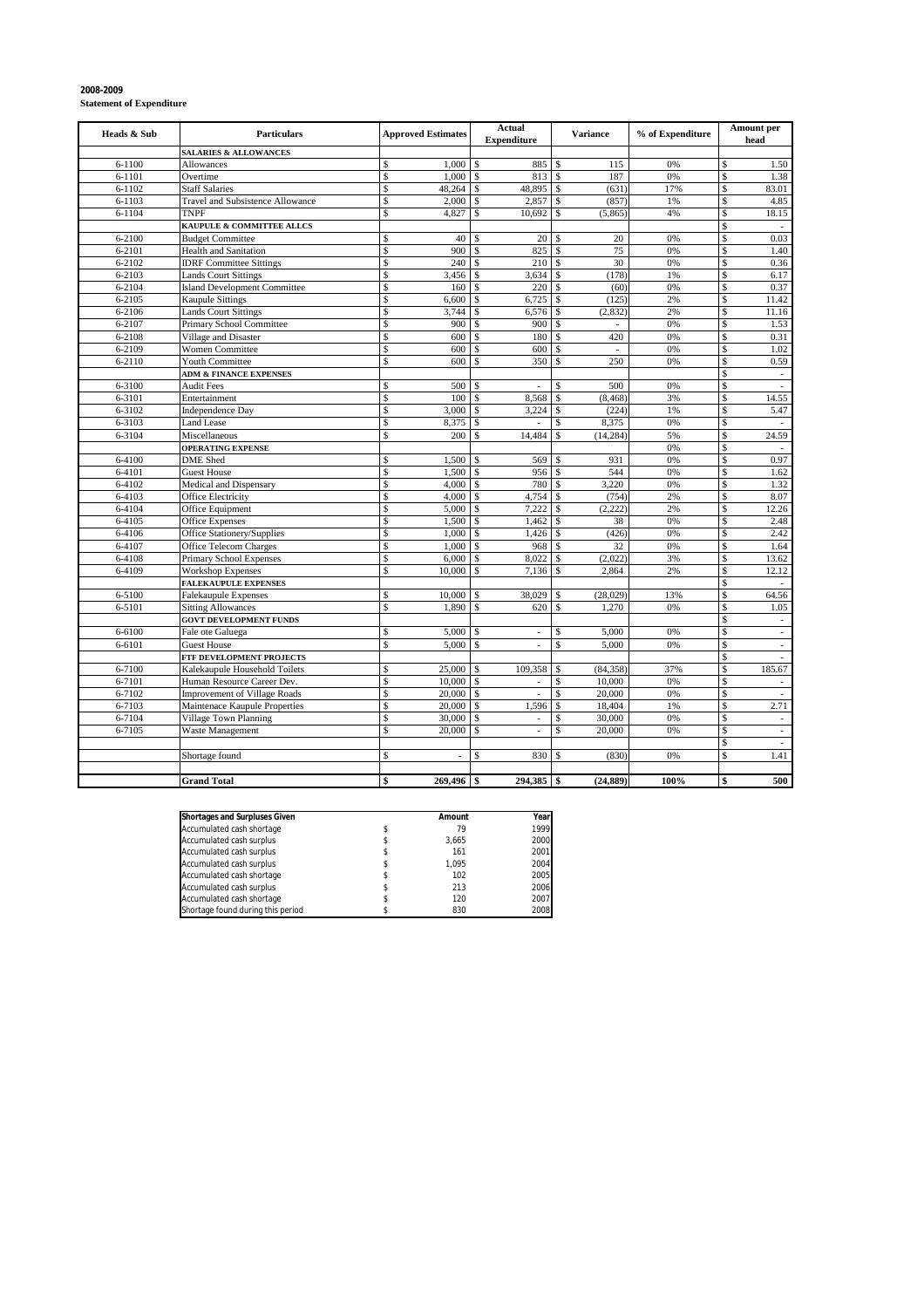To the members of Tuvalu's Parliament and the Ulu Aliki of Nanumaga,

### **Report on the Financial Statements of Nanumaga Kaupule**

We have audited the accompanying financial statements of the Nanumaga Kaupule, which comprise Statement of Revenue, Statement of Expenditure and Analysis of Surpluses and Deficit for the year ended 31 March 2010 and the Bank Statement of Ledger Balances as at 31 March 2010.

### *Management's Responsibility for the Financial Statements*

Management is responsible for the preparation of these financial statements in accordance with section 71 of the Falekaupule Act and accompanying financial instructions, and for such internal control as management determines is necessary to enable the preparation of financial statements that are free from material misstatement, whether due to fraud or error.

## *Auditor's Responsibility*

Our responsibility is to express an opinion on these financial statements based on our audit. This responsibility arises from section 74 of the Falekaupule Act. We conducted our audit in accordance with the International Organisation of Supreme Audit Institution's (INTOSAI) Auditing Standards, which incorporate the International Auditing Standards.

Because of the matter described in the Basis for Disclaimer of Opinion paragraph, however, we were not able to obtain sufficient appropriate audit evidence to provide a basis for an audit opinion.

## *Basis for Disclaimer of Opinion*

The Nanumaga Kaupule closing cash balance reported in the accounts was not able to be reconciled to the bank account balance. The cash on hand balance reported in the financial statements compared to the bank account balance was understated by \$219,602. This variance occurred due to all bank accounts and all their transactions not being included in the financial statements. This affects the completeness of the Statement of Revenue and the Statement of Expenditure, as well as the Analysis of Surpluses, Deficit and Balances. This is a material effect on the financial statements which is considered to be pervasive.

### *Disclaimer of Audit Opinion*

Because of the significance of the matter described in the Basis for Disclaimer of Opinion paragraph, we have not been able to obtain sufficient appropriate audit evidence to provide a basis for an audit opinion. Accordingly, we do not express an opinion on the financial statements.

### *Independence*

When carrying out the audit we followed the independence requirements of the Office of the Auditor General Tuvalu, which incorporate the independence requirements of the International Standards of Auditing and the International Organisation of Supreme Audit Institutions.

Eli Lopati Acting Auditor General of Tuvalu 27 January 2014 Vaiaku, Funafuti, Tuvalu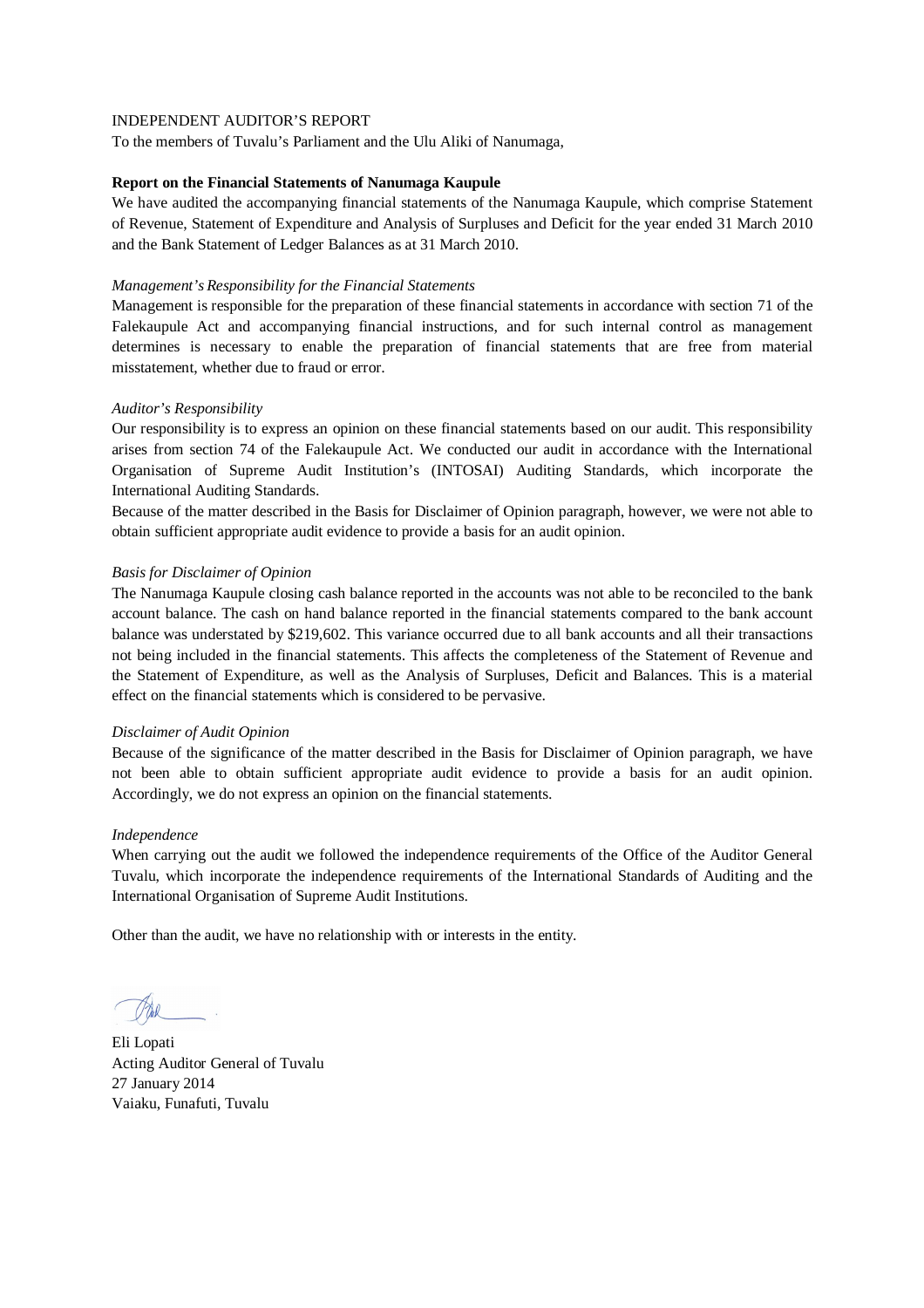## **Kaupule Nanumaga April 2009 to March 2010**

**Year Ending 31st March 2010**

| Balance as at 1st April 2009 |  |         | 182.742 |
|------------------------------|--|---------|---------|
| Add Revenue Collected        |  | 298.195 |         |
| Less Expenditure Incurred    |  | 341.914 |         |
| Balance as at 31stMarch 2010 |  |         | 139.022 |

**Statement of Ledger Balances**

|                                                       |                    |              | Balance as per bank     |              |
|-------------------------------------------------------|--------------------|--------------|-------------------------|--------------|
| Particulars                                           | <b>Debit</b>       |              | <b>Credit statement</b> | Variance     |
| Surplus Account 31st March 2010                       |                    | 139.022<br>Ŝ |                         |              |
| 01-201096-30 Direct Mirco Expell                      | \$<br>2.198        |              | 2.581<br>\$             | 383          |
| 01-680488-30 Nanumaga F/Kaupule Reserve               | \$<br>21           |              | 3.490<br>\$             | 3,470        |
| 01-680488-41 Nanumaga Is Dev                          | \$<br>16.572       |              | 17.148<br>\$            | 575          |
| 01-693203-30 Nanumaga Kaupule Grant                   | 2,021              |              | 2,533<br>\$             | 512          |
| 01-693561-30 Nanumaga Falekaupule                     | \$<br>149          |              | \$<br>1.262             | 1,114        |
| 01-240896-30 Maneapa Fenua Nanumaga                   | 14                 |              | 388<br>\$               | 374          |
| 01-461699-30 Nanumaga FTF                             | \$<br>493          |              | 146,343<br>\$           | 145,851<br>s |
| Fusi                                                  | \$<br>75           |              | 75<br>\$                |              |
| Apelila o Nanumaga No:463                             | 7.239              |              | 7.239<br>\$             |              |
| Nanumaga Fonopule No:234                              | 5.294              |              | 5.294<br>\$             |              |
| Toeaina Nanumaga No:242                               | 2.640              |              | Ś<br>2,640              |              |
| Cash on Hand                                          | 2.980              |              | 2.980<br>\$             |              |
| Nanumaga FTF Reserve Account No:01 - 102282 - 30      | \$<br>22.824       |              | 89.789<br>\$            | 66.965<br>s  |
| Nanumaga Falekaupule 2010 Account No:01 - 681974 - 30 | \$<br>76.503       |              | 76.861<br>Ś             | 359          |
| Total                                                 | \$<br>$139,022$ \$ | 139,022      | $358,624$ \$            | 219,602      |

**Analysis of Surpluses, Deficit and Balances**

| Population                    |  | 589       |
|-------------------------------|--|-----------|
| <b>Actual Revenue</b>         |  | 298.195   |
| <b>Actual Expenditure</b>     |  | 341.914   |
| Surplus/Deficit               |  | (43, 720) |
| Opening Balance 01.04.2009    |  | 182.742   |
| Closing Balance 31.03.2010    |  | 139.022   |
| Closing Balance per Head (\$) |  | 236       |

## **2009-2010 Statement of Revenue**

| Heads & Sub | Particulars                        |              | <b>Approved Estimates</b> |                    | <b>Actual Revenue</b> |               | <b>Variance</b>          | % of Revenue |    | Amount per<br>head |
|-------------|------------------------------------|--------------|---------------------------|--------------------|-----------------------|---------------|--------------------------|--------------|----|--------------------|
| $4 - 1100$  | <b>Desalinated Water</b>           | s            | 600                       | \$                 |                       |               | 112                      | 0%           | Ś  | 1.21               |
| 4-1101      | DME Office Income                  | \$           | 3,000                     | $\mathcal{S}$      | 148                   | <sup>s</sup>  | (2, 852)                 | 0%           | Ŝ  | 0.25               |
| $4 - 1102$  | <b>Equipment Hire</b>              | s            | 100                       | <sup>\$</sup>      | 883                   | <sup>\$</sup> | 783                      | 0%           | \$ | 1.50               |
| 4-1103      | Falekaupule Income                 | s            | 10,000                    | $\mathbf{\hat{s}}$ | 77,226                | \$            | 67,226                   | 26%          | \$ | 131.11             |
| 4-1104      | Fees and Fines                     | Ś            | 1,000                     | $\mathbf{\hat{s}}$ | 662                   | \$            | (338)                    | 0%           | Ś  | 1.12               |
| $4 - 1105$  | <b>Fusi Bonus</b>                  | s            | 5.000                     | $\mathcal{S}$      | ÷,                    | Ŝ             | (5,000)                  | 0%           | \$ |                    |
| $4 - 1106$  | <b>Guest House Income</b>          | s            | 2,500                     | \$                 | 5,033                 | \$            | 2,533                    | 2%           | \$ | 8.54               |
| $4 - 1107$  | <b>Haed Tax</b>                    | s            | 3,000                     | \$                 | 2.356                 | \$            | (644)                    | 1%           | \$ | 4.00               |
| 4-1108      | <b>Interest Received</b>           | s            | 3,000                     | $\mathcal{S}$      | 1,033                 | \$            | (1,967)                  | 0%           | \$ | 1.75               |
| 4-1109      | Land Tax                           | \$           | 4,895                     | $\mathbf{\hat{s}}$ | 3,245                 | \$            | (1,650)                  | 1%           | S  | 5.51               |
| $4 - 1110$  | Licenses                           | s            | 3,000                     | <sup>\$</sup>      | 1.946                 | \$            | (1.054)                  | 1%           | Ŝ  | 3.30               |
| 4-1111      | Miscellaneous                      | s            | 200                       | $\mathbf{\hat{s}}$ | 2.165                 | \$            | 1,965                    | 1%           | \$ | 3.68               |
| 4-1112      | <b>Office Services</b>             | $\mathbb S$  | 500                       | <sup>\$</sup>      | 40                    | \$            | (460)                    | 0%           | Ś  | 0.07               |
| $4 - 1113$  | Pig and Poultry Sales              | s            | 200                       | $\mathbf{\hat{s}}$ | 60                    | \$            | (140)                    | 0%           | Ŝ  | 0.10               |
| 4-1114      | Primary School Income              | \$           | 300                       | \$.                | ÷,                    | Ś             | (300)                    | 0%           | \$ | $\sim$             |
| $4 - 1115$  | Printing and Photocopying          | s            | 500                       | <b>S</b>           | 156                   | \$            | (344)                    | 0%           | \$ | 0.27               |
| $4 - 1116$  | <b>Rent Received</b>               | s            | 5.460                     | $\mathbf{\hat{s}}$ | 3.104                 | \$            | (2, 356)                 | 1%           | s  | 5.27               |
| 4-1117      | Vehicle Hire                       | Ś            | 7,000                     | $\mathbf{\hat{s}}$ | 5,692                 | \$            | (1,308)                  | 2%           | Ś  | 9.66               |
| 4-1118      | Workshop Income                    | s            | 3,500                     | <sup>\$</sup>      | 3,205                 | \$            | (295)                    | 1%           | \$ | 5.44               |
|             | To identify this item              | Ś            |                           | $\mathbf{\hat{S}}$ | 351                   | \$            | 351                      | 0%           | \$ | 0.60               |
|             | <b>GOVT GRANTS AND SUBSIDIES</b>   |              |                           |                    |                       |               |                          |              | Ś  | ×                  |
| 73141       | <b>Block Grant</b>                 | s            | 38,450                    | <sup>S</sup>       | 38,450 \$             |               | ä,                       | 13%          | \$ | 65.28              |
| 73506       | <b>Island Court Subsidy</b>        | s            | 3,456                     | $\mathbf{\hat{s}}$ | 6,468                 | Ŝ             | 3,012                    | 2%           | Ś  | 10.98              |
| 73871       | <b>Lands Court Subsidy</b>         | s            | 3,744                     | <sup>S</sup>       | 4,088                 | \$            | 344                      | 1%           | Ś  | 6.94               |
| 74236       | Medical Office Subsidy             | \$           | 468                       | <sup>\$</sup>      | ÷,                    | \$            | (468)                    | 0%           | \$ |                    |
| 74602       | Pre-school Teacher's Subsidy       | s            | 2,232                     | $\mathcal{S}$      | 2,716                 | $\mathsf{s}$  | 484                      | 1%           | \$ | 4.61               |
| 74967       | Pre-school Subsidy                 | s            | 2,350                     | <sup>\$</sup>      | 2,350                 | \$            | $\blacksquare$           | 1%           | \$ | 3.99               |
| 75332       | <b>Tied Grant</b>                  | s            | 8,456                     | <sup>\$</sup>      | 8,456                 | \$            | $\overline{\phantom{a}}$ | 3%           | \$ | 14.36              |
| 76063       | <b>GOT Benefit</b>                 | s            |                           | <b>S</b>           | 11,400                | \$            | 11,400                   | 4%           | \$ | 19.35              |
| 76428       | To identify this item              | s            |                           | \$                 | 2,000                 | \$            | 2.000                    | 1%           | \$ | 3.40               |
|             | PROJECT DEVELOPMENT FUNDS          |              |                           |                    |                       |               |                          |              | Ŝ  | $\sim$             |
| 438383      | Fale ote Galuega                   | s            | 5,000                     | <sup>S</sup>       |                       | \$            | (5,000)                  | 0%           | s  |                    |
| 438748      | <b>Guest House</b>                 | s            | 5.000                     | \$                 | 2.294                 | \$            | (2.706)                  | 1%           | \$ | 3.90               |
| 439478      | To identify this item              | Ś            |                           | \$.                | 42,695                | \$            | 42,695                   | 14%          | \$ | 72.49              |
|             | <b>FALEKAUPULE TRUST FUND</b>      |              |                           |                    |                       |               |                          |              | \$ |                    |
| 803626      | <b>Automatic Distribution 2008</b> | s            | 117,066                   | <sup>\$</sup>      | 62,416                | Ŝ             | (54, 650)                | 21%          | Ŝ  | 105.97             |
|             |                                    |              |                           |                    |                       |               |                          |              | Ś  | $\sim$             |
|             | <b>Expenditure Heads:</b>          |              |                           |                    |                       |               |                          |              | \$ |                    |
| $6 - 1104$  | <b>TNPF</b>                        | s            | ÷,                        | \$                 | 5,896 \$              |               | 5,896                    | 2%           | \$ | 10.01              |
| 75028       | <b>Kaupule Sittings</b>            | s            |                           | $\mathbf{\hat{S}}$ | 950                   | <b>S</b>      | 950                      | 0%           | Ŝ  | 1.61               |
|             |                                    |              |                           |                    |                       |               |                          |              |    |                    |
|             | <b>Grand Total</b>                 | $\mathbf{s}$ | 239,977 \$                |                    | 298,195 \$            |               | 58.218                   | 100%         | \$ | 506                |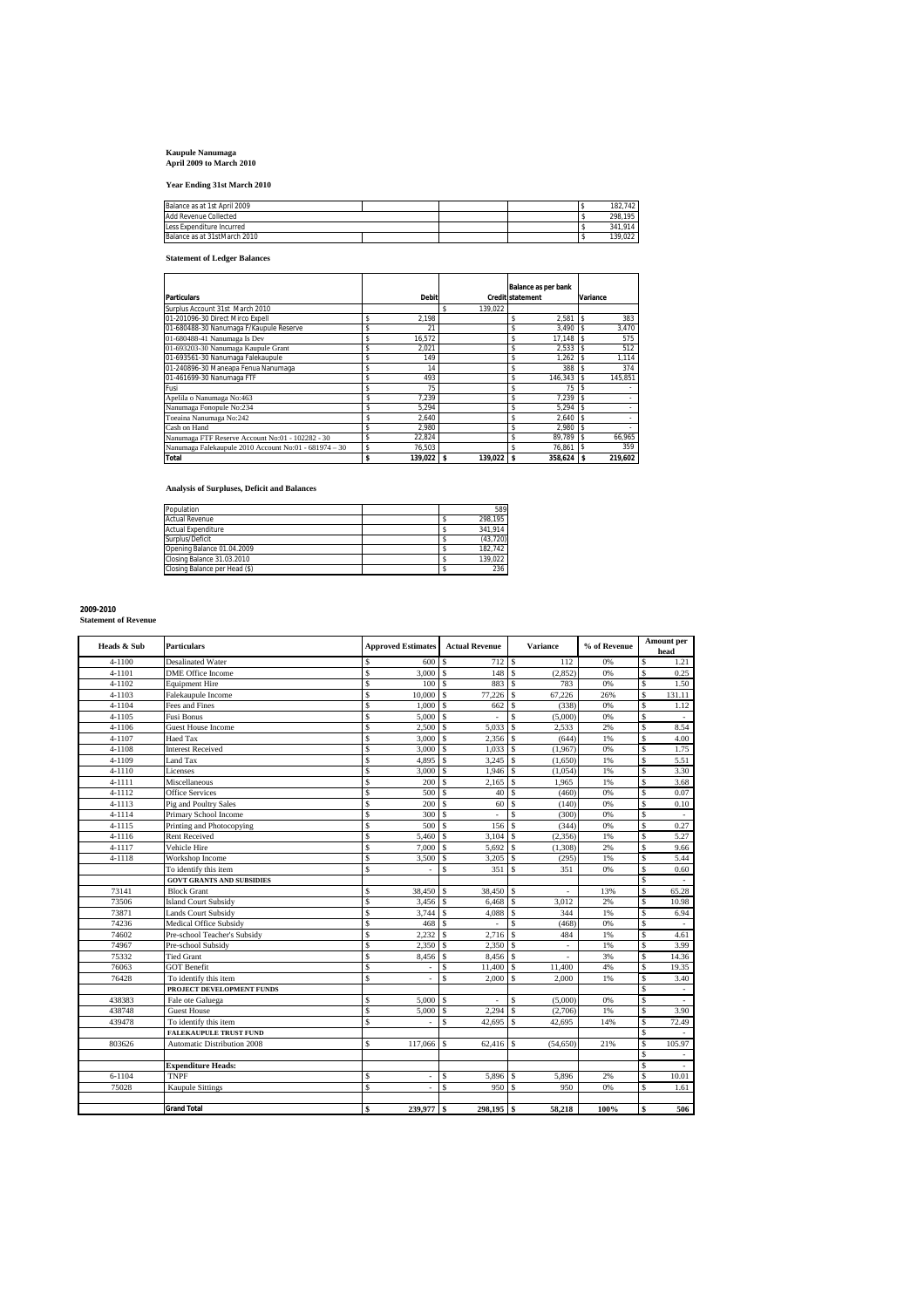| 2009-2010 |                                 |
|-----------|---------------------------------|
|           | <b>Statement of Expenditure</b> |

| Heads & Sub      | <b>Particulars</b>                                                       | <b>Approved Estimates</b>      | <b>Actual</b><br><b>Expenditure</b>   | <b>Variance</b>                       | $%$ of<br><b>Expenditure</b> | Amount per<br>head                         |
|------------------|--------------------------------------------------------------------------|--------------------------------|---------------------------------------|---------------------------------------|------------------------------|--------------------------------------------|
|                  | <b>SALARIES &amp; ALLOWANCES</b>                                         |                                |                                       |                                       |                              |                                            |
| $6 - 1100$       | Allowances                                                               | 1,000                          | 1,146<br>\$                           | (146)                                 | 0%                           | 1.95<br>Ś                                  |
| $6 - 1101$       | Overtime                                                                 | s<br>1.000                     | 2,662<br>\$                           | (1,662)<br>\$                         | 1%                           | 4.52<br>S                                  |
| $6 - 1102$       | <b>Staff Salaries</b>                                                    | s<br>48,264                    | s<br>49,411                           | \$<br>(1, 147)                        | 14%                          | \$<br>83.89                                |
| $6 - 1103$       | <b>Travel and Subsistence</b>                                            | \$<br>2,000                    | \$<br>3,125                           | <sup>\$</sup><br>(1, 125)             | 1%                           | \$<br>5.31                                 |
| $6 - 1104$       | <b>TNPF</b>                                                              | s<br>4,827                     | \$<br>10,208                          | <sup>S</sup><br>(5, 381)              | 3%                           | 17.33<br>\$<br>1.02                        |
| $6 - 1105$       | To identify this item                                                    | s<br>÷,                        | \$<br>600                             | \$<br>(600)                           | 0%                           | s<br>\$                                    |
|                  | KAUPULE & COMMITTEE ALLCS                                                |                                |                                       |                                       |                              | $\overline{\phantom{a}}$<br>\$<br>$\omega$ |
| $6 - 2100$       | <b>Budget Committee</b>                                                  | \$<br>40                       | 355<br>Ŝ                              | (315)<br>\$                           | 0%                           | 0.60<br>\$                                 |
| $6 - 2101$       | Health and Sanitation                                                    | 900<br>\$                      | 1,740<br>\$                           | \$<br>(840)                           | 1%                           | \$<br>2.95                                 |
| 6-2102           | <b>IDRF</b> Committee                                                    | 240<br>s                       | 480<br>\$                             | (240)<br><sup>\$</sup>                | 0%                           | 0.81<br>\$                                 |
| $6 - 2103$       | <b>Island Court Sittings</b>                                             | s<br>3,456                     | 3,870<br>\$.                          | -S<br>(414)                           | 1%                           | Ŝ<br>6.57                                  |
| 6-2104           | <b>Island Development Committee</b>                                      | \$<br>160                      | \$<br>425                             | (265)<br>\$                           | 0%                           | 0.72<br>\$                                 |
| 6-2105           | <b>Kaupule Sittings</b>                                                  | \$<br>6,600                    | 8,610<br>\$                           | (2,010)<br>\$                         | 3%                           | \$<br>14.62                                |
| 6-2106           | <b>Lands Court Sittings</b>                                              | \$<br>3,744                    | 6,464<br>\$                           | \$<br>(2, 720)                        | 2%                           | Ŝ<br>10.97                                 |
| 6-2107           | Primary School Committee                                                 | $\mathsf{s}$<br>900            | $\mathsf{s}$<br>1,420                 | <sup>\$</sup><br>(520)                | 0%                           | \$<br>2.41                                 |
| 6-2108           | Village and Disaster                                                     | \$<br>600                      | 1,005<br>\$                           | (405)<br>\$                           | 0%                           | 1.71<br>\$                                 |
| 6-2109           | <b>Women's Committee</b>                                                 | s<br>600                       | 1,065<br>\$                           | (465)<br>\$                           | 0%                           | Ŝ<br>1.81                                  |
| 6-2110           | Youth Committee                                                          | \$<br>600                      | \$<br>610                             | \$<br>(10)                            | 0%                           | \$<br>1.04                                 |
|                  |                                                                          |                                |                                       |                                       |                              | \$<br>$\overline{\phantom{a}}$             |
| 6-3100           | <b>ADM &amp; FINANCE EXPENSES</b><br><b>Audit Fees</b>                   | \$<br>500                      | <sup>\$</sup>                         | 500<br>\$                             | 0%                           | \$<br>$\omega$<br>s<br>$\omega$            |
| 6-3101           | Entertainment                                                            | s<br>100                       | \$<br>944                             | (844)<br>\$                           | 0%                           | 1.60<br>\$                                 |
| 6-3102           | <b>Independence Day</b>                                                  | 3,000<br>s                     | 2,000<br>\$                           | 1.000<br>s                            | 1%                           | 3.40<br>\$                                 |
| 6-3103           | <b>Land Lease</b>                                                        | s<br>8,375                     | \$<br>7,725                           | $\mathbb{S}$<br>650                   | 2%                           | s<br>13.12                                 |
| 6-3104           | Miscellaneous                                                            | s<br>200                       | \$<br>290                             | \$<br>(90)                            | 0%                           | 0.49<br>\$                                 |
|                  |                                                                          |                                |                                       |                                       |                              | \$<br>$\bar{z}$                            |
|                  | <b>OPERATING EXPENSE</b>                                                 |                                |                                       |                                       |                              | Ŝ<br>$\omega$                              |
| $6 - 4100$       | <b>DME</b> Shed                                                          | 1,500<br>s                     | \$<br>×,                              | 1,500<br>\$.                          | 0%                           | \$<br>÷                                    |
| 6-4101           | <b>Guest House</b>                                                       | s<br>1,500                     | 4,311<br><sup>\$</sup>                | <sup>\$</sup><br>(2,811)              | 1%                           | 7.32<br>\$                                 |
| 6-4102           | Medical and Dispensary                                                   | s<br>4,000                     | \$<br>406                             | Ŝ<br>3.594                            | 0%                           | s<br>0.69                                  |
| 6-4103           | Office Electricity                                                       | 4,000<br>\$                    | 2,771<br>\$                           | 1,229<br><sup>\$</sup>                | 1%                           | 4.71<br>\$                                 |
| 6-4104           | Office Equipment/Maintenance                                             | 5,000<br>s                     | 3.490<br>\$                           | <sup>S</sup><br>1,510                 | 1%                           | 5.92<br>\$                                 |
| 6-4105           | <b>Office Expenses</b>                                                   | s<br>1,500                     | $\mathsf{s}$<br>1,256                 | \$<br>244                             | 0%                           | \$<br>2.13                                 |
| 6-4106           | Office Stationery/Supplies                                               | s<br>1,000                     | \$<br>1,811                           | <sup>\$</sup><br>(811)                | 1%                           | s<br>3.07                                  |
| 6-4107<br>6-4108 | Office Telecom<br>Primary School Expenses                                | 1,000<br>\$<br>s<br>6,000      | $\mathsf{s}$<br>1,605<br>10,232<br>\$ | <sup>S</sup><br>(605)<br>(4,232)<br>s | 0%<br>3%                     | 2.73<br>\$<br>s<br>17.37                   |
| 6-4109           | <b>Workshop Expenses</b>                                                 | s<br>10,000                    | 18,503<br>\$                          | (8, 503)<br>\$                        | 5%                           | s<br>31.41                                 |
| 6-4110           | To identify this item                                                    | \$<br>$\bar{z}$                | \$<br>216                             | \$<br>(216)                           | 0%                           | 0.37<br>\$                                 |
| 6-4114           | To identify this item                                                    | \$.<br>L.                      | 11,354<br>Ŝ                           | (11, 354)<br>Ŝ                        | 3%                           | $\hat{\mathbf{s}}$<br>19.28                |
|                  |                                                                          |                                |                                       |                                       |                              | \$<br>$\overline{\phantom{a}}$             |
|                  | <b>FALEKAUPULE EXPENSES</b>                                              |                                |                                       |                                       |                              | \$<br>$\mathcal{L}$                        |
| 6-5100           | <b>Falekaupule Expenses</b>                                              | \$<br>10,000                   | 42,476<br>\$                          | (32, 476)<br>\$                       | 12%                          | Ŝ<br>72.12                                 |
| 6-5101           | <b>Sitting Allowances</b>                                                | \$<br>1,890                    | 876<br>\$                             | 1,014<br>\$                           | 0%                           | \$<br>1.49                                 |
|                  | <b>GOVT DEVELOPMENT FUNDS</b>                                            |                                |                                       |                                       |                              | \$<br>$\overline{\phantom{a}}$             |
| 6-6100           | Fale ote Galuega                                                         | s<br>5.000                     | <sup>\$</sup><br>÷,                   | 5.000<br>\$                           | 0%                           | \$<br>$\sim$                               |
| $6 - 6101$       | <b>Guest House</b>                                                       | S<br>5,000                     | 2,478<br>\$                           | 2,522<br>\$                           | 1%                           | 4.21<br>s                                  |
| $6 - 6103$       | To identify this item                                                    | \$<br>$\overline{\phantom{a}}$ | 44,739<br>\$                          | (44, 739)<br>\$                       | 13%                          | 75.96<br>\$                                |
| 6-7100           | FTF DEVELOPMENT PROJECTS                                                 | s<br>25,000                    | 5.145<br><sup>\$</sup>                | \$<br>19.855                          | 2%                           | \$<br>Ŝ<br>8.73                            |
| $6 - 7101$       | Kal;ekaupule H/hold Toilet                                               | 10,000<br>\$                   | 980<br>\$                             | 9,020                                 | 0%                           | \$<br>1.66                                 |
| 6-7102           | Human Resource Career Development<br><b>Improvement of Village Roads</b> | 20,000<br>s                    | \$<br>1,695                           | \$<br>\$<br>18,305                    | 0%                           | 2.88<br>\$                                 |
| 6-7103           | Maintenance Kaupule Properties                                           | s<br>20,000                    | \$.<br>228                            | \$<br>19.772                          | 0%                           | Ŝ<br>0.39                                  |
| 6-7104           | Village Town Planning                                                    | s<br>30,000                    | \$<br>8,267                           | 21,734<br>\$                          | 2%                           | 14.03<br>\$                                |
| 6-7105           | Waste Management                                                         | 20,000<br>s                    | \$                                    | 20.000<br>\$                          | 0%                           | S                                          |
| 6-7106           | To identify this item                                                    | s<br>$\sim$                    | 68,287<br>\$                          | \$<br>(68, 287)                       | 20%                          | S<br>115.94                                |
| 6-7108           | To identify this item                                                    | \$<br>$\overline{\phantom{a}}$ | \$<br>5,128                           | \$<br>(5, 128)                        | 1%                           | \$<br>8.71                                 |
|                  |                                                                          |                                |                                       |                                       |                              | \$<br>$\sim$                               |
|                  | Shortage found                                                           | S<br>$\blacksquare$            | \$<br>1,505                           | (1, 505)                              | 0%                           | Ŝ<br>2.56                                  |
|                  |                                                                          |                                |                                       |                                       |                              |                                            |
|                  | <b>Grand Total</b>                                                       | 269,496<br>\$                  | $341,914$ \$<br>\$                    | (72, 418)                             | 100%                         | 580<br>s                                   |

| <b>Shortages and Surpluses Given</b> | Amount | Year |
|--------------------------------------|--------|------|
| Accumulated cash shortage            | 79     | 1999 |
| Accumulated cash surplus             | 3.665  | 2000 |
| Accumulated cash surplus             | 161    | 2001 |
| Accumulated cash surplus             | 1.095  | 2004 |
| Accumulated cash shortage            | 102    | 2005 |
| Accumulated cash surplus             | 213    | 2006 |
| Accumulated cash shortage            | 120    | 2007 |
| Accumulated cash shortage            | 830    | 2008 |
| Shortage found during this period    | 1.505  | 2009 |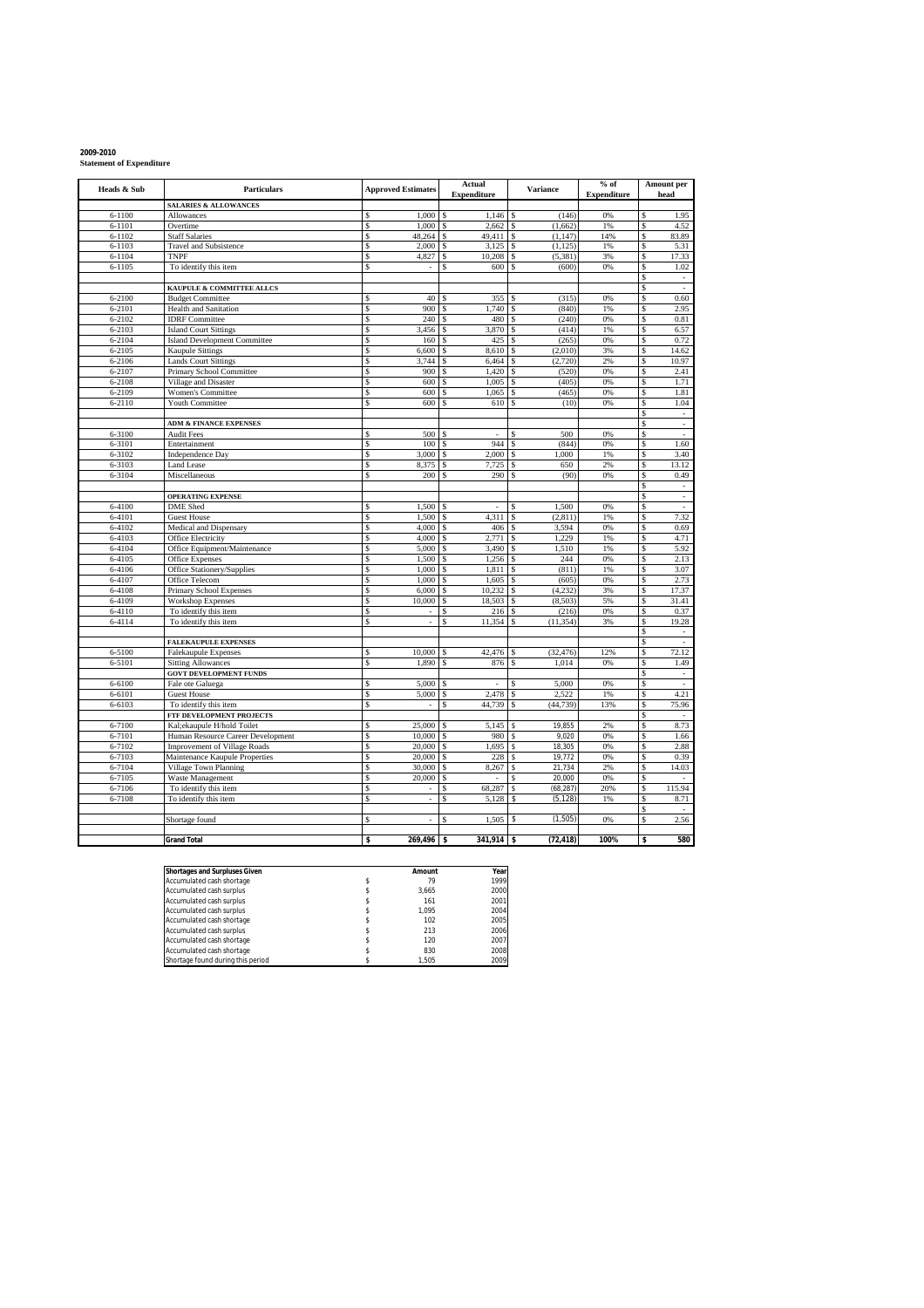To the members of Tuvalu's Parliament and the Ulu Aliki of Nanumaga,

### **Report on the Financial Statements of Nanumaga Kaupule**

We have audited the accompanying financial statements of the Nanumaga Kaupule, which comprise Statement of Revenue, Statement of Expenditure and Analysis of Surpluses and Deficit for the year ended 31 March 2011 and the Bank Statement of Ledger Balances as at 31 March 2011.

### *Management's Responsibility for the Financial Statements*

Management is responsible for the preparation of these financial statements in accordance with section 71 of the Falekaupule Act and accompanying financial instructions, and for such internal control as management determines is necessary to enable the preparation of financial statements that are free from material misstatement, whether due to fraud or error.

## *Auditor's Responsibility*

Our responsibility is to express an opinion on these financial statements based on our audit. This responsibility arises from section 74 of the Falekaupule Act. We conducted our audit in accordance with the International Organisation of Supreme Audit Institution's (INTOSAI) Auditing Standards, which incorporate the International Auditing Standards.

Because of the matter described in the Basis for Disclaimer of Opinion paragraph, however, we were not able to obtain sufficient appropriate audit evidence to provide a basis for an audit opinion.

## *Basis for Disclaimer of Opinion*

The Nanumaga Kaupule closing cash balance reported in the accounts was not able to be reconciled to the bank account balance. The cash on hand balance reported in the financial statements compared to the bank account balance was understated by \$169,265. This variance occurred due to all bank accounts and all their transactions not being included in the financial statements. This affects the completeness of the Statement of Revenue and the Statement of Expenditure, as well as the Analysis of Surpluses, Deficit and Balances. This is a material effect on the financial statements which is considered to be pervasive.

### *Disclaimer of Audit Opinion*

Because of the significance of the matter described in the Basis for Disclaimer of Opinion paragraph, we have not been able to obtain sufficient appropriate audit evidence to provide a basis for an audit opinion. Accordingly, we do not express an opinion on the financial statements.

### *Independence*

When carrying out the audit we followed the independence requirements of the Office of the Auditor General Tuvalu, which incorporate the independence requirements of the International Standards of Auditing and the International Organisation of Supreme Audit Institutions.

Eli Lopati Acting Auditor General of Tuvalu 27 January 2014 Vaiaku, Funafuti, Tuvalu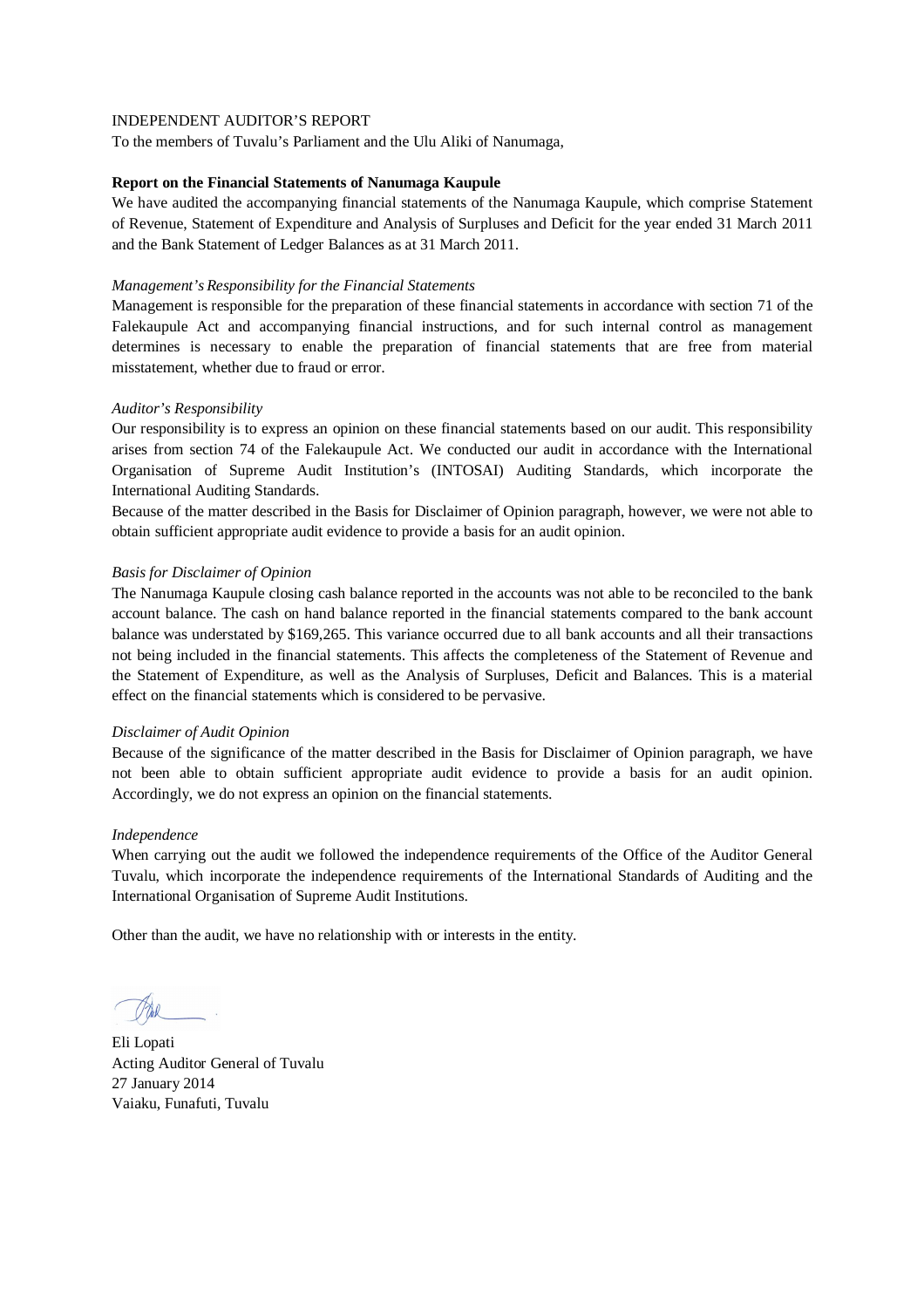### **Kaupule Nanumaga April 2010 to March 2011**

### **Year Ending 31st March 2011**

| Balance as at 1st April 2010 |  |  | 139.022 |
|------------------------------|--|--|---------|
| <b>Add Revenue Collected</b> |  |  | 832.165 |
| Less Expenditure Incurred    |  |  | 879.112 |
| Balance as at 31stMarch 2011 |  |  | 92.075  |
|                              |  |  |         |

**Statement of Ledger Balances**

| <b>Particulars</b>                                    |   | Debit    |             | Balance as per<br>Credit bank statement | Variance   |
|-------------------------------------------------------|---|----------|-------------|-----------------------------------------|------------|
| Surplus Account 31st March 2011                       |   |          | 92.075<br>s |                                         |            |
| 01-201096-30 Direct Mirco Expell                      | s | 2.640    |             | 2.620                                   | \$<br>(20) |
| 01-680488-30 Nanumaga F/Kaupule Reserve               |   | 421      |             | 6.753                                   | 6.332      |
| 01-680488-41 Nanumaga Is Dev                          |   | 17.359   |             | 17.580                                  | 221        |
| 01-693203-30 Nanumaga Kaupule Grant                   |   |          |             | 5.750                                   | 5.749      |
| 01-693561-30 Nanumaga Falekaupule                     |   | 149      |             | 1.296                                   | 1.148      |
| 01-240896-30 Maneapa Fenua Nanumaga                   |   | 14       |             | 394                                     | 380        |
| 01-461699-30 Nanumaga FTF                             |   | 493      |             | 139.343                                 | 138.851    |
| Cash on Hand                                          |   | 5.885    |             | 5.885                                   |            |
| Membership at Fusi                                    |   | 75       |             | 75                                      |            |
| Apelila o Nanumaga No:463                             |   | 7.239    |             | 7.239                                   |            |
| Nanumaea Fonopule No:234                              |   | 2.198    |             | 2.198                                   | \$         |
| Toeaina Nanumaga No:242                               |   | 5.294    |             | 5.294                                   |            |
| Nanumaga FTF Reserve Account No:01 - 102282 - 30      |   | 48.082   |             | 65.495                                  | 17.413     |
| Nanumaea Falekaupule 2010 Account No:01 - 681974 - 30 |   | 2.227    |             | 1.418                                   | (808)      |
| Total                                                 |   | 92.075 S | 92.075 S    | $261.341$ S                             | 169.265    |

**Analysis of Surpluses, Deficit and Balances**

| Population                    | 589      |
|-------------------------------|----------|
| <b>Actual Revenue</b>         | 832.165  |
| <b>Actual Expenditure</b>     | 879 112  |
| Surplus/Deficit               | (46.947) |
| Opening Balance 01.04.2010    | 139.022  |
| Closing Balance 31.03.2011    | 92.075   |
| Closing Balance per Head (\$) | 156      |

### **2010-2011 Statement of Revenue**

| <b>Heads &amp; Sub</b>               | <b>Particulars</b>                                            |          | <b>Approved</b><br>Estimates | <b>Actual Revenue</b>                              |                              | <b>Variance</b>    | % of Revenue          |        | <b>Amount</b> per<br>head |
|--------------------------------------|---------------------------------------------------------------|----------|------------------------------|----------------------------------------------------|------------------------------|--------------------|-----------------------|--------|---------------------------|
| $A-4-1100$                           | <b>Local Revenues</b><br><b>Desalinated Water</b>             | s        | $565$ S                      | 505                                                | ls                           | (60)               | 0%                    | s      | 0.86                      |
| A-4-1101                             | Dme Office income                                             | s        | $3$ S                        | 6 S                                                |                              | ٩                  | 0%                    | s      | 0.01                      |
| A-4-1102                             | <b>Equipment Hire</b>                                         | s        | 226S                         | 323                                                | S                            | 97                 | 0%                    | s      | 0.55                      |
| $A-4-1103$<br>$A-4-1104$             | Falekaupule Income<br>Fees and fine                           | \$<br>ś  | 536,789 S<br>348             | 539,179<br>639<br>s                                | S                            | 2,390<br>290       | 65%<br>0%             | s<br>Ś | 915.41<br>1.08            |
| A-4-1105                             | <b>Fusi Bonus</b>                                             | s        |                              | 150<br>s                                           |                              | 150                | 0%                    | s      | 0.25                      |
| A-4-1106                             | <b>Guest House Income</b>                                     | 3        | 6024S                        | 6.329                                              | ١<                           | 305                | 1%                    | s      | 10.74                     |
| A-4-1107<br>A-4-1108                 | Head Tax<br><b>Interest Received</b>                          | s<br>s   | 1.369 S                      | 1399<br>842<br>$\overline{\mathbf{s}}$             | ١s                           | 30<br>842          | 0%<br>0 <sup>th</sup> | Ś<br>s | 2.38<br>1.43              |
| A-4-1109                             | Land Tax                                                      | \$       | 1,551 S                      | 1,715                                              | S                            | 164                | 0%                    | s      | 2.91                      |
| A-4-1110                             | Licences                                                      | s        | 1,930 S                      | 2,486                                              | s                            | 557                | 0%                    | s      | 4.22                      |
| $A - 1111$                           | Miscellaneous                                                 | s        | 82,141                       | S<br>83,241                                        | \$                           | 1,100              | 10%                   | s      | 141.33                    |
| $A - 4 - 1112$<br>$A - 4 - 1113$     | <b>Office Services</b><br>Pig poultry Sales                   | š        | 92<br>$40$ S                 | s<br>106<br>40                                     |                              | 14                 | 0%<br>0 <sup>th</sup> | Ś<br>¢ | 0.18<br>0.07              |
| A-4-1114<br>A-4-1115                 | Primary School Income                                         | s        |                              | s                                                  |                              |                    | 0%                    | s      |                           |
|                                      | Printing & Photocopying                                       | \$       | 439 S                        | 481                                                | l S                          | 42                 | 0%                    | s      | 0.82                      |
| $A-4-1116$<br>$A-4-1117$             | Rent Received<br>Vehicle Hire                                 | \$<br>\$ | $2,610$ S<br>3,860           | 3,153<br>4,547<br><sub>S</sub>                     | s                            | 543<br>687         | 0%<br>1%              | s<br>s | 5.35<br>7.72              |
| A-4-1118                             | Workshop Income                                               | \$       | 7,067                        | s<br>9,631                                         | \$                           | 2,564              | 1%                    | ś      | 16.35                     |
| A-4-1119                             | <b>Sales of Produce</b>                                       | \$       | 433S                         | 581                                                |                              | 147                | 0%                    | s      | 0.99                      |
|                                      |                                                               |          |                              |                                                    |                              |                    |                       | s<br>s |                           |
| B-4-2100                             | <b>Governement Grants and Subsidies</b><br><b>Block Grant</b> | s        | 38,450                       | 38,450<br>l S                                      |                              |                    | 5%                    | s      | 65.28                     |
| B-4-2101                             | <b>Island Court Subsidy</b>                                   | \$       | 2,197                        | 2,341<br><b>S</b>                                  | s                            | 144                | 0%                    | s      | 3.97                      |
| B-4-2102                             | Lands Court subsidy                                           | s        | 5,382                        | 5,382<br>s                                         | s                            |                    | 1%                    | Ś      | 9.14                      |
| B-4-2103                             | Medical Office Subsidy                                        | ś        |                              | s                                                  | š                            |                    | 0%                    | ś      |                           |
| B-4-2104<br>B-4-2105                 | Pre School Teachers Subsidy                                   | Ś<br>s   | 1,333 S<br>2.350             | 1,333<br>s<br>2.350                                | <sub>S</sub><br>¢            |                    | 0%<br>0%              | s<br>¢ | 2.26<br>3.99              |
| B-4-2106                             | Primary School Subsidy<br><b>Tied Grants</b>                  | s        | 20,001 S                     | 20.001                                             | s                            | ÷,                 | 2%                    | s      | 33.96                     |
| B-4-2107                             | Flea Market Produce                                           | s        |                              | s                                                  | s                            |                    | 0%                    | s      |                           |
| B-4-2108                             | Tuvalu SeniorCitizen scheme                                   | s        | 5,600 S                      | 6,550                                              | $\mathbf{s}$                 | 950                | 1%<br>0 <sup>th</sup> | s      | 11.12                     |
| B-4-2109                             | Independence subsidy                                          | Ś        | 2,000                        | 2,000<br>s                                         | s                            |                    |                       | s<br>Ś | 3.40                      |
|                                      | <b>Project Development Funds</b>                              |          |                              |                                                    |                              |                    |                       | S      |                           |
| $C-4-3100$                           | Fale ote Galuega                                              | Ś        |                              |                                                    |                              |                    | 0 <sup>th</sup>       | s      |                           |
| $-4 - 3101$                          | <b>Guest House</b>                                            | s        | 10,000 S                     |                                                    | s                            | (10,000)           | 0%                    | s      |                           |
| $C-4-3102$<br>$C-4-3103$             | Nanumaga Church Benches<br>Nanumaga Kitchens-Phase II         | s<br>s   |                              | <sub>S</sub><br>s                                  | <sub>S</sub><br><sub>S</sub> |                    | 0%<br>0%              | s<br>s |                           |
|                                      |                                                               |          |                              |                                                    |                              |                    |                       | s      |                           |
|                                      | <b>Falekaupule Trust Fund</b>                                 |          |                              |                                                    |                              |                    | 0%                    |        |                           |
| D-4-4100                             | Automatic Distributon                                         | s        | 63,139                       | <b>S</b><br>63,139                                 | s                            |                    | $8\%$                 | Ŝ      | 107.20                    |
| <b>EXPENDITURES</b>                  |                                                               |          |                              |                                                    |                              |                    |                       | s<br>s |                           |
|                                      | <b>Salaries and Allowances</b>                                |          |                              |                                                    |                              |                    |                       | s      |                           |
| $I-6-1100$                           | <b>Allowances</b>                                             | s        | $3.363$ S                    |                                                    |                              | (3.363)            | 0%                    | s      |                           |
| $-6 - 1101$                          | Overtime                                                      | s        | 2,586 S                      | 200                                                | <sub>S</sub>                 | (2,386)            | 0%                    | s      | 0.34                      |
| $-6 - 1102$<br>$I-6-1103$            | Staff salaries<br>Kaupule Travelling & Subsistence            | ś<br>Ś   | 39,526<br>50                 | s<br>S                                             |                              | (39, 526)<br>(50)  | 0 <sup>th</sup><br>0% | s<br>Ś |                           |
| $I - 6 - 1104$                       | TNPF                                                          | š        | 11303                        | 10.947<br>ls                                       | s                            | (356)              | 1%                    | ŝ      | 18.59                     |
| $I - 6 - 1105$                       | Casual worker                                                 | š        | 7,269 S                      |                                                    |                              | (7, 269)           | 0%                    | Ś      |                           |
|                                      |                                                               |          |                              |                                                    |                              |                    |                       | s      |                           |
| $II - 6 - 2100$                      | <b>Kaupule &amp; Committee Allow</b>                          | \$       |                              |                                                    |                              |                    | 0%                    | s      | Î,                        |
| $II - 6 - 2101$                      | <b>Budget Committee</b><br>Health & Sanitation                | \$       | 1,310                        | <b>S</b><br>s                                      | S<br>\$                      | (1,310)            | 0 <sup>th</sup>       | s<br>Ś | $\overline{\phantom{a}}$  |
| $II - 6 - 2102$                      | <b>IDRF</b> Committee                                         | \$       | 330 S                        |                                                    | Ś                            | (330)              | 0%                    | S      |                           |
| $II - 6 - 2103$                      | <b>Island Court Sitting</b>                                   | š        | 2540 S                       | 472                                                | ß                            | (2.068)            | 0 <sup>th</sup>       | s      | 0.80                      |
| $II - 6 - 2104$<br>$II - 6 - 2105$   | <b>Island dev Committee</b>                                   | s<br>s   | 165<br>5.670 S               | $\overline{\mathbf{s}}$<br>1.600                   | l S                          | (165)<br>(4.070)   | 0 <sup>th</sup><br>O% | s<br>s | 2.72                      |
| $II - 6 - 2106$                      | Kaupule Sitting<br>ands Court Sitting                         | s        | 4,951                        | <b>S</b>                                           | \$                           | (4,951)            | 0%                    | s      |                           |
| $II - 6 - 2107$                      | Pri School Committee                                          | \$       | 1,820 S                      |                                                    | S                            | (1, 820)           | 0%                    | s      |                           |
| $II - 6 - 2108$                      | Village and Disaster Committee                                | ś        | 900                          | <b>S</b>                                           | ś                            | (900)              | 0 <sup>th</sup>       | Š      |                           |
| $II - 6 - 2109$<br>$II - 6 - 2110$   | Womens Committee                                              | ś<br>Ś   | $645$ S<br>520               | s                                                  | ś                            | (645)<br>(520)     | 0%<br>$0\%$           | s      |                           |
|                                      | <b>Youth Committee</b>                                        |          |                              |                                                    |                              |                    |                       | s      |                           |
|                                      | <b>ADM &amp; Finance Expences</b>                             |          |                              |                                                    |                              |                    |                       | s      |                           |
| III-6-3100                           | Audit Fees                                                    | \$       |                              | s                                                  | s                            |                    | 0%                    | s      |                           |
| III-6-3101                           | Entertainment                                                 | \$       | 522                          | <sub>S</sub>                                       | S                            | (522)              | 0%                    | s      |                           |
| III-6-3102<br>III-6-3103             | Independence<br>and lease                                     | Ś<br>š   | 2,000<br>9,920               | <sub>S</sub><br><b>s</b>                           | \$<br>ś                      | (2,000)<br>(9,920) | 0%<br>0%              | Ś<br>ś |                           |
| Ш-6-3104                             | Miscellaneous                                                 | ś        | 735                          | S                                                  | s                            | (735)              | 0%                    | Ŝ      |                           |
|                                      |                                                               |          |                              |                                                    |                              |                    |                       | s      |                           |
|                                      | <b>Operating Expenses</b>                                     |          |                              |                                                    |                              |                    |                       | s      |                           |
| IV-6-4100<br>$\overline{IV}$ -6-4101 | <b>DME</b> Shed<br><b>Guest House</b>                         | s<br>s   | $34$ S<br>561S               |                                                    | <sub>S</sub><br>S            | (34)<br>(561)      | 0%<br>0%              | s<br>s |                           |
| IV-6-4102                            | Medical & Dispensary                                          | Ś        | 794                          | s                                                  | ś                            | (794)              | 0 <sup>th</sup>       | Ś      |                           |
| IV-6-4103                            | Ofice Electricity                                             | Ś        | 1,508                        | s                                                  | ś                            | (1,508)            | 0%                    | Ś      |                           |
| IV-6-4104<br>IV-6-4105               | Office Equipment and Maintenance                              | Ś<br>s   | 967<br>281                   | S<br>s                                             | \$<br>s                      | (2,967)<br>(281)   | 0%<br>0%              | s<br>Ś |                           |
| IV-6-4106                            | Office expense<br>Office Stationaries and Supplies            | s        | 685 S                        |                                                    | <sub>S</sub>                 | (685)              | 0%                    | s      |                           |
| IV-6-4107                            | office Telecom and Faxes/Internet                             | Ś        | $1.510$ S                    |                                                    | <sub>S</sub>                 | (1, 510)           | 0%                    | s      |                           |
| IV-6-4108                            | Primary School Expenses                                       | s        | 1.707                        | ١s                                                 | <sub>S</sub>                 | (1.707)            | 0%                    | s      |                           |
| IV-6-4109<br>IV-6-4110               | <b>Workshop Expences</b><br>Flea Market Produce               | s        | 15,578                       | s                                                  | s                            | (15, 578)          | 0%<br>0%              | s<br>Ś |                           |
| IV-6-4111                            | Garden scheme                                                 | š        | 219                          | s                                                  | s                            | (219)              | 0%                    | s      |                           |
| IV-6-4112                            | Motufoua Students Support Program                             | š        |                              | s                                                  | š                            |                    | 0%                    | s      |                           |
| IV-6-4113                            | <b>Strategic Planning Workshop</b>                            | Ś        | 2.367                        | $\overline{\mathbf{s}}$<br>$\overline{\mathbf{s}}$ | Ś                            | (2.367)            | 0%                    | s      |                           |
| IV-6-4114                            | Tuvalu Senior Citizen Scheme                                  | s        | 8,300                        |                                                    | s                            | (8.300)            | 0%                    | s<br>s |                           |
|                                      | <b>Falekaupule Expenses</b>                                   |          |                              |                                                    |                              |                    |                       | s      |                           |
| $V - 6 - 5100$                       | <b>Falekaupule Expenses</b>                                   | s        | 7,452                        | s                                                  | Ś                            | (7, 452)           | 0%                    | s      | $\overline{\phantom{a}}$  |
| $V - 6 - 5101$                       | <b>Sitting allowances</b>                                     | Ś        | 980                          | 50                                                 |                              | (930)              | 0%                    | Ś      | 0.08                      |
| $V - 6 - 5102$                       | 2010 Conference                                               | s        | 595,752                      | s                                                  |                              | (595, 752)         | 0%                    | s<br>ś |                           |
|                                      | <b>Government Development Funds</b>                           |          |                              |                                                    |                              |                    |                       | s      |                           |
| VI-6-6100                            | Fale o te Galuega                                             | s        |                              |                                                    | l S                          |                    | 0%                    | s      |                           |
| VI-6-6101                            | <b>Guest House</b>                                            | \$       | 10                           | s                                                  | \$                           | (10)               | 0%                    | s      |                           |
| VI-6-6102<br>VI-6-6103               | Nanumaga Church Benches<br>Nanumaga Local Kitchens            | s<br>s   |                              | s<br>S                                             | \$                           |                    | 0%<br>0%              | s<br>S |                           |
| VI-6-6104                            | Nanumaga Mens and Womens Wards                                | š        |                              | 22,000<br>s                                        | s                            | 22,000             | 3%                    | ŝ      | 37.35                     |
|                                      |                                                               |          |                              |                                                    |                              |                    |                       |        |                           |
|                                      | <b>Grand Total</b>                                            |          | $$1,532,767$ \$              | 832,165 \$                                         |                              | (700, 602)         | 100%                  |        | 1,413                     |